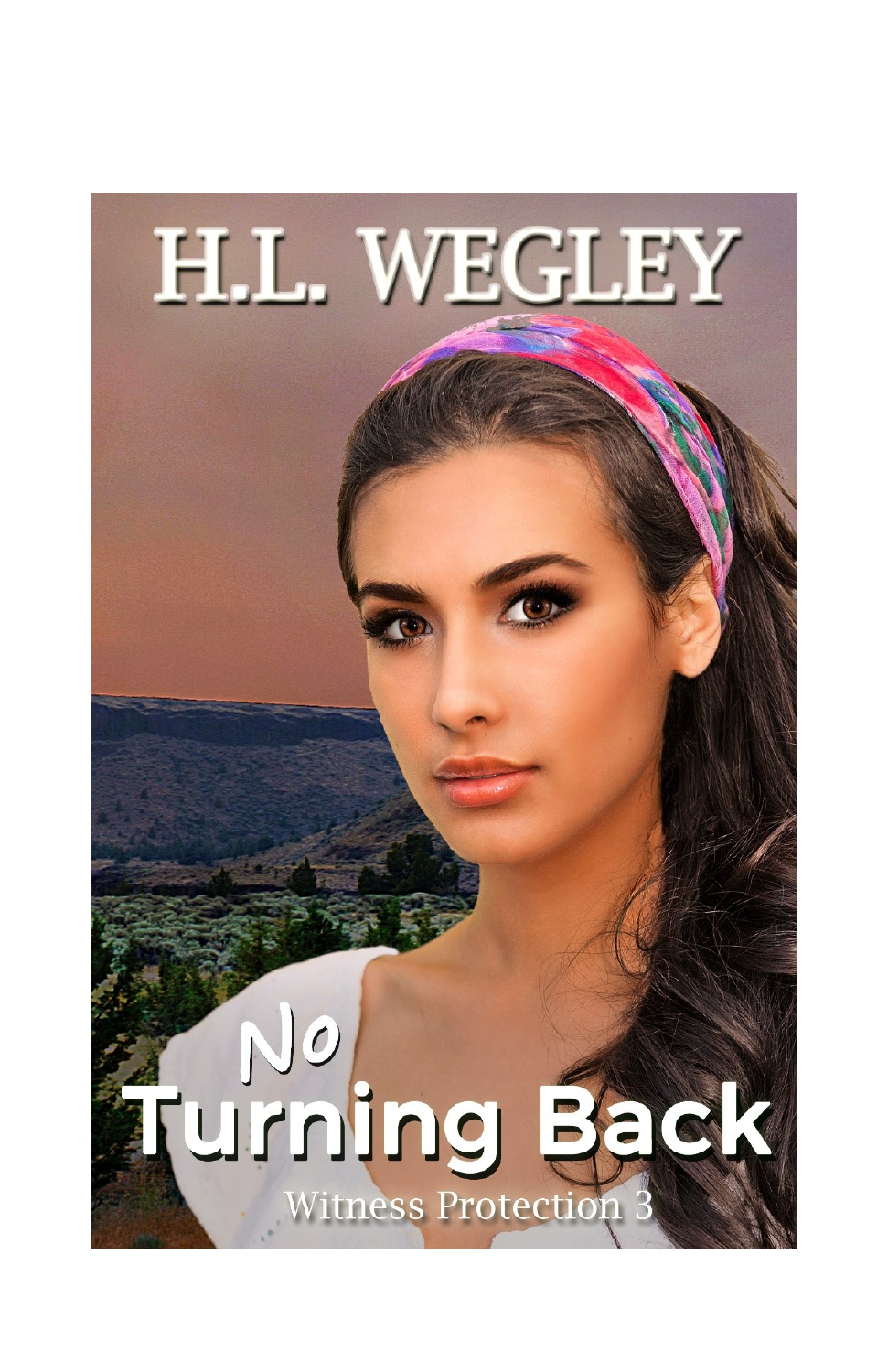# *No Turning Back*

## *H. L. Wegley*

Romantic Suspense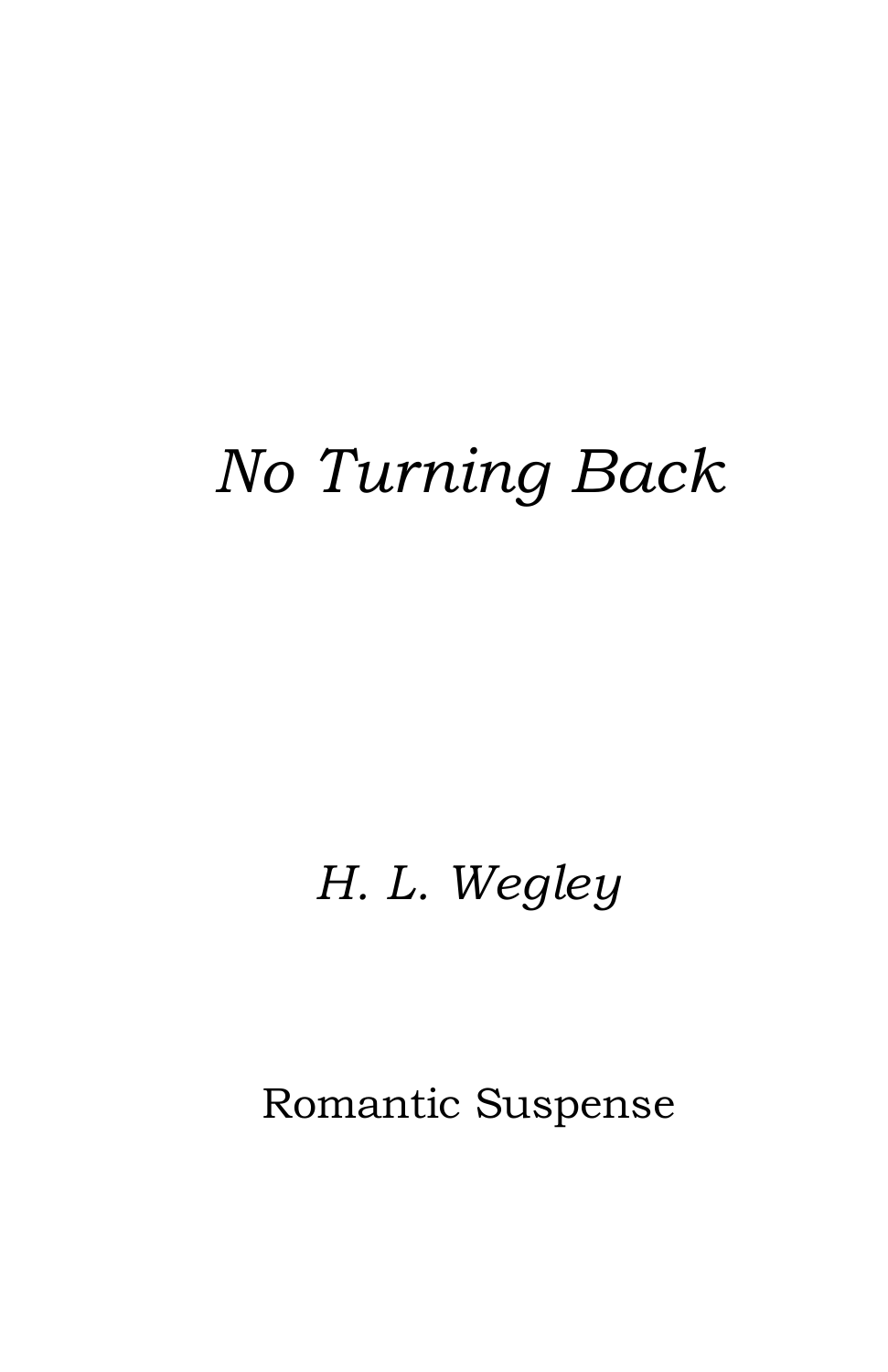This book or parts thereof may not be reproduced in any form, stored in a retrieval system, or transmitted in any form by any means without prior written permission of the author, except as provided by United States of America copyright law.

*Publisher's Note: This is a work of fiction, set in a real location. Any reference to historical figures, places, or events, whether fictional or actual, is a fictional representation. Names, characters, and incidents are the product of the author's imagination or are used fictitiously, and any resemblance to actual persons, living or dead, or to events is entirely coincidental.*

Cover Design: Samantha Fury http://www.furycoverdesign.com/

Copyright © 2018 H.L. Wegley

All rights reserved.

ISBN-13: 978-1-732763616 ISBN-10: 1732763615

Also available in eBook publication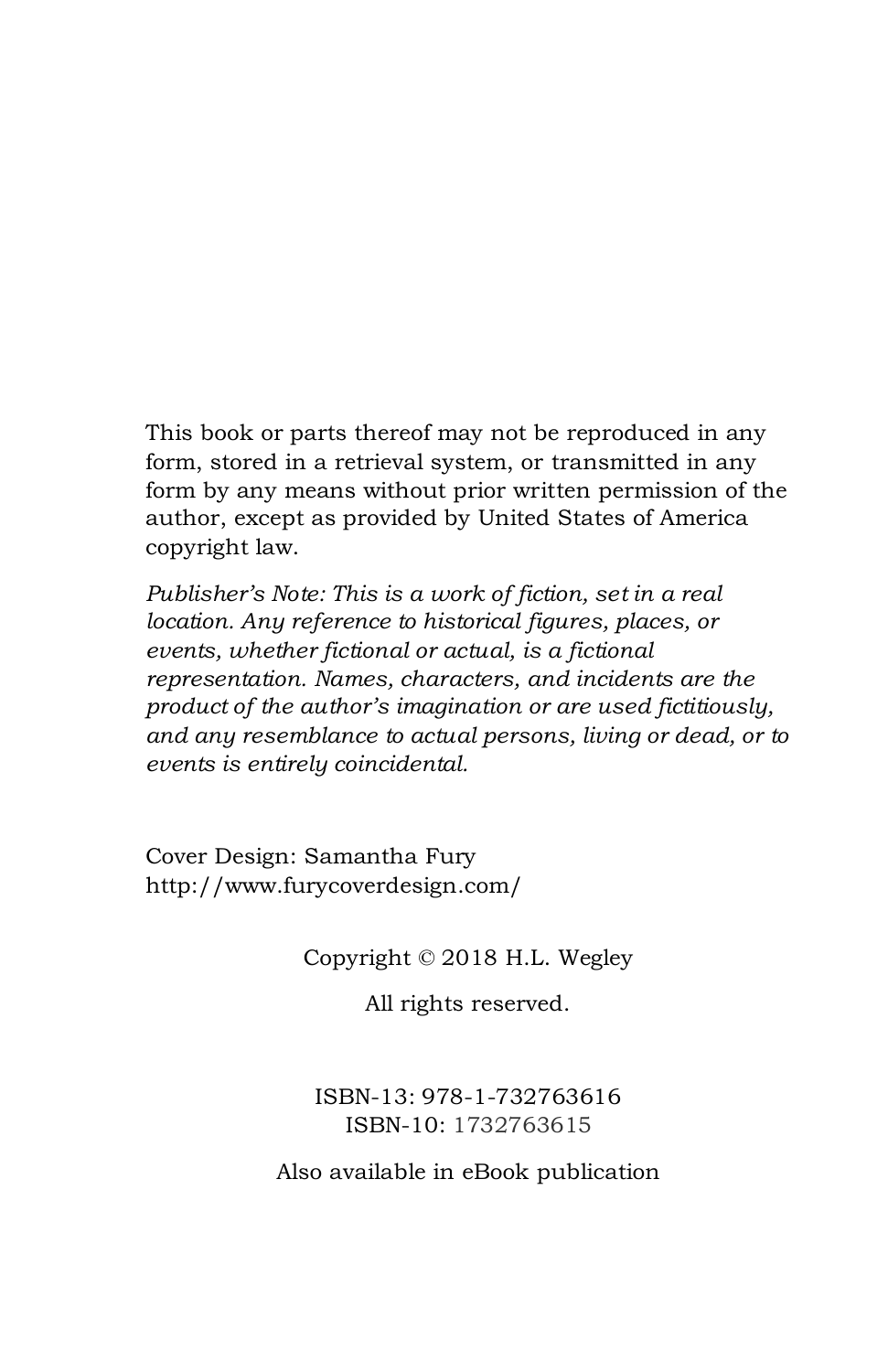## **OTHER BOOKS BY H. L. WEGLEY**

#### **Against All Enemies Series**

- 1 Voice in the Wilderness
- 2 Voice of Freedom
- 3 Chasing Freedom

#### **Pure Genius Series**

- 1 Hide and Seek
- 2 On the Pineapple Express
- 3 Moon over Maalaea Bay
- 4 Triple Threat

#### **Witness Protection Series**

- 1 No Safe Place
- 2 No True Justice
- 3 No Turning Back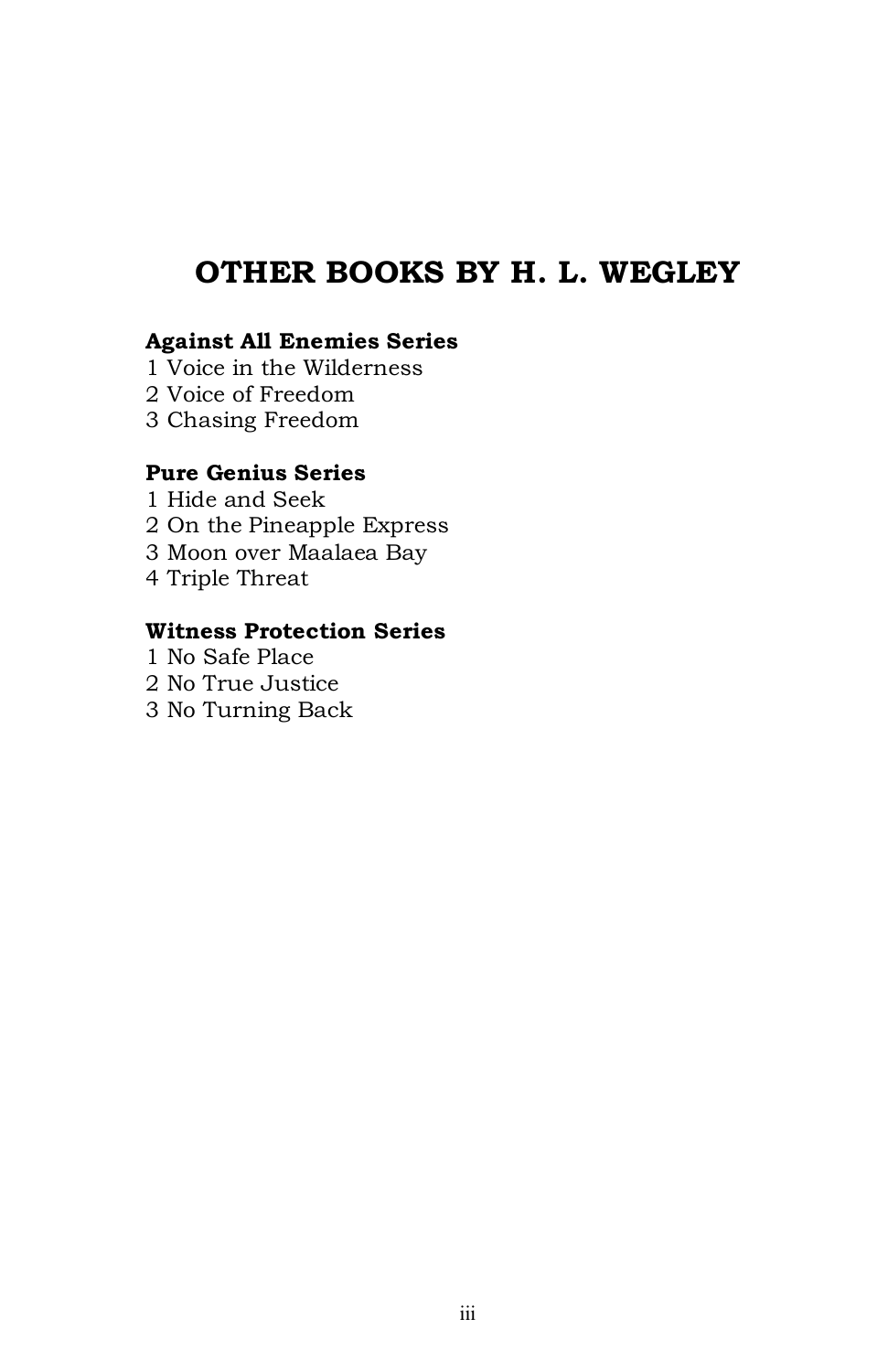### **DEDICATION**

This novel, *No Turning Back,* is dedicated to Dr. Caroline Savage who lost her fight with cancer as I began writing this story. She left behind her husband, three children and a legacy of serving God in discipleship ministry and through her writing. I had the privilege of having Caroline edit two of my books. Both became award-winning novels. Heaven is richer and we are poorer … but only for a little while.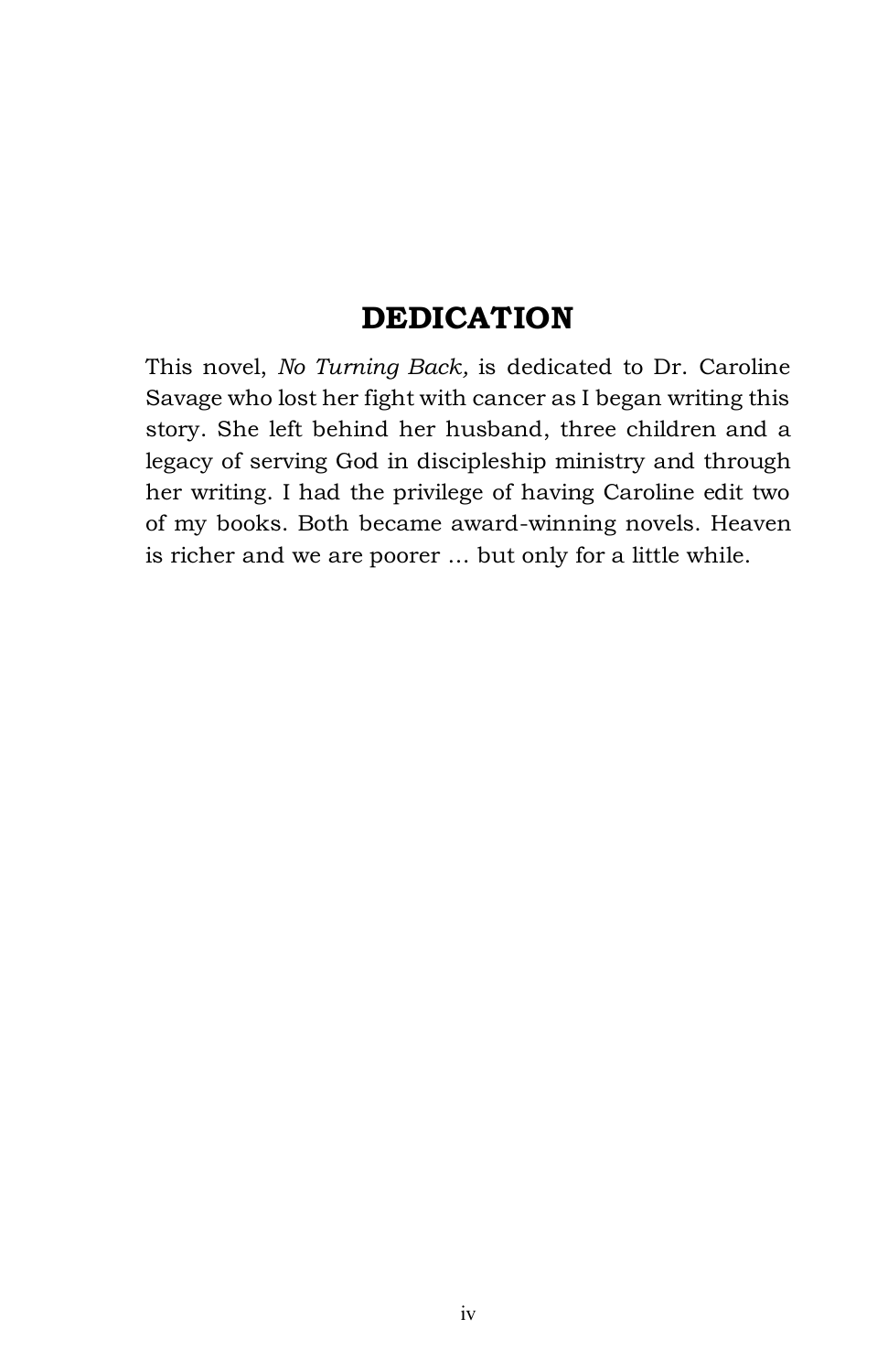## **ACKNOWLEDGMENTS**

Thanks to my wife, Babe, for her many suggestions for making *No Turning Back* a better story and for listening to me read her the story three times to catch the awkward wording and logical errors.

Thank you again, Samantha Fury, for turning a stock photo into the Beth Sanchez I envisioned as I wrote my story. Thanks for designing another wonderful book cover.

Our Lord says the days of our life are threescore years and ten. If we are strong enough to reach fourscore years, we can expect labor and sorrow, and then we fly away.

I am well into that decade of labor and sorrow, but I am thankful that God has not made it too burdensome and has left me with words and wits enough to complete another novel.

Finally, I thank my Savior that, when I fly away, I know my destination, and it will certainly be a glad morning.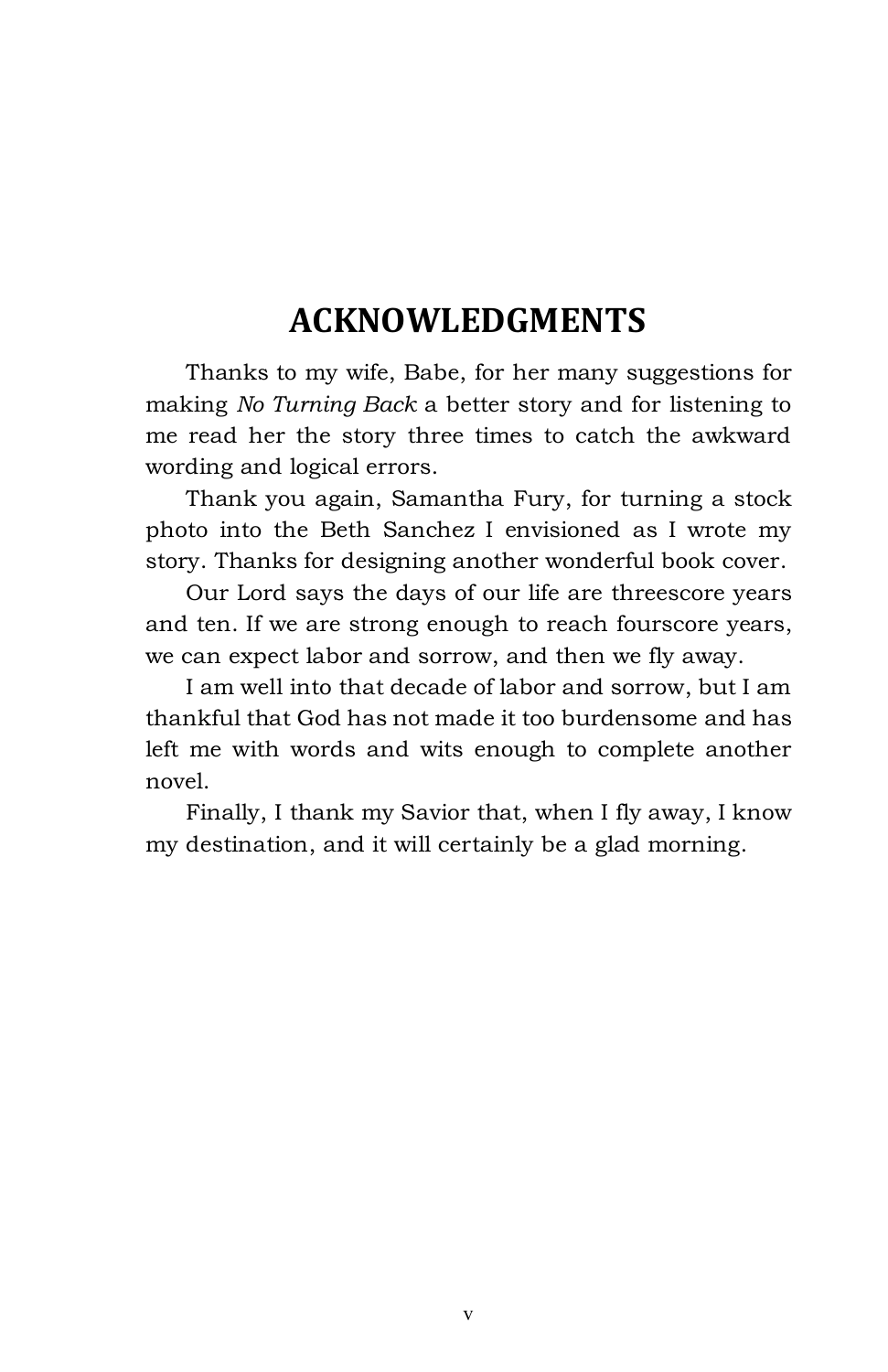*Do not seek vengeance, but leave it to God's righteous anger, because the Lord says, "I will avenge. I will repay." Romans 12:19 (paraphrased)*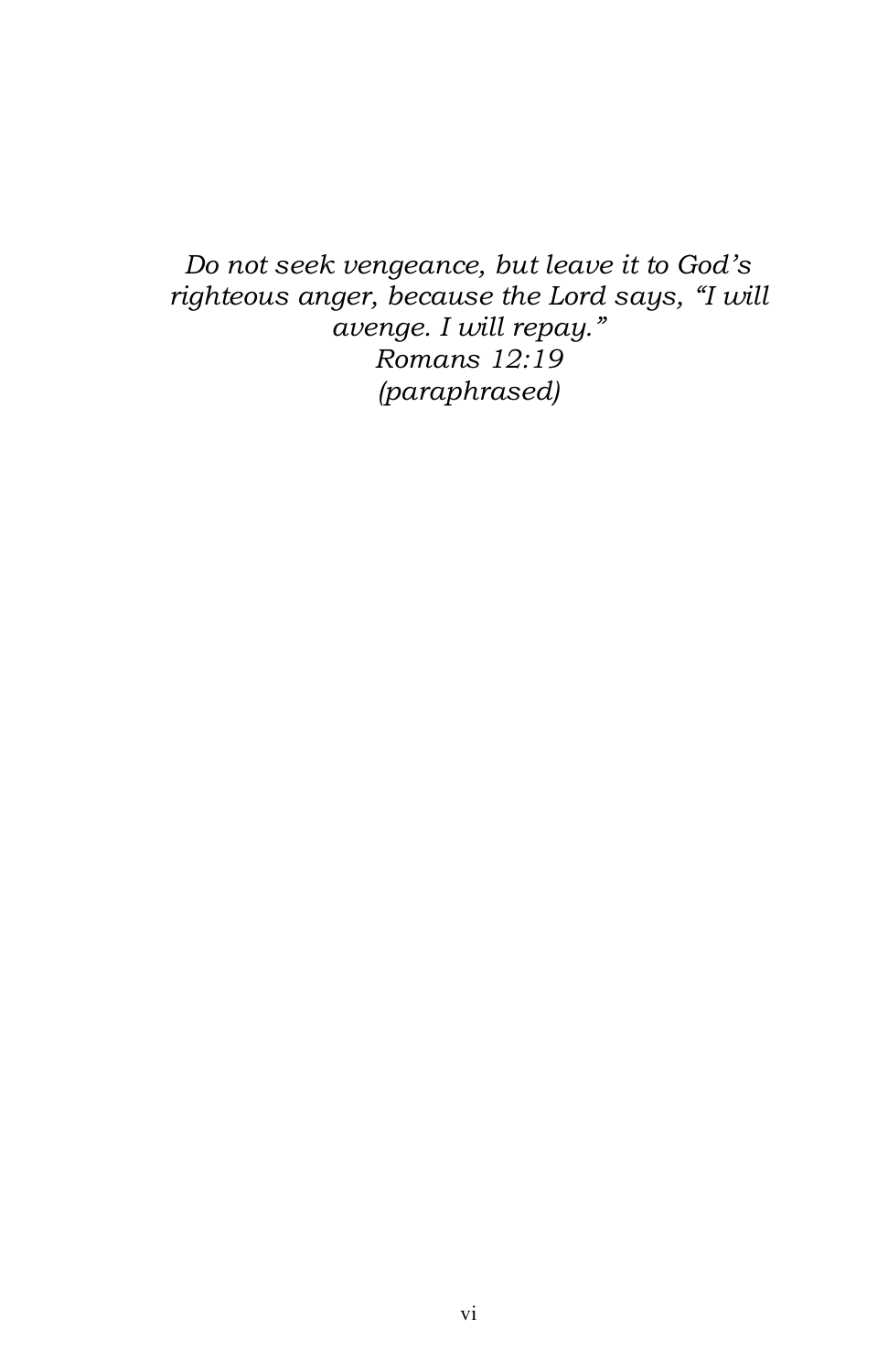## **Chapter 1**

*June 14th, Big Bend National Park, Texas, 6:00 a.m.*

Elizabeth Alicia Sanchez stopped on the dusty trail lining the north side of the river.

The Rio Grande flowed out of the shadowy Santa Elena Canyon like a wedge, splitting the desert in two and separating her two worlds and her two lives.

Her group of hikers had moved down the trail toward the canyon, but Elizabeth took a moment to look across the river.

Her seven-year-old world across the river assaulted her with brutal images. Flames lighting the smoke-filled night, the foul air carrying the stench of death. Her stomach roiled and she looked away.

People crossed the turbid Rio Grande for many reasons. Some fled poverty for what they hoped would be a better life. Others crossed it with criminal intent, bringing drugs, horror, and depravity with them.

Elizabeth had crossed the river for amnesty and found it in the nation that had given her freedom, citizenship, an MBA, the opportunity to pursue her dreams.

"I love you, America." She smiled.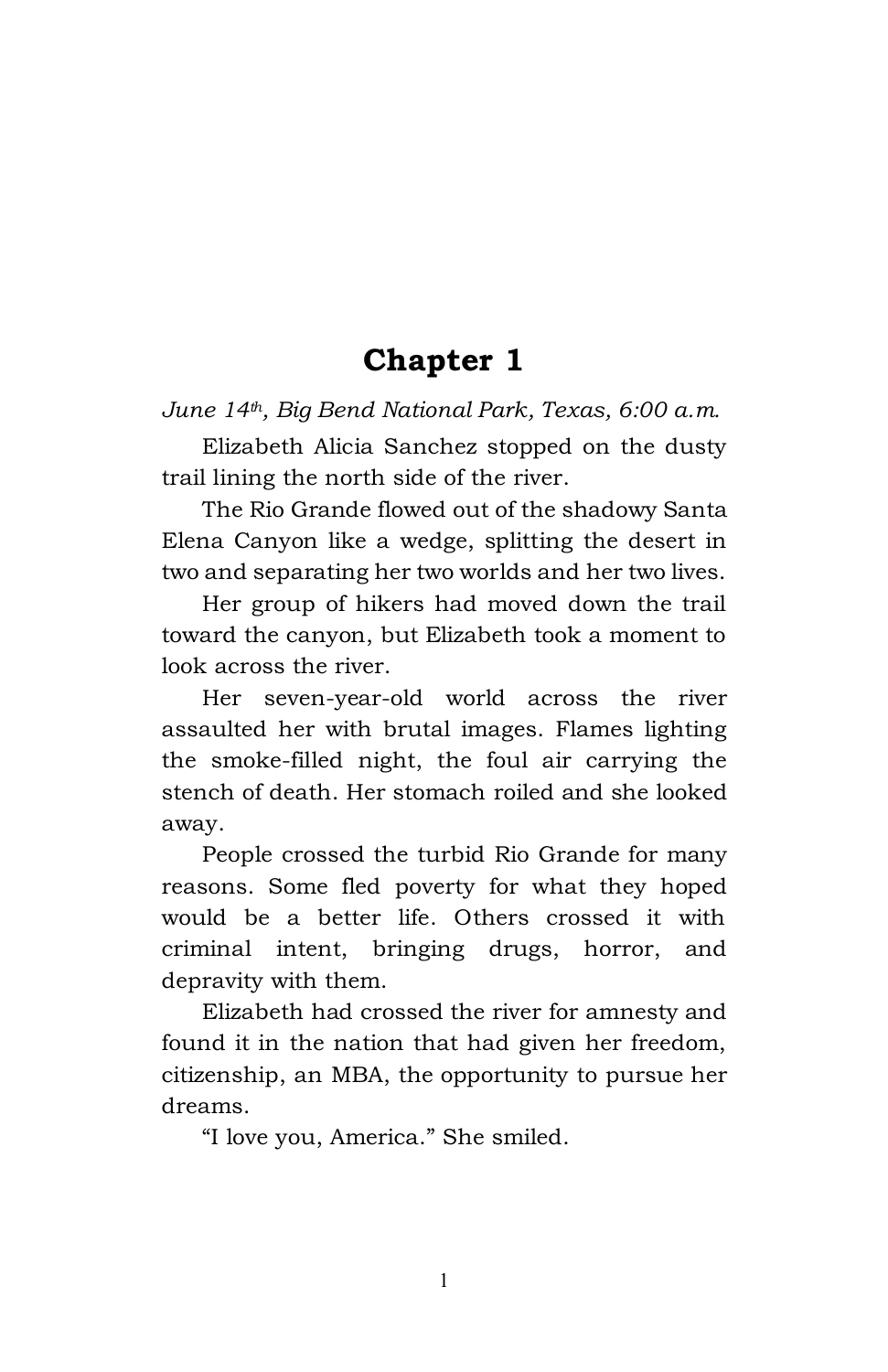"Yeah. Me too." It was the twentysomething guy who had sat near her on the van ride to the trailhead.

How had she not noticed him standing only a few feet away, invading her pers—

"Ms. Sanchez? Elizabeth?"

"Just call me Beth." She adjusted the daypack on her back.

"Alright, Beth. Are you okay? You looked sort of …" His frown wrinkled a forehead crowning a face that drew her gaze like a magnet.

*Girl, it's time to reverse polarity.*

She chose not to reply to him. Right now, that was better than either lying or telling the truth. And she also chose to ignore the obnoxious voice in her head, because reversing polarity wasn't something Beth wanted to do.

"Uh … our guide says if we want to make it to the end of the trail for lunch, we need to go." He waited for her, thumbs hooked in his backpack straps.

What was the name that went with that face? Drew something … "I'm coming. It's just that this is the first time I've seen the Rio Grande in seven years."

Drew something waved her on and then waited until she came alongside him on this wide portion of the trail. He glanced her way. "Seven years?" His steel-blue eyes looked down from several inches above her head. "So, did you grow up in Texas?"

"No, I—" Her right foot slid on pebbles acting like ball bearings. She tried to shift weight to her other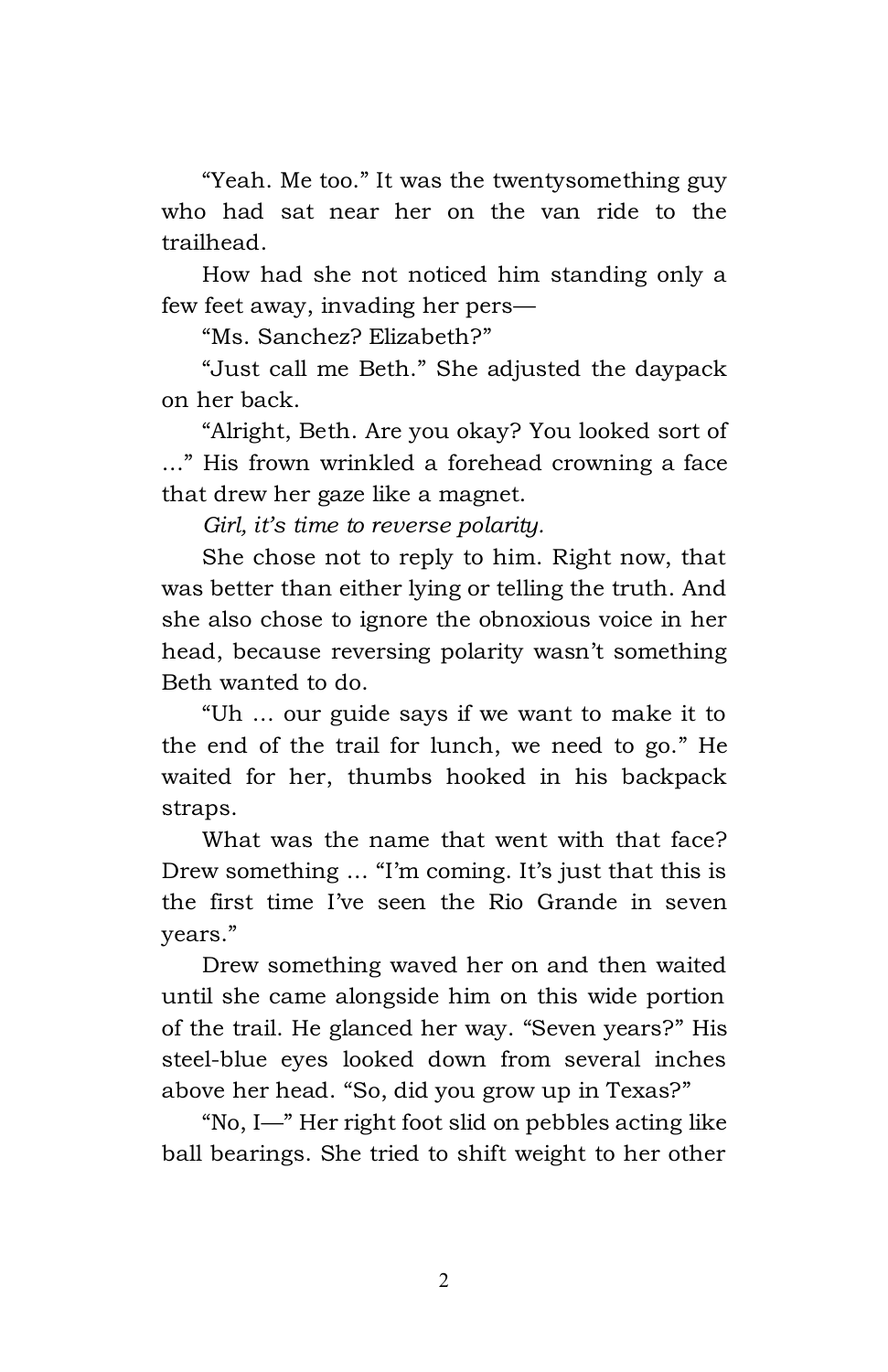foot, but the sliding jerked to a stop. Her ankle rolled until the bone on the outside hit the ground.

A pulse of pain shot through her ankle and into her lower leg.

She fell forward, headed for a face plant on the trail.

The straps of Beth's pack bit into her shoulders and pulled her upright onto her feet. That placed weight on her right foot and brought another sharp pain, sending the muscles of her lower leg spasming.

An arm slid under her right shoulder and took the weight off her foot.

Beth gritted her teeth but couldn't suppress a small groan.

"We need to take a look at that ankle. Looked to me like you rolled it about ninety degrees."

Before she could protest, Drew scooped up her one hundred and twenty-five pounds, as if he were lifting a small child, then carried her to a waist-high boulder and set her on it.

"Hold it, Hunter!" Drew called out to their guide leading the procession of fifteen hikers. "We've got a sprained ankle here." Drew unslung his pack and dropped to one knee at Beth's feet.

He untied the laces on one of her cross trainers. "You know, if you'd been wearing hiking boots, this wouldn't have happened."

Of all the—"Who are you to be telling me how to dress?"

"I'm the person who's telling you your sprained ankle is swelling. I've seen worse, but this is going to hobble you up for a few days, depending on …"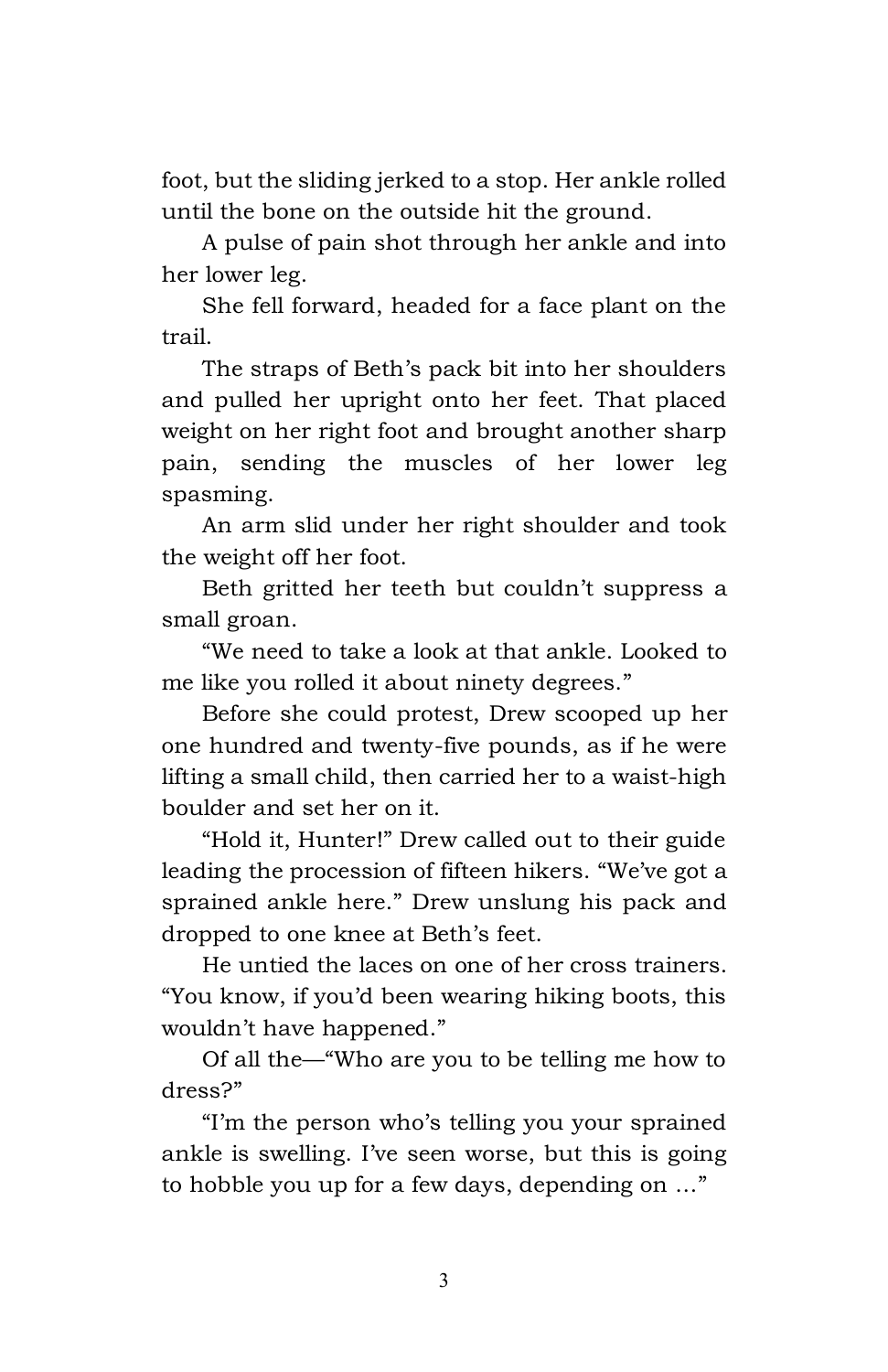"Depending on what?" She managed to force out the words through her clenched teeth.

"Depending on how good of shape you're in." His gaze scanned her from her ankle to her waist, eventually reaching her face. He took his time.

"Are you through with your inventory, Mr. Know-It-All?"

"Yep. All done. And you're in great shape. You'll be hiking again in a few days, but not today." He grinned until he saw the expression on her face.

She was mad because she hurt and even madder that Mr. Know-It-All had lectured her, grinned about it, then checked her out. "You are the most—"

"How bad is it?" Hunter stopped a few feet away, his gaze darting between Beth's ankle and Drew's face.

Drew had her sock off and was running his fingers around the outside of her ankle.

If a doctor had been doing that, it would have seemed appropriate. But a tall, twentysomething man, lean but well-muscled, one who was slightly on the rugged side of handsome, feeling her ankle and lower leg was highly—

"She can't walk on it."

"Would you two quit cutting me off." She glared at both of them.

Hunter raised his eyebrows. "I didn't know we were, Ms. Sanchez."

They had been, but it was her thoughts they were interrupting. What must Drew think after her outburst.

*Why do you care?*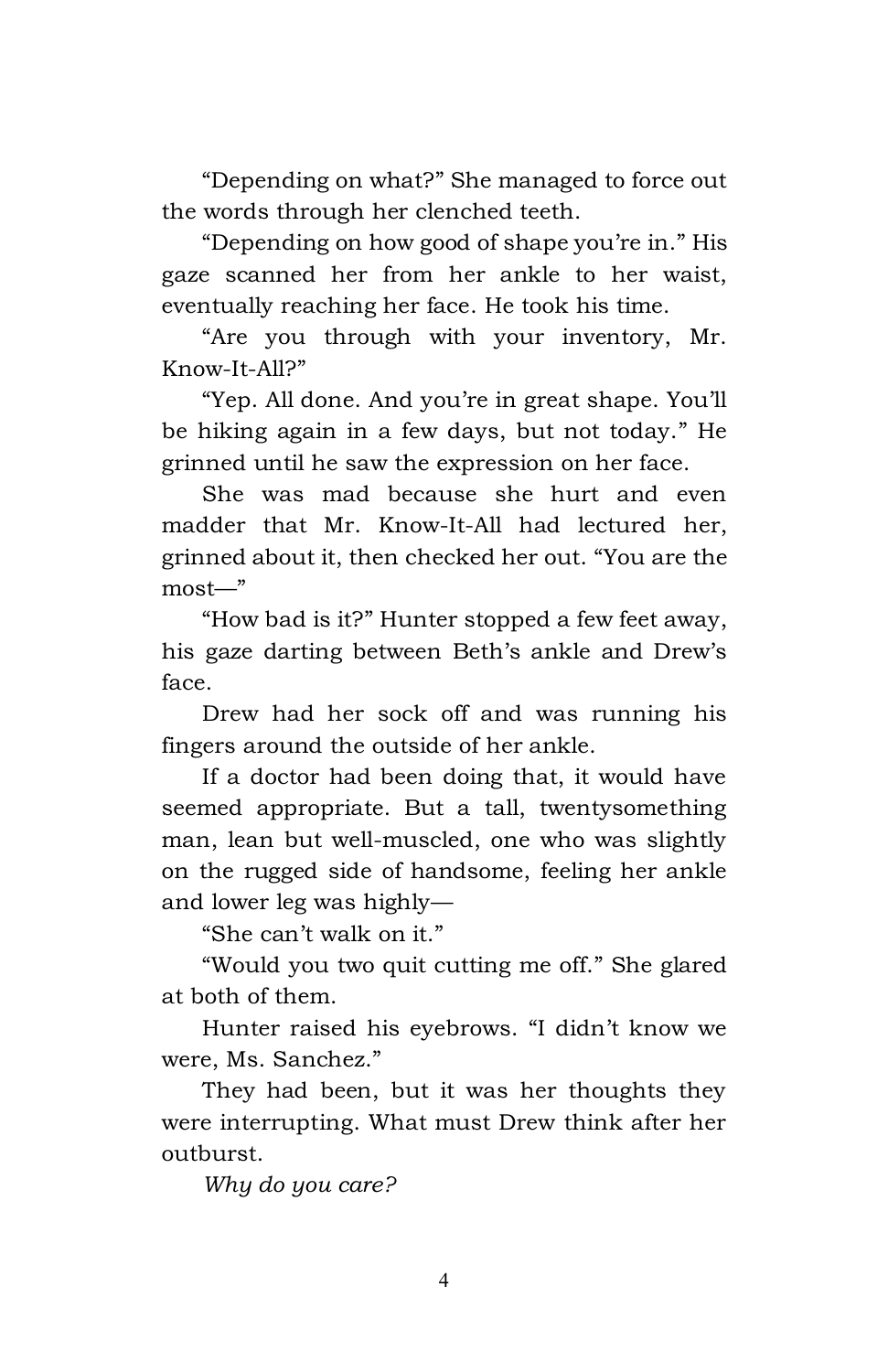"I don't." Had she said that out loud?

Drew looked at Hunter and shrugged. "She don't. Hope I didn't just cut her off."

Beth blew out a sharp sigh that sounded more like a growl.

Drew glanced at her then focused on Hunter. "But one thing is certain, she can't walk on that ankle. It's barely six o'clock. You wanted to eat lunch with the group at the far end of the trail. Why don't you take them and go on? I can stay with Ms. Sanch—uh, Beth, until you get back. Her day's ruined anyway after—"

"You can say that again." She looked down the trail toward the canyon. "Don't I have any say about what happens to me?"

"As I was saying, Hunter. I can stay and make her completely miserable until you get back and there's not a thing she can do about it. Then a couple of us guys can grab her arms and legs and drag her down the trail to the van."

Beth stifled the urge to stick her tongue out at Mr. Know-It-All. But he'd already treated her like a child, so she wouldn't justify it by doing something juvenile.

Hunter's eyebrows pinched. "You're staying with her? I'm responsible for the safety of everyone in this group. So I—"

"She'll be safe, Hunter. You know that I'm probably the best person here to ensure that."

Beth looked at Drew and raised her eyebrows. Mr. Know-It-All probably was the best person to stay with her. And he's the one she would have picked, but Beth wasn't about to tell him that.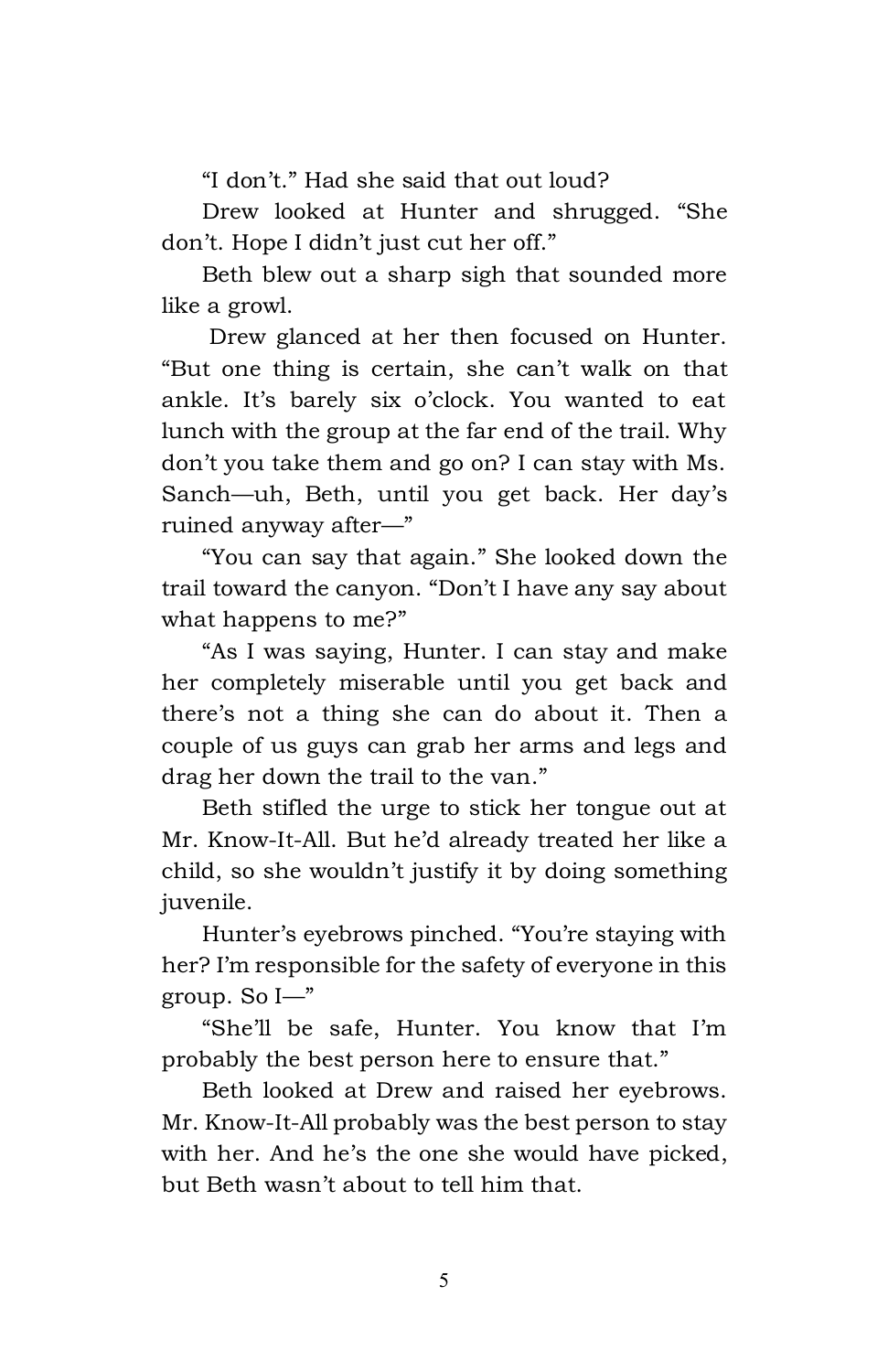Hunter dipped his head. "But I'm the one who's sticking his neck out here, Drew. I'm counting on you, bro. I don't want any of your drama or dramatics today. And no fights."

"That depends on Ms. Sanchez." One corner of Drew's mouth turned upward.

She would not take whatever bait he was feeding her.

Hunter looked Beth's way. "Sorry about your boring day, Ms. Sanchez. Guess we'll have to give you a rain check."

Drew chuckled. "Except that when it rains in canyon country, you don't want to be here. See you about two o'clock."

Hunter nodded and trotted down the trail toward the group of hikers standing fifty yards away on the bank of the river.

After Hunter left, Drew remained on one knee studying her ankle.

"You know, Mr. … uh … Drew—"

"It's Drew West."

"Mr. West. Staring at a woman's bare ankle was scandalous behavior a few years ago. Do that to a lady and it could get you shot."

"A few years ago? Try a hundred and twenty. Let's keep things in perspective, Ms. Sanchez."

"It's Beth. And, yes, let's keep things in perspective. This is going to be a long, *boring*, sweltering day."

"So, I'm babysitting an optimist."

She opened her mouth to protest.

Drew cut her off. "Sweltering is part of the problem. Your ankle is swelling. We don't have any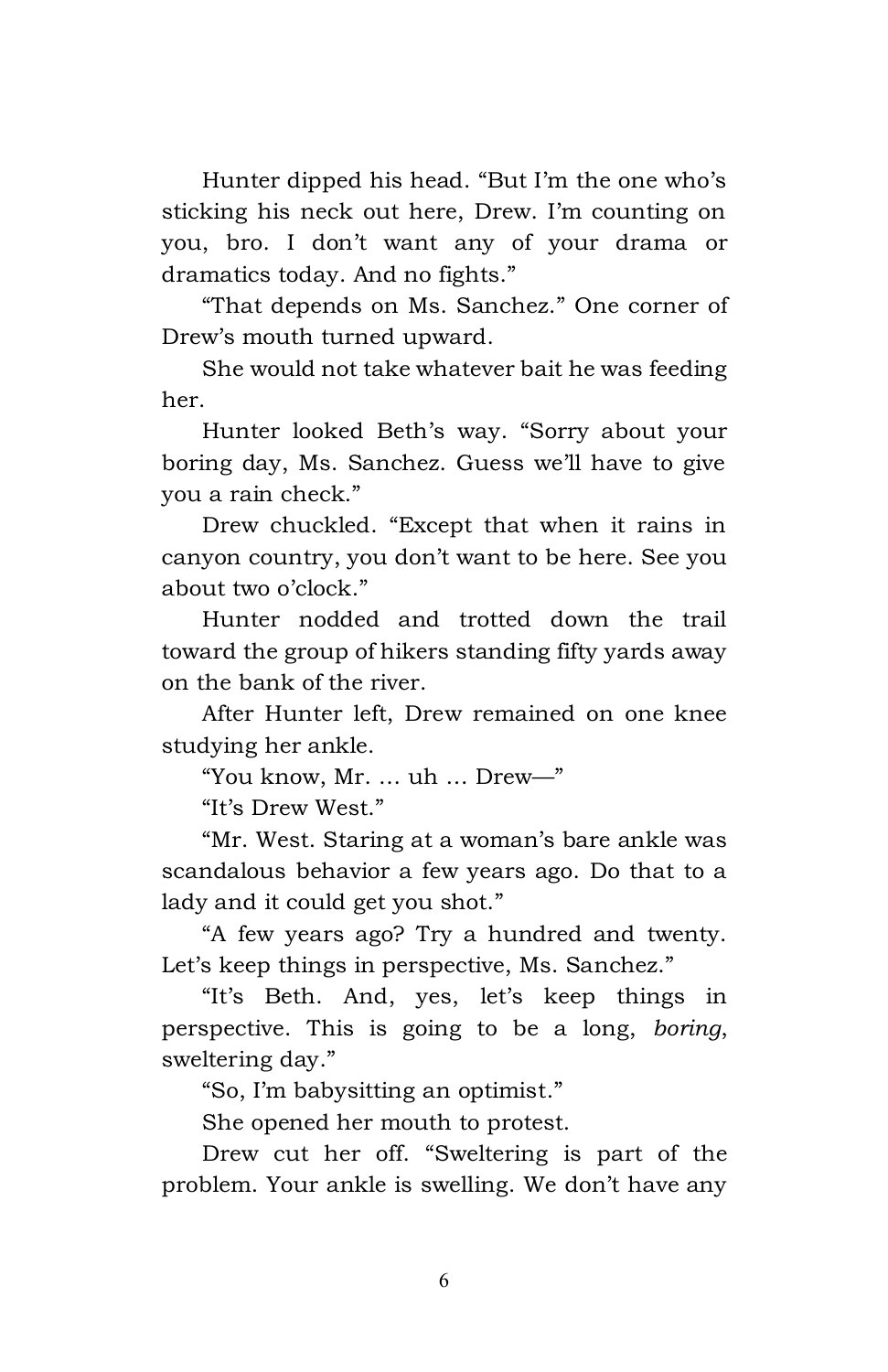ice, but we do have the Rio Grande. Thirty minutes in the water then thirty minutes elevated. How about it? There'll be less swelling, and you'll heal faster."

"So you've got my whole boring day planned for me. What do they call men like you? Alpha or beta something-or-others?"

"Not me. I'm just somebody who wants to help and who would jump at the chance to spend a little time with you."

The direct approach. At least he was honest. "And why, pray tell, would you want to spend time with me?"

He cleared his throat. "Besides the obvious reasons …" His eyes studied her face then stopped on her eyes. "… I'm a writer, and from the little bit you've told me, I think you have a story."

An icy chill shook her shoulders despite the warm early morning sun. She had a story. One no one must know, because then no one could tell the wrong person.

The danger hadn't disappeared. It remained a few hundred miles and a border crossing away. Beth needed to make sure it stayed that way.

"My foot is swelling and starting to throb. Can you help me to the river?" She looked away from his intense, penetrating gaze.

He knew she was changing the subject. But would he drop the subject? If not, this would be an unpleasant day with too many nightmares and too many ghosts. And, at the end of it, he would classify her as rude.

*Or psycho.*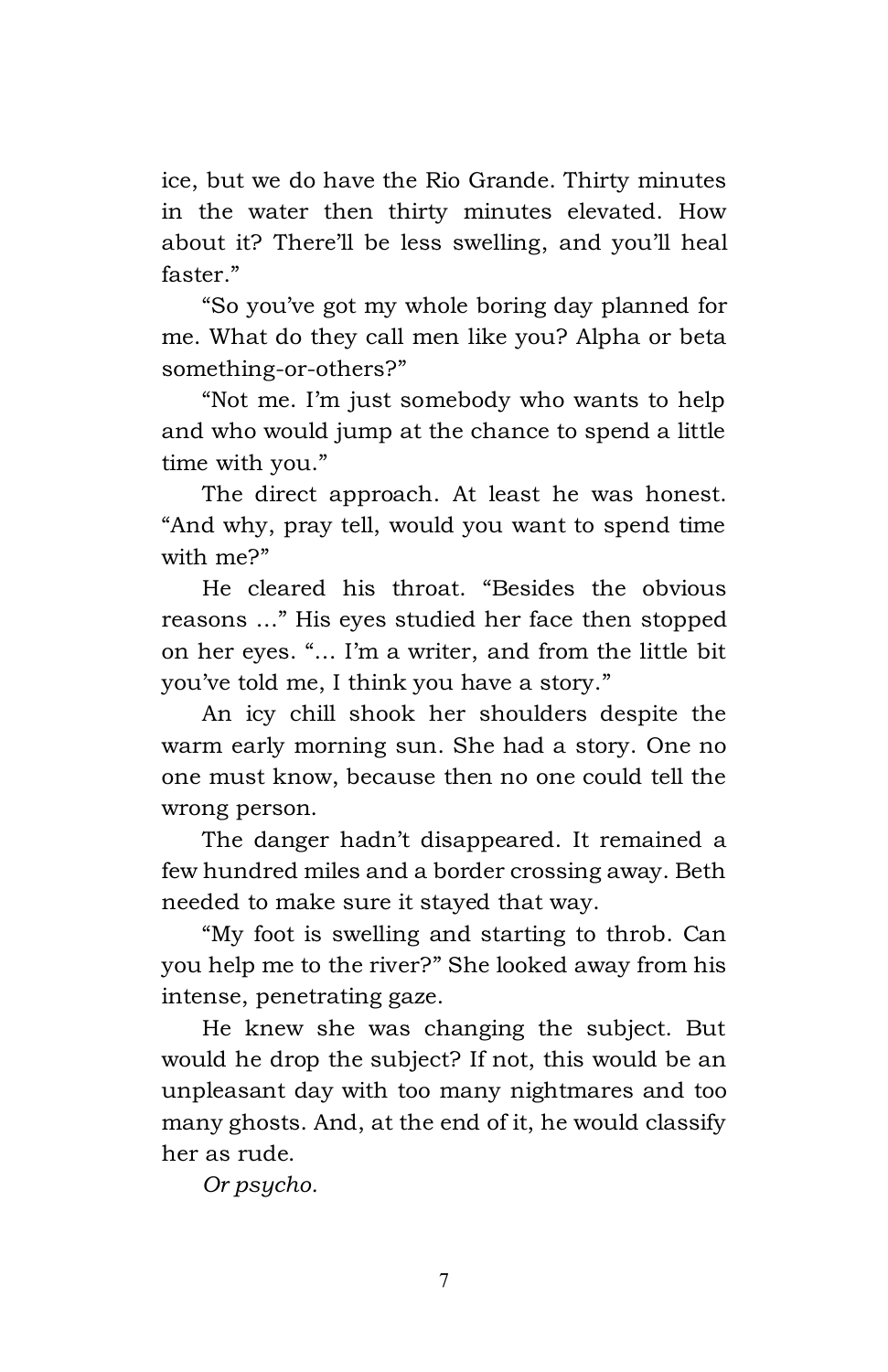She squelched the irritating voice inside that had turned even more obnoxious.

"Stand on your good foot. We'll go arms-aroundshoulders like two buddies."

"You need to understand something. Girls don't have *buddies*."

"Okay. You can be my buddy, but I won't be yours. I'll just be your crutch while we walk to the river." He paused while she stood. "Too bad we can't sit you in the water, so your leg can be elevated while we're cooling it."

"No way am I sitting in that muddy river. It's probably full of little parasites, parasites that do terrible things to bodily functions." She stood and put her right arm on a shoulder that felt like a rock.

Drew shook his head. "We wouldn't want that out here, would we. Speaking of bodily functions … the outhouse at the trailhead is a quarter of a—I guess we can cross that bridge when we come to it."

Beth blew out a blast of air to empty her frustration. No facilities was another reason this day would be a disaster. She shook her head and took a step with her left foot.

Drew moved with her and his left arm, like a bar of steel, bore her weight when she raised her left foot.

Thanks to Drew's strength, they walked in tandem to the river at near normal walking speed.

He led her to a flat spot on the bank, where the murky water swirled about a foot below her. He bent down to help her sit.

She lowered her injured ankle into the chilly water and grimaced when it felt like ice on the hot,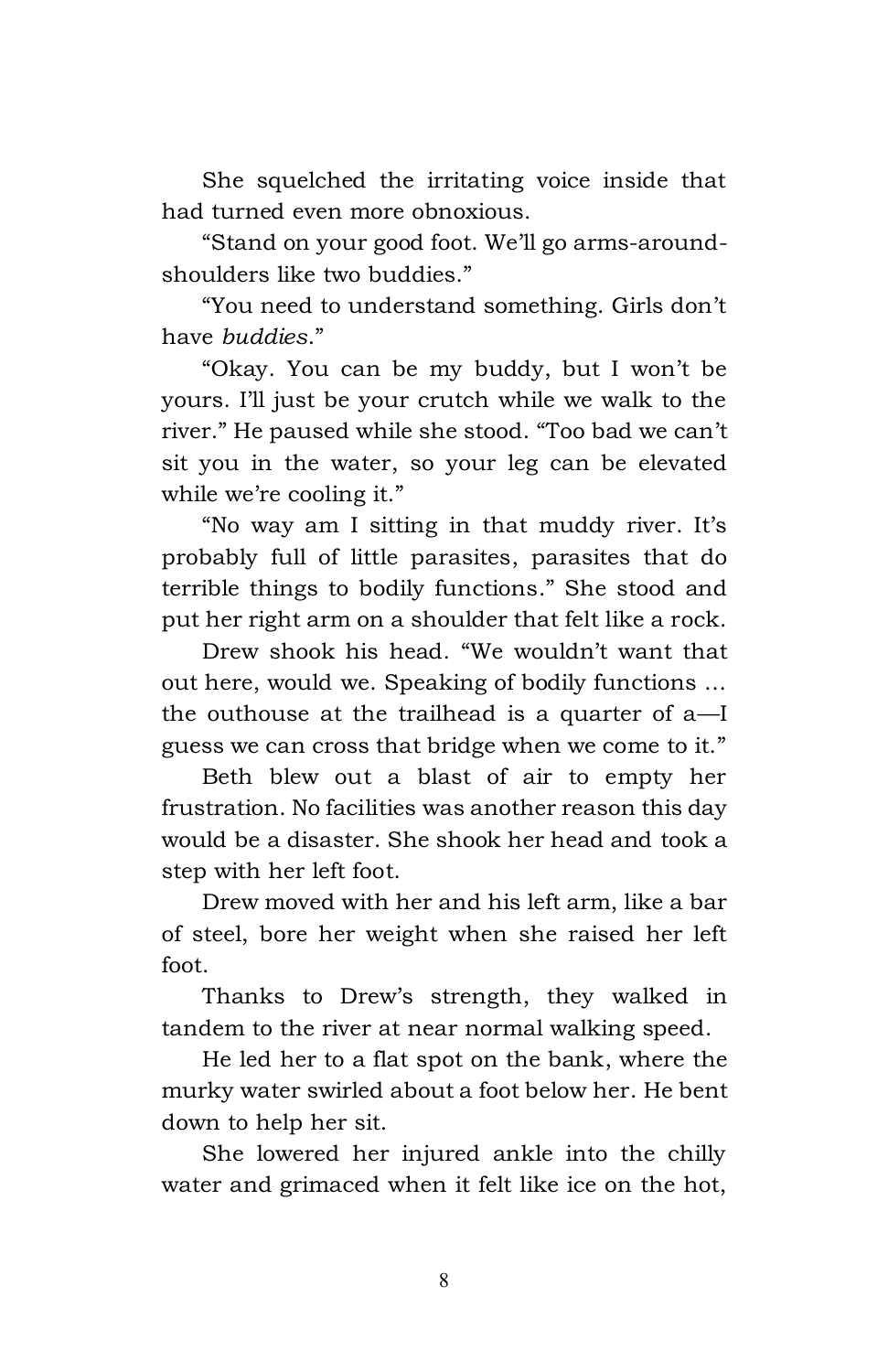sensitized skin stretched tight around her puffy ankle.

Drew stood. "Be right back. Watch out for those parasites. I wouldn't want to have to pack you back to the trailhead."

How long would he keep up his string of irritating comments?

Drew ran back and grabbed his pack where he had dropped it beside the boulder.

While her ankle cooled, Beth scanned the wilderness around her. At only a little after 6:00 a.m. in the middle of the Big Bend National Park, this was an isolated area with no one around but the hikers. They were probably a half mile down the trail by now. There had been no other vehicles at the trailhead.

She was alone with Mr. Know-It-All, Drew West. If it wasn't for her throbbing, swollen ankle, she might have enjoyed getting to know him better … provided he didn't start probing into her past.

The canyon was narrow and magnificent with its towering vertical walls. Morning shadows darkened the depths of the canyon. It would be cool in the canyon all morning. But the heat of the early morning sun provided a precursor to what mid-day would bring, the scorching, West-Texas sun.

Drew returned with his pack and dropped it beside a bush.

Beth studied the vegetation around them. Nothing big enough to be called a tree. "It's too bad we don't have any shade trees."

"These scrubby bushes—we'd have to lie down under them to get any shade."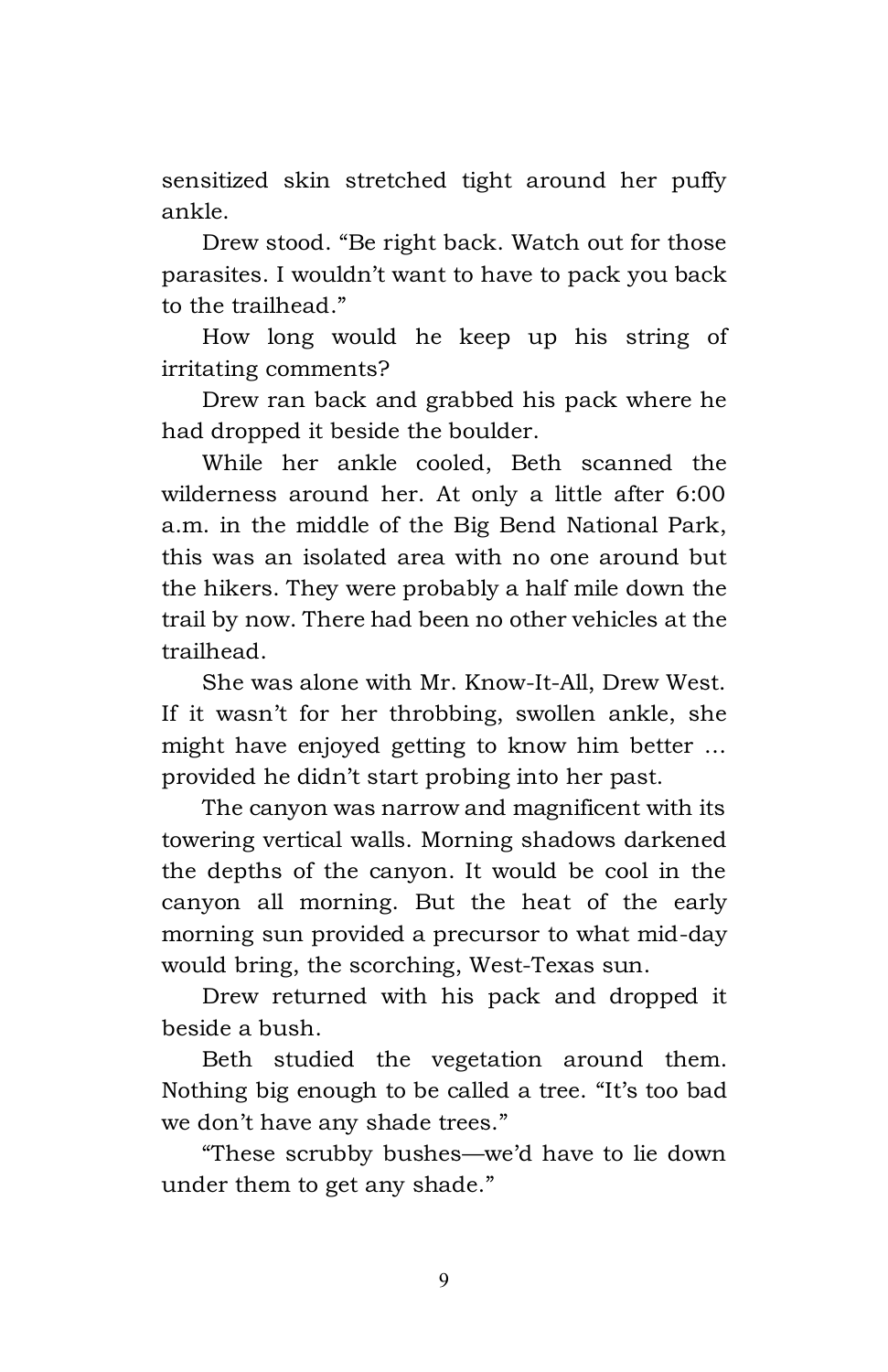She shot him a sharp glance. "I hope you're not proposing—"

"No. But you really are paranoid, you know." The look Drew gave her wasn't angry, just weird.

Maybe she *was* being paranoid, or pessimistic. But trust of other people, especially men, was not her strong suit.

"Beth, I've got a small plastic tarp in my pack. Maybe I can use it to give us some shade."

Beth looked up the river into the shadows of the canyon. "Too bad we can't go in there to get—"

She drew a sharp breath when two rubber rafts emerged from the darkness deep inside the canyon and floated into the light at the east end.

Two people in each boat. The bearing and dress of the men in the back of each raft had a familiar, ominous look.

Her heart rate accelerated until she had a driving percussion solo playing in her chest.

*Cartel drug runners.*

She pulled her foot from the water. "Drew, we need to hide, now."

\* \* \*

Drew saw terror in Beth's wide eyes and his defenses went to high alert, DEFCON 2.

He pushed her pack behind some bushes then scooped up both Beth and his pack and scurried back into the thickest bushes lining the river.

Beth clung to him even after he set her down, out of sight of anyone in the rafts.

"Who are they?"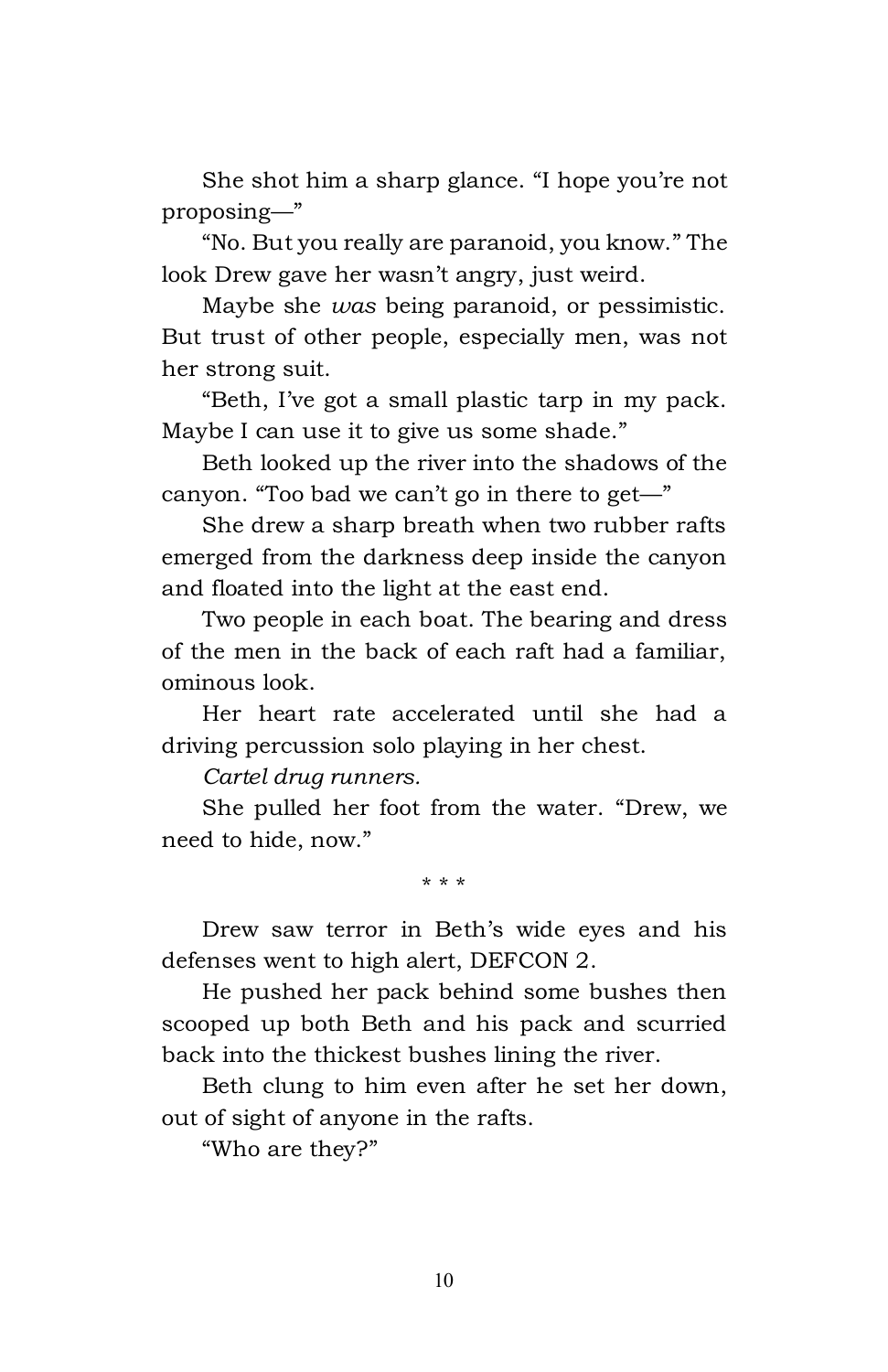"Two of the men are cartel drug runners. They also traffic people in several ways. The other two men have no idea what's waiting for them at the end of their trip. But nine times out of ten, it's not good."

The two rafts floated out of the canyon and were now only seventy-five yards upstream.

Drew reached into his pack and fished through one pocket until his hand clamped onto cool steel. He pulled out his Governor. He'd loaded this potent little handgun with Winchester PDX1 Defender shotgun shells, basically a mixture of slugs and ball bearings. This ammo was powerful, but most effective out to only ten yards, about the distance from their hiding place to the river.

"Any idea what guns these guys use?"

"AK-47s. The cartel's weapon of choice." Beth's gaze locked onto his handgun. She gripped his wrist. "No, Drew. You try to take them on with that and we're dead."

"Sorry. I'll have to disagree with you. You don't understand what '*that'* is."

"It's a revolver. A handgun. Drew, I've been with people who—"

It was the second time Beth had avoided revealing something about her past.

"Beth, I trusted you to identify them. You need to trust me to indemnify us."

The wild-eyed look she gave him was short on trust and long on fear.

Drew wanted to hear about Beth's past, especially the part she was reluctant to disclose. But he needed to focus on the source of danger, the two swarthy men each sitting in the back of a raft.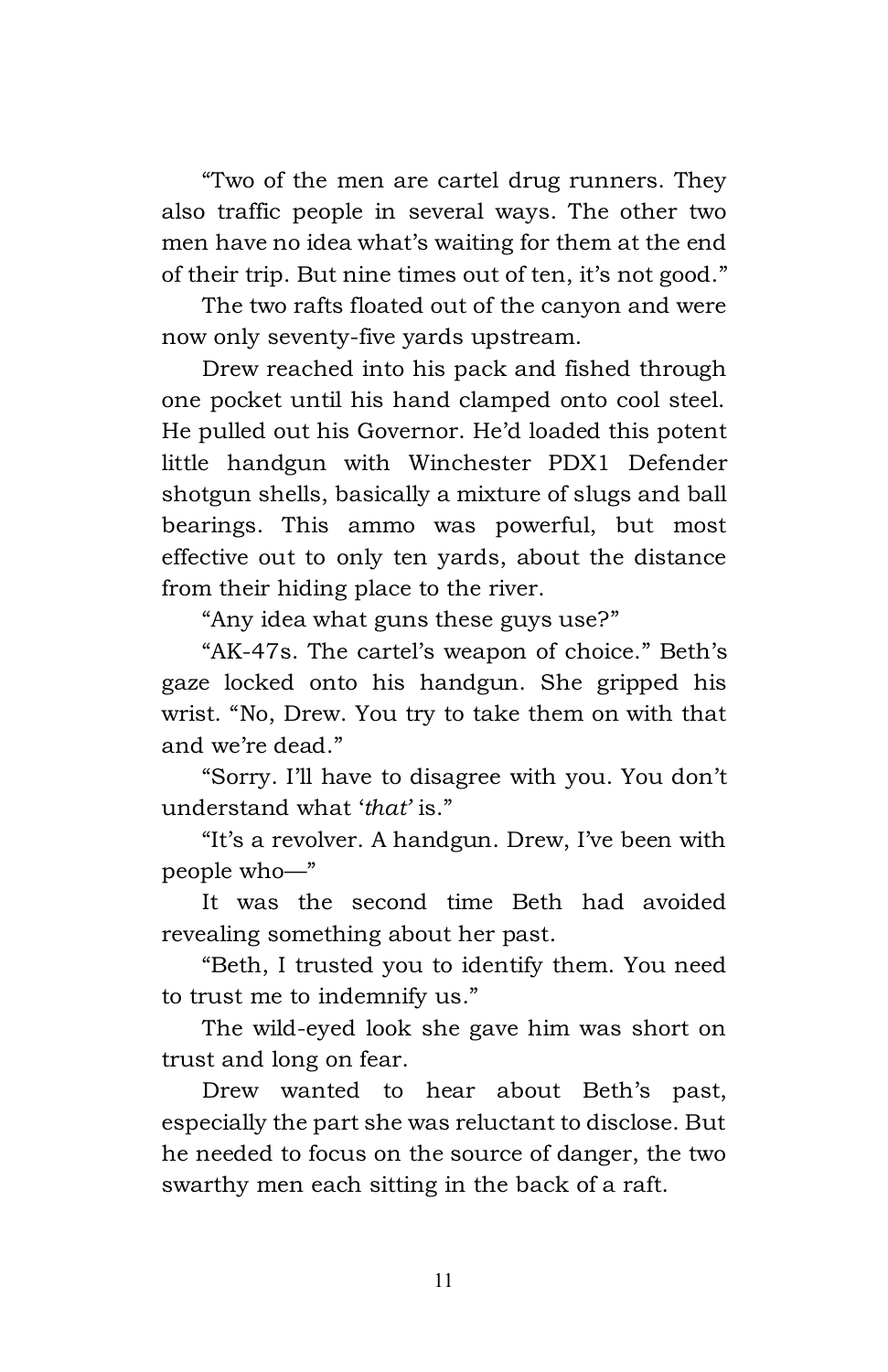As if on cue, the two men grabbed paddles. They could have given Olympic synchronized swimmers a run for a medal as they paddled in synch toward the river bank. And they paddled toward the spot where Beth had been sitting a few moments ago, a spot ten yards away.

Drew sat on the ground behind the short bush, hunched over to stay out of sight. He leaned toward Beth. "These bushes won't stop their bullets, so be still and—"

A soft rattle nearby turned to a loud buzz.

He turned his head and his gaze locked on the source of the noise. A rattlesnake, coiled and agitated, lay about six feet from his head. Maybe five feet from Beth's.

Though Beth tried to cover her mouth, a sharp cry escaped.

Drew's left hand held his gun, but his right hand had found a two-pound rock. He needed to make his choice before the snake lost all patience.

He couldn't shoot the snake and then shoot two men at their current distance before the men in the boat could unleash their weapons.

Drew launched a short prayer, then he launched the rock. He threw as hard as he could from his sitting position.

The stone struck the snake's neck and then drove into its coiled body, knocking it several feet away from them. The viper writhed on the ground for a few seconds, then slithered away toward some rocks.

When Drew looked back toward the river, the rafts bumped against the bank and both cartel men,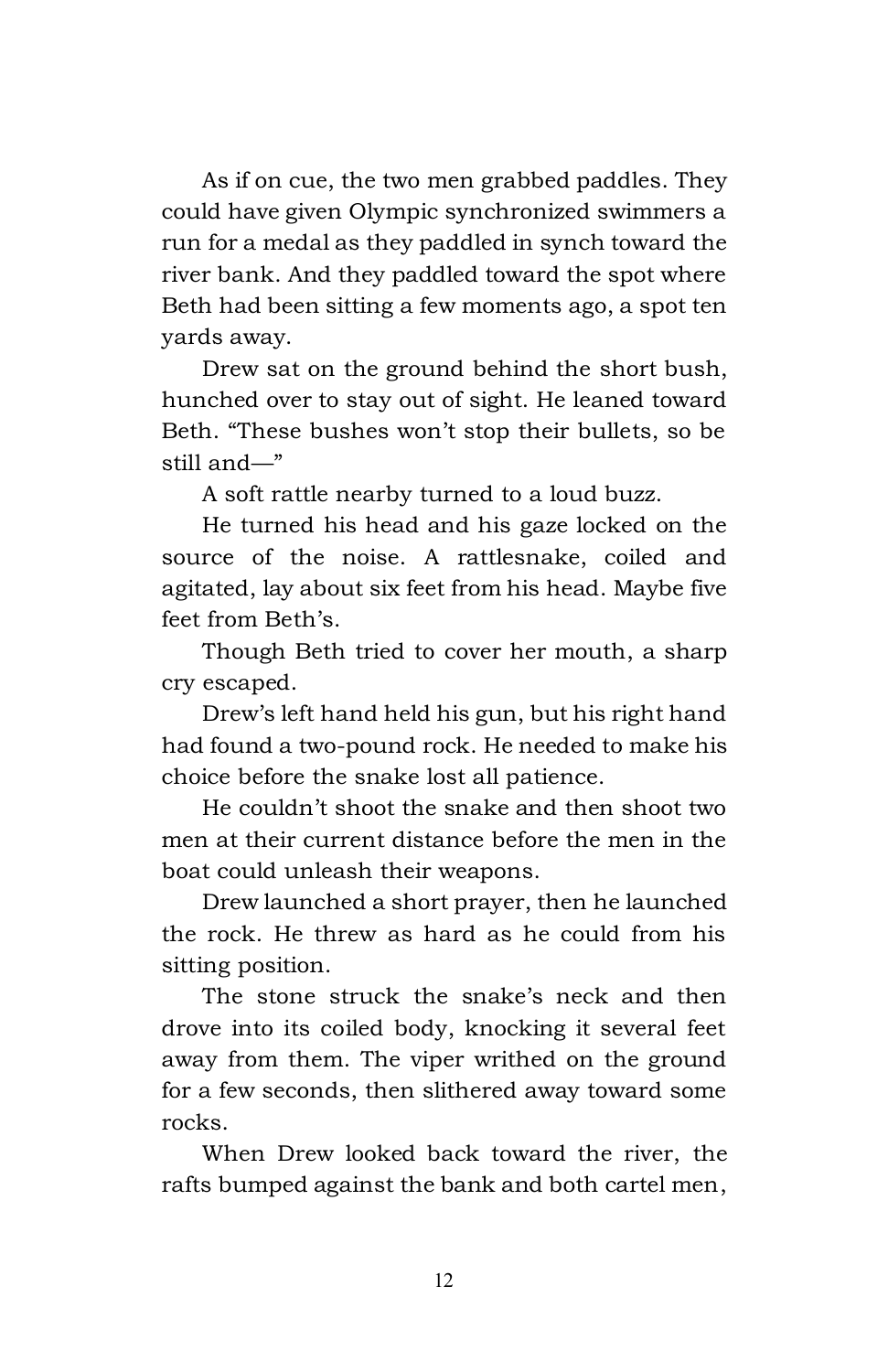with packs on their backs, held their AK-47s in a ready position. They had heard Beth and the snake. Now the gunmen were also at DEFCON 2.

The vexing question was, when does it become self-defense if you shoot someone? When you know they will shoot you if they see you? But what if they don't see you and might shoot anyway?

One of the gunmen stepped into the shallow water beside his raft and raised his gun.

Drew's answer about when to shoot came in a flash.

*Right now.*

He gripped his gun with both hands, sitting in firing position, and squeezed the trigger.

The man about to shoot fell backward onto the raft, nearly turning it over. The pop from the Governor's two-and-a-half-inch shotgun shell echoed off the canyon walls leaving Drew's ears ringing.

Beth's hand on his ankle squeezed with surprising strength, but she kept her head out of his way.

The second gunman now stood on the bank. He fired a burst, mowing down bushes three feet to Drew's left.

Drew pushed Beth's head to the ground to protect her, then shot again.

The second man spun around and fell on the bank, half in and half out of the water. His pack landed on the shore.

Drew must have hit him in the shoulder.

One man floated in the water near the bank. Odds were he was dead.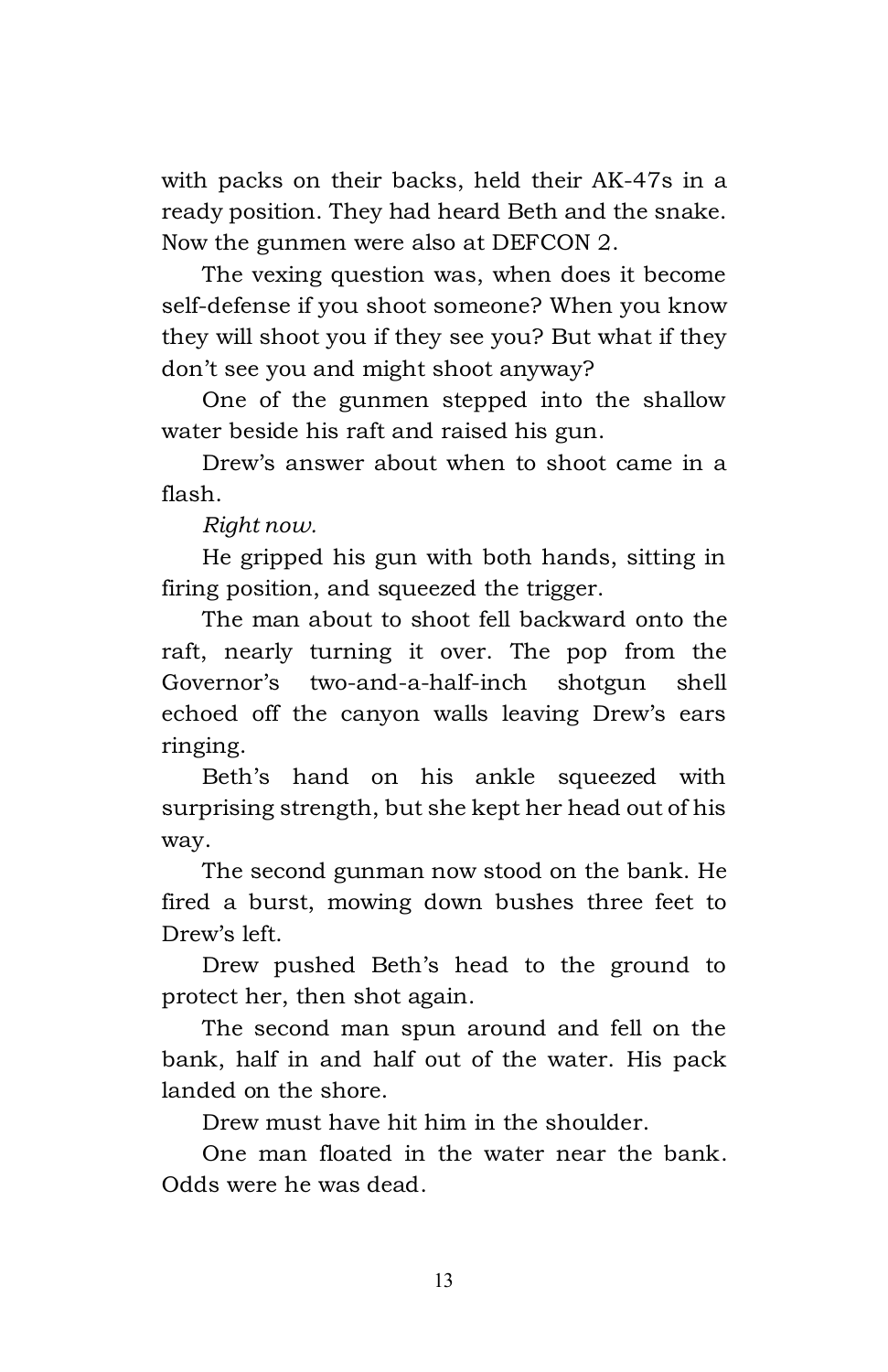The two *immigrants* began paddling their rafts for the opposite shore.

Drew let them escape.

He and Beth were in no danger now.

Beth's hand, still gripping his ankle, was trembling.

"It's okay, Beth. Both gunmen are down, and their guns are in the water. One's likely dead. But I need to check out the wounded guy."

"But how did—"

"Let's just say they got on the wrong side of the Governor." He popped open the cylinder and pulled out an empty shotgun shell.

Beth's forehead creased with twin frown lines. "A shotgun?"

"Sort of."

"Don't move. Put your *sort of* shotgun down slowly. *Comprende*?" The raspy voice came from behind them, loud, authoritative, and threatening, hinting that the man would love for Drew to try something.

He wouldn't. Not with Beth beside him.

"*Comprende*?" Impeccable Spanish. The guy could turn his accent on and off at will.

"Yes." Drew laid his gun on the ground.

"Hands on your heads and turn around *despacio*, ever so slowly."

Drew had only turned half way around when Beth gasped. "Suarez. He'll kill me," she whispered.

Suarez? Drew looked up into the barrel of an AK-47 held by a man who looked much like the two gunmen he'd shot. But this guy had the bearing of a leader, a guy who was used to giving commands.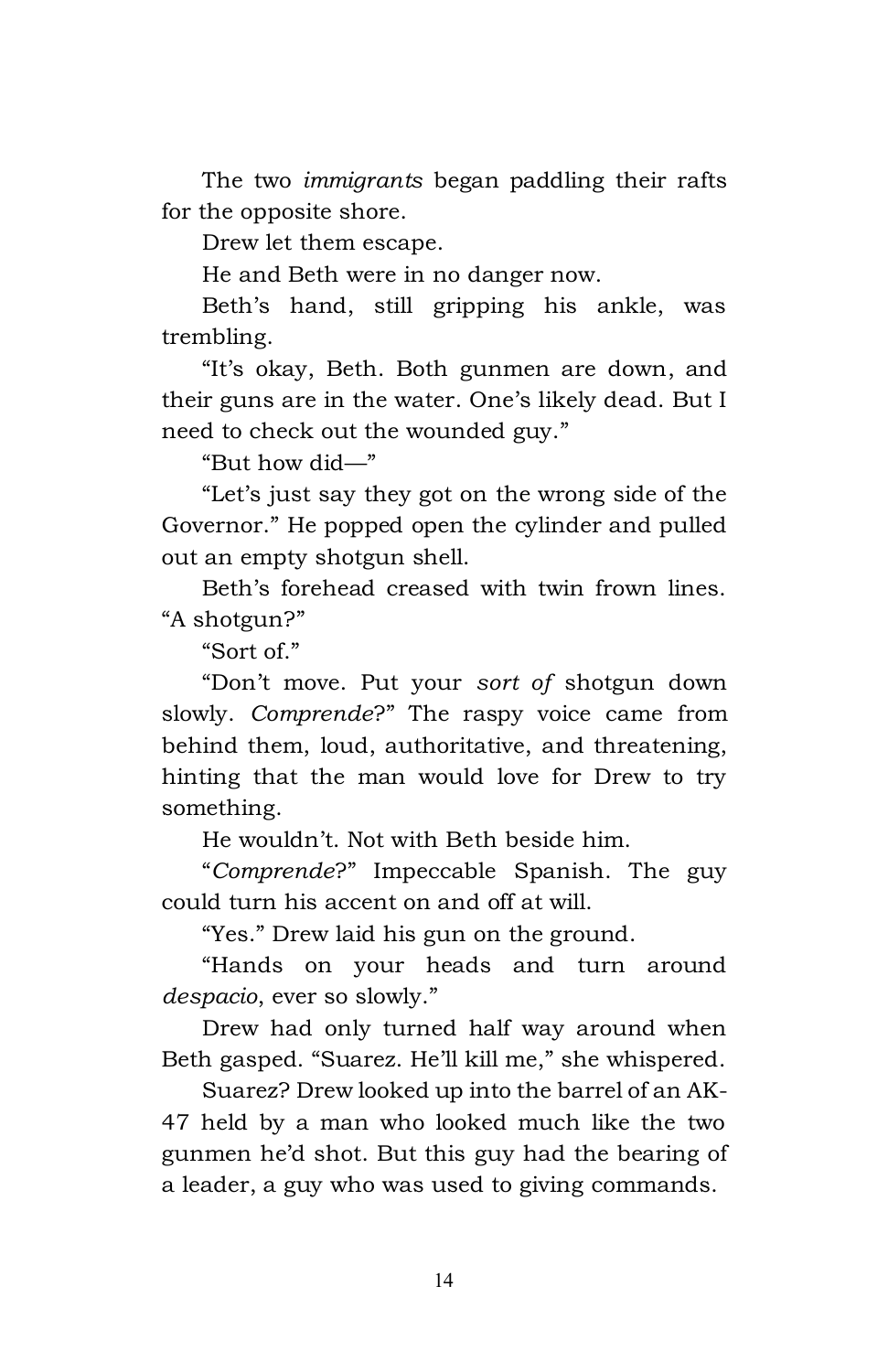Raspy voice scanned Beth then swore, part in English, part in Spanish. "Señorita Elizabeth Alicia Sanchez. Patience is one of my virtues. I have been waiting for this moment for seven years. What a pleasant surprise."

"What's he talking about, Beth?"

"Silence. No more talking, Señor. Be still and be quiet while I decide how you will die … and while I decide how to give Señorita Sanchez the fate she deserves."

Drew glanced Beth's way, and the look he saw on her drawn face was one he'd only seen on an actress's face in some old horror flick right before the madman killed her. But Beth wasn't acting.

"What is your name, Señor?" He pointed his gun at Drew's head.

He tried not to flinch or to glare at the man. "Drew West."

"No. Your name is Drew who-shot-my-babybrother."

*Not good.* Was his brother the dead guy or the wounded guy?

"It would be most appropriate for you to pray to your patron saint that Ricardo is not dead. If he is dead, you will die for two days. If he lives, maybe eight hours … or until I grow weary of your screaming."

If Drew hadn't fully understood the reason for Beth's terror, he did now.

There were some mysteries to unravel here how this man knew Beth, why he hated her. But Drew needed to study the end of that gun barrel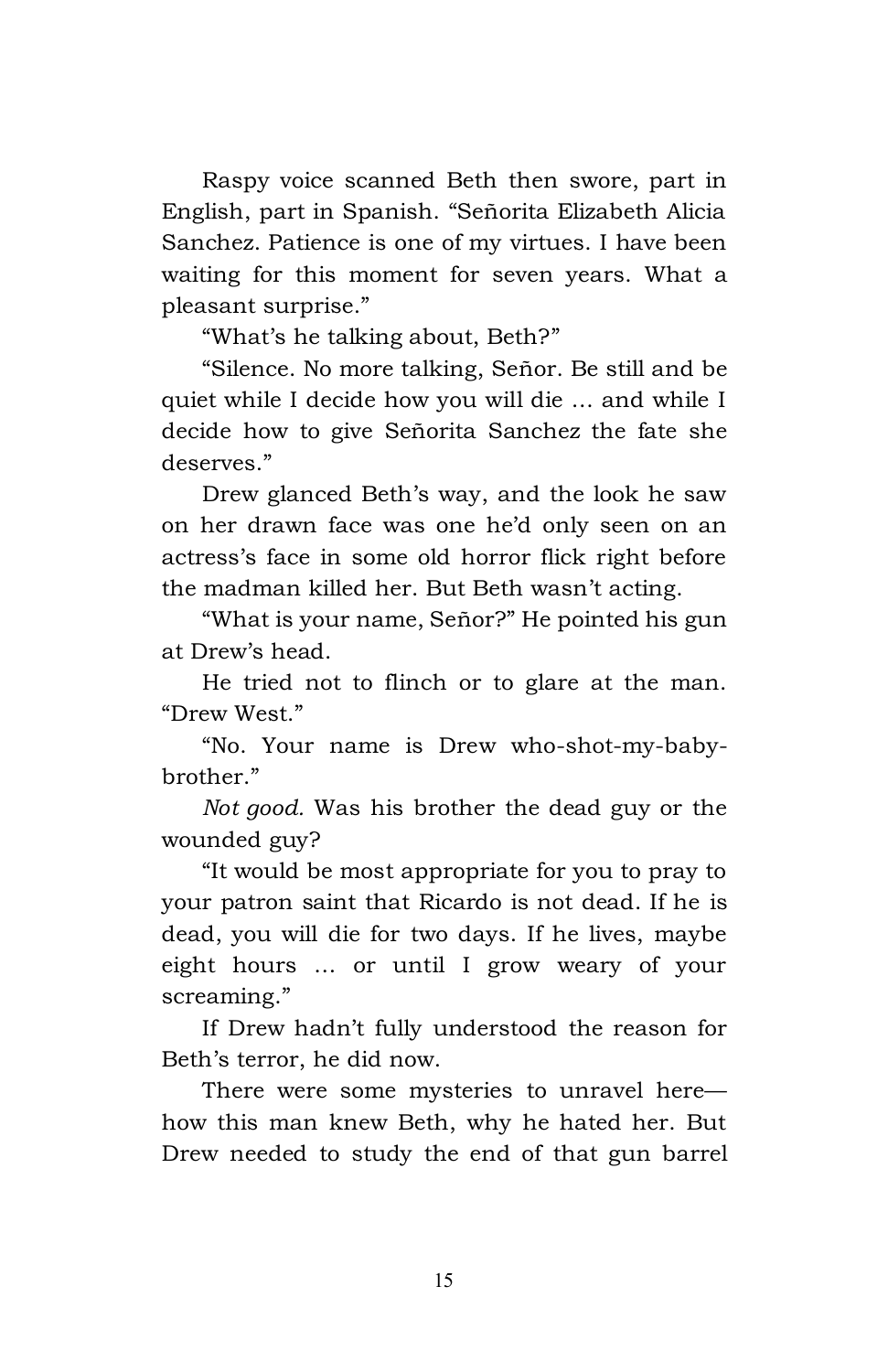pointed at him and find a second or two when it wasn't pointed at either him or Beth.

In the meantime, Drew needed to appear frightened and subservient. The frightened part wasn't difficult. Feigning subservience, when he wanted to kick the man's head off … that was another matter.

"Señor and Señorita, keep your hands on your heads and stand up, slowly."

"That's a pretty good trick. Getting up slowly from a sitting position with our hands on our heads."

"You do not listen well, Señor West."

"What do you mean, Mr. uh …"

"Hector Suarez," Beth said. "CEO of the Del Rio Cartel. The man who murdered my mother and father"

The ugly picture came into focus, raising the stakes to the highest level. If Drew didn't act quickly, they were dead.

"My two prisoners, they are deaf. Silence! The only reason I do not kill you now is I need you to tend to my little brother, Ricardo. See, he moves. Walk to him, slowly."

Suarez jammed his gun barrel into Drew's back, prodding him to walk toward Ricardo who lay moaning and holding his injured shoulder with his good hand.

Beth and Drew walked side-by-side to the edge of the river where Ricardo lay. His eyes were closed now, and his jaw clenched as he panted out his pain.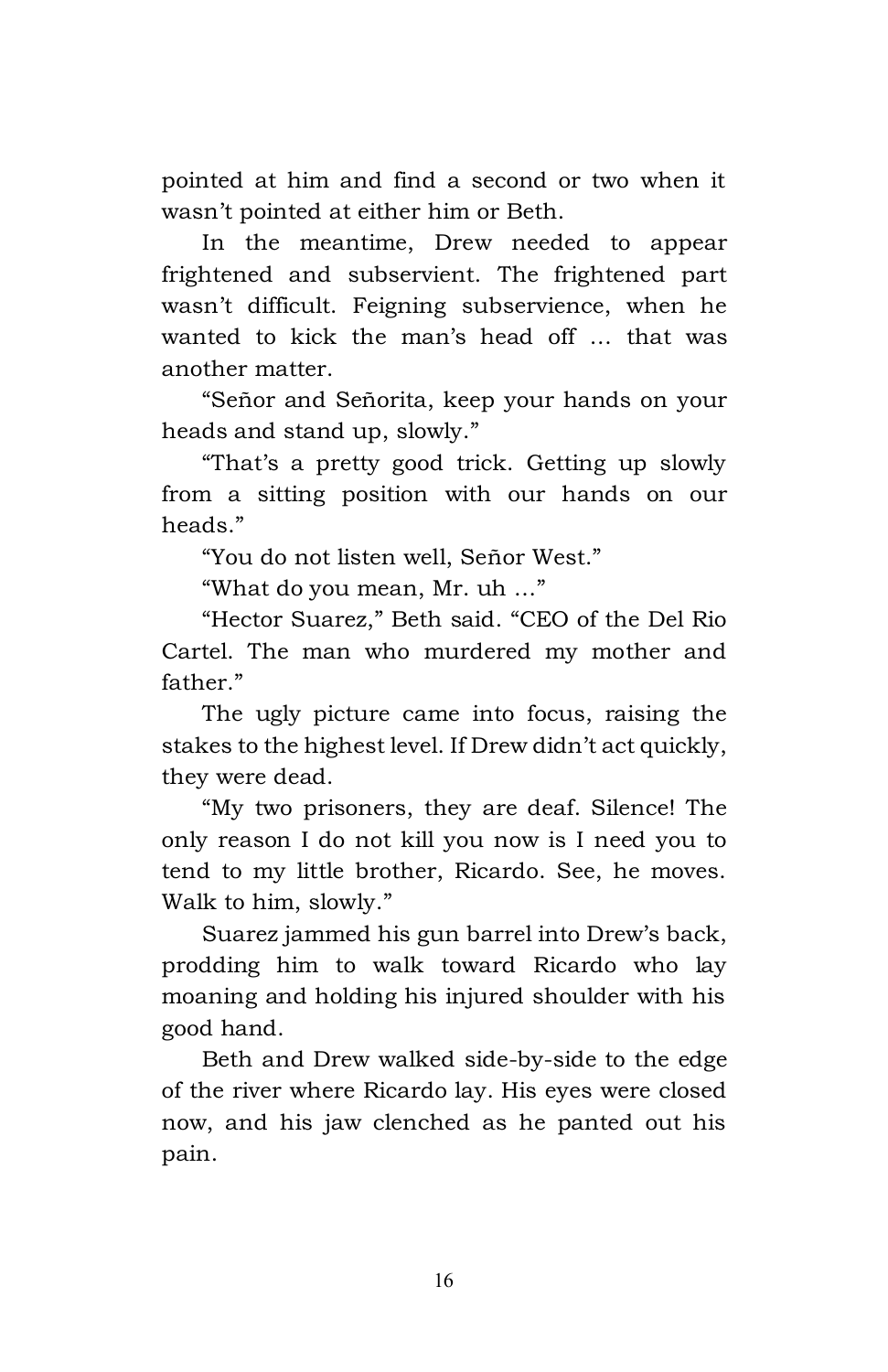Drew studied the man's right shoulder. The Winchester PDX1 had damaged the outer third of his shoulder. He needed the bleeding stopped and then needed to see an orthopedic surgeon, or he'd never regain full use of his arm.

Ricardo's rifle was nowhere in sight. He must have dropped it in the river. That meant Drew's only available weapon was his body.

He needed to draw Suarez in close and disable him with one well-placed blow or kick. But he must make sure Suarez's rifle was not pointed at Beth when Drew made his move.

"We've got to stop the bleeding." Drew knelt then looked up at Hector Suarez.

Hector dipped his head and motioned Drew toward Ricardo with the barrel of his rifle. That motion moved the gun barrel upward until it pointed over Drew's head and toward the river.

Drew's right leg exploded into motion, driving a powerful kick into the side of Hector's left knee.

He screamed as his knee bent sideways.

Beth had dropped to the ground to Hector's right.

Drew gripped the barrel of the AK-47 and ripped it from Suarez's hands. "Get away from him, Beth."

She rose and backed away.

Suarez stood on his right leg swearing in Spanish and glaring at Drew.

"Shut up and don't move!" Drew pointed the gun at Hector's mid-section.

Suarez sneered. "No green-behind-the-ears gringo tells Hector Suarez what to do."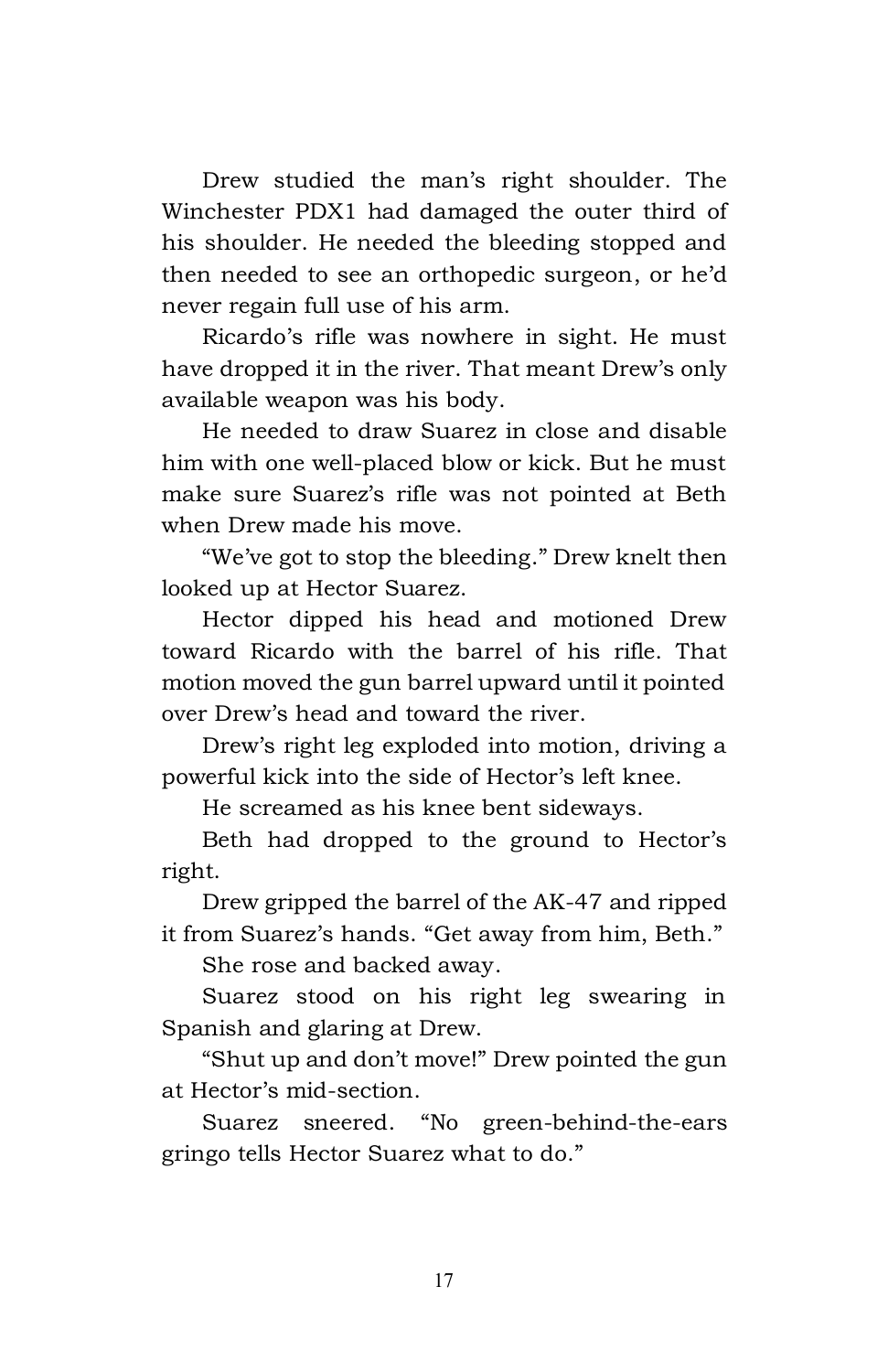"It's wet behind the ears. And anyone who gives up his gun so easily has no right say that to the man who took his gun away. Now down on your stomach and hands behind your back, or I'll shoot your other knee, then maybe a shoulder like I did for Ricardo."

Beth stuck a thumb out toward the Rio Grande. "Drew, the two, uh, immigrants paddled across the river."

"Let them go. They're probably going home. Maybe they've realized illegal entry isn't such a good idea, especially when you go on a Del Rio Cartel cruise."

Hector fell when he tried to lay down using only his one good knee. He stretched out on the ground on the bank where Beth had dangled her foot in the water.

"Don't move, Suarez … Beth how's that ankle feeling?"

"I can walk on it a little. It doesn't hurt as much."

"Good. I need you to go to the bushes and bring my gun and my pack. We need to make sure the Del Rio CEO sticks around for the next board meeting in District Court."

Beth laid a hand on his shoulder. "Please, Drew, be careful. You don't know what he's capable of." She limped away from the river toward the bushes.

"Right now, he needs to know what I'm capable of." Drew worked the firing mechanism of the AK-47 to produce a metallic click.

Suarez's body stiffened at the sound.

"Drew, Elizabeth! Are you okay?" The voice came from up river and was now accompanied by the sound of running feet.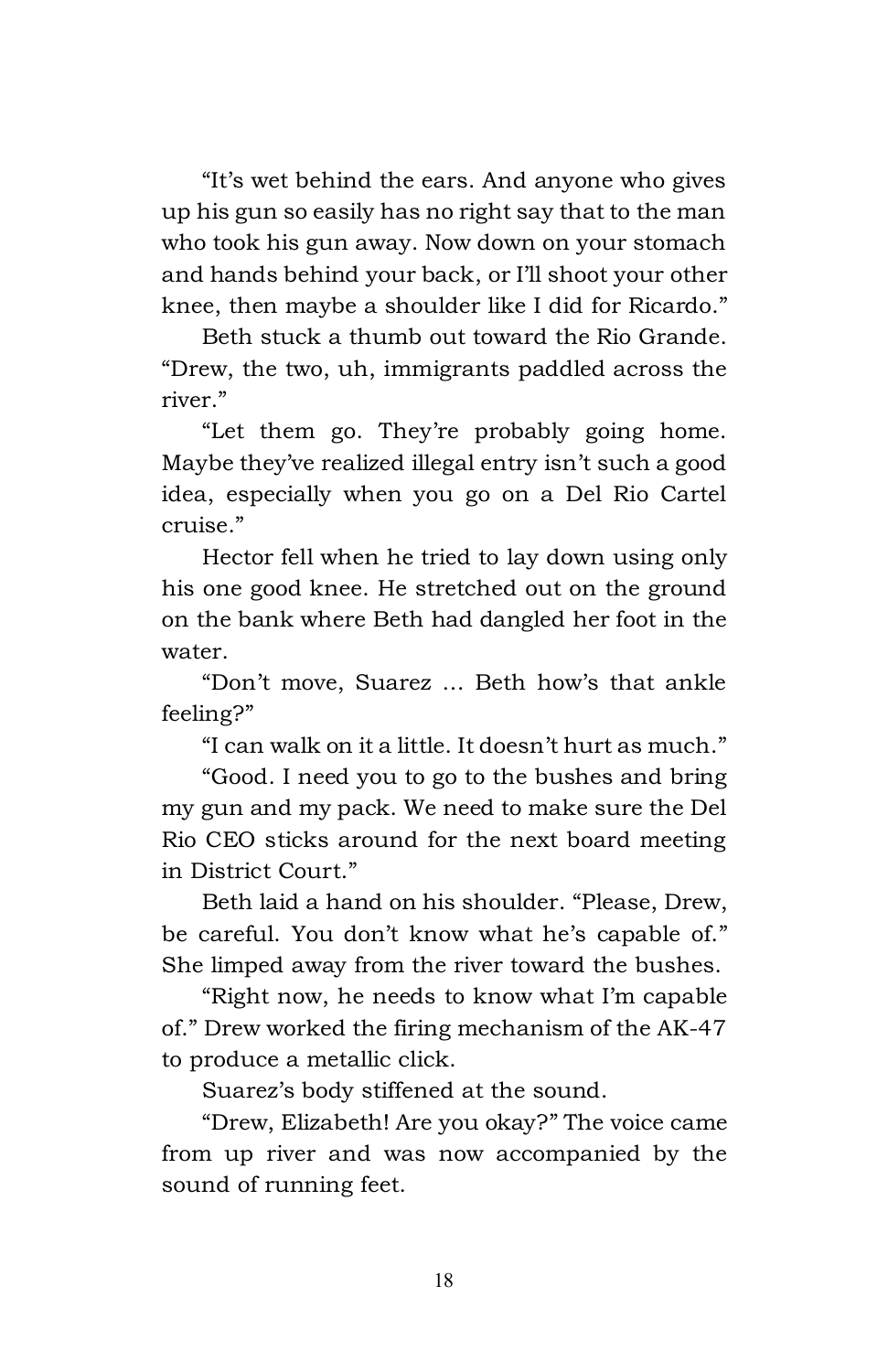Drew looked toward the canyon.

Hunter ran down the trail toward them. He came to a sliding stop fifty yards away when he saw the gun and the carnage. "We heard the shots and came back to—"

A splash came from the river.

Drew glanced down.

Hector Suarez was gone.

Drew jumped to the edge of the river and scanned the murky water.

Nothing.

He let his gaze rove over the Rio Grande, mostly downstream.

With a blown knee, Suarez wouldn't be a strong swimmer. Regardless, he would have to come up for air soon.

"You'll never catch him, gringo." The pain-filled voice grunted out the words. Ricardo's eyes were open now.

Beth returned and stopped beside Drew. "He's probably right. Some call him Hector Houdini Suarez. He's escaped from some impossible situations."

Hunter approached them. "Does somebody want to tell me what's going on here? I see a dead man and a wounded man and—what happened to the guy on the ground?"

"Hector Suarez got away," Beth said.

"What the—Suarez? The Del Rio Cartel? You sure?"

"I'm sure. He wants to kill me and would have if Drew hadn't stopped him." She put her hand on his shoulder.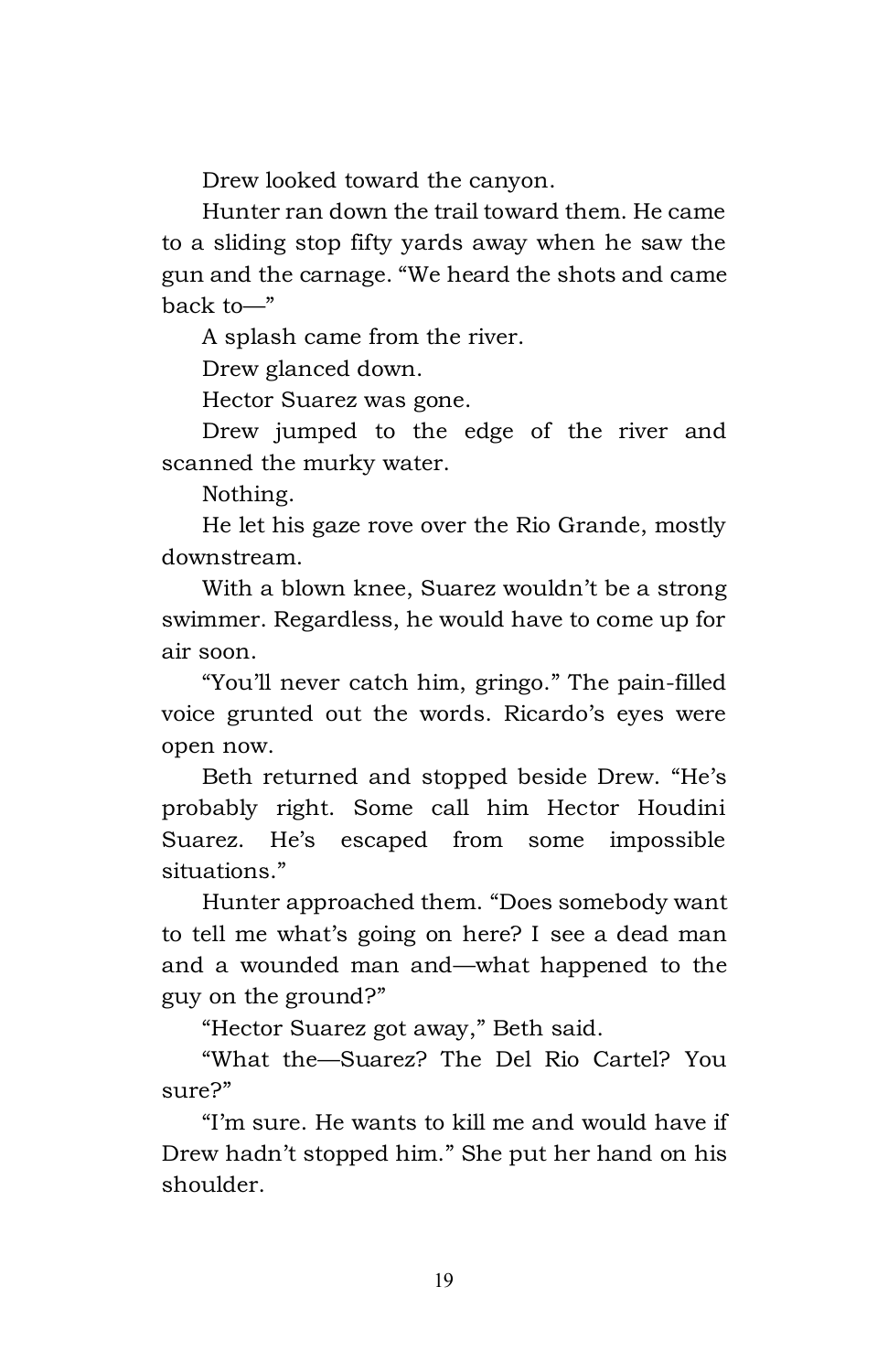That was the first thing he could remember Beth doing that wasn't done in opposition or as an argument. Maybe Suarez's pain was Drew's gain.

He glanced at Beth then looked down at Ricardo. "Suarez hasn't gotten away yet. I'm going down the river to see if I can spot where he comes up."

Beth's hand slipped down to his arm and gripped it with more strength than a woman should have. "Don't go, Drew. There were two AK-47s in that water where he went in."

"Beth, I blew out the guy's knee. He's not going far, and he couldn't afford to stop and look for a gun in muddy water. We need to tie up Ricardo's free hand and then get some pressure on that shoulder wound to stop the bleeding. Here." He handed Beth his Governor. "Hold this on him and let Hunter do the binding. Ricardo may be hurting, but he's still dangerous. If he tries anything, shoot him. Those three slugs and the ball bearings in the shotgun shells will put an end to anything he tries."

Beth took the gun, looked at Hunter, then back at Drew. Her eyes softened to an expression warmer than any she had shown him since they met this morning.

Maybe she liked guns.

*Maybe she likes you, dude.*

He doubted that just like he doubted he would find Hector Suarez in this jaunt down the river.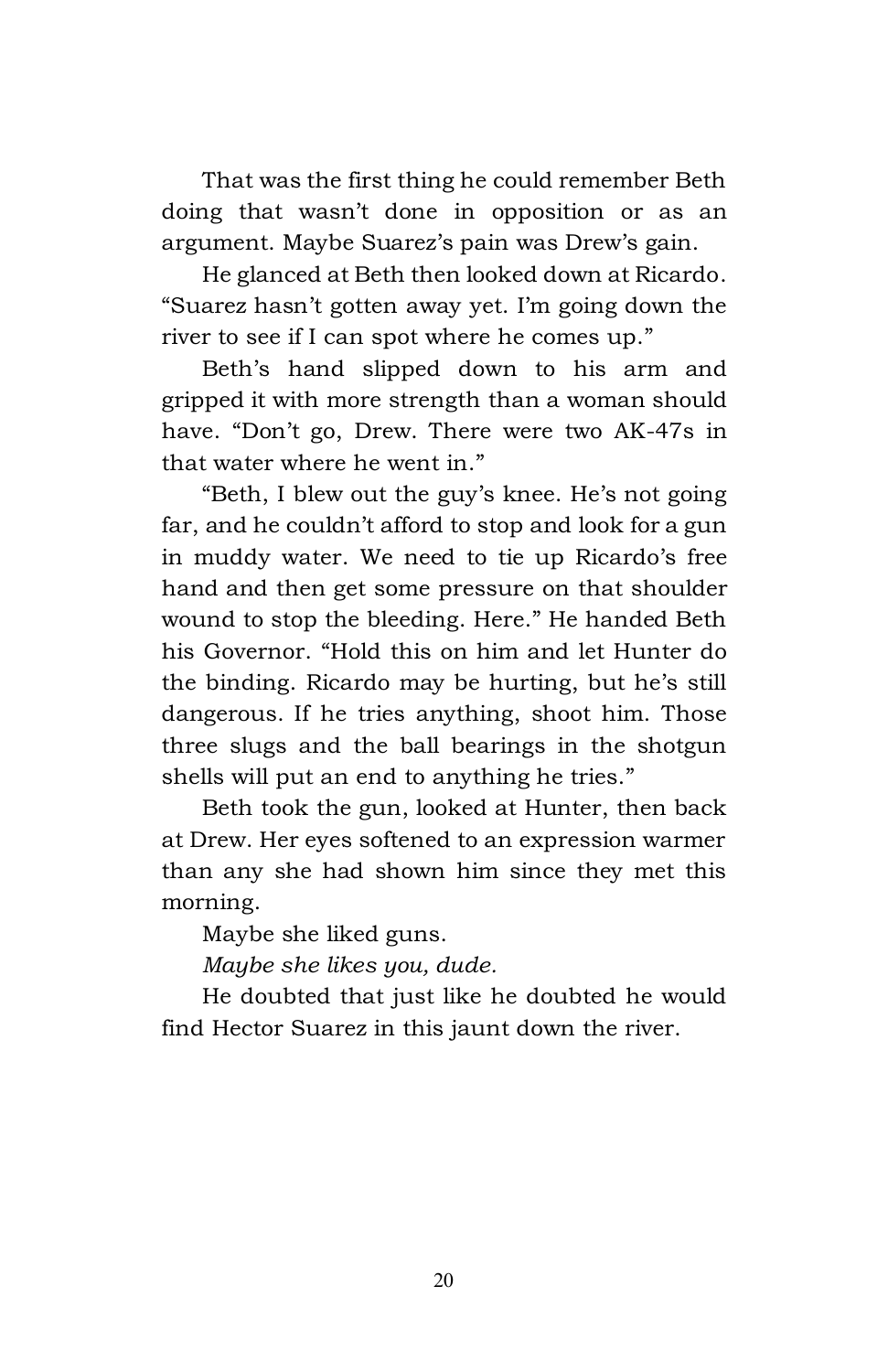## **Chapter 2**

Beth pointed the Governor at the chest of Ricardo.

Hunter had bound the man securely and then had tied a wadded-up T-shirt over Ricardo's shoulder wound. The crude bandage had stopped most of the bleeding.

She glanced at Drew walking down the river with one of the cartel's AK-47s in his hands. He reminded Beth of her father carrying his gun, patrolling their property. He was her hero and she had loved her father dearly, but not his dreadful decision. That decision had cost her family everything.

The picture of Drew also brought back the vivid memories of the death and destruction, of the loss of everything and everyone.

Her breathing turned to panting. Beth willed it to slow.

When the flashbacks came, she no longer flipped out in a full-fledged panic attack. Thankfully, Beth's faith had helped her overcome the attacks, but not yet the nightmares.

Why did she have such a strong emotional reaction to Drew searching for Hector Suarez? This wasn't the normal concern she would feel for anyone in danger. It was palm-sweating, heart-thumping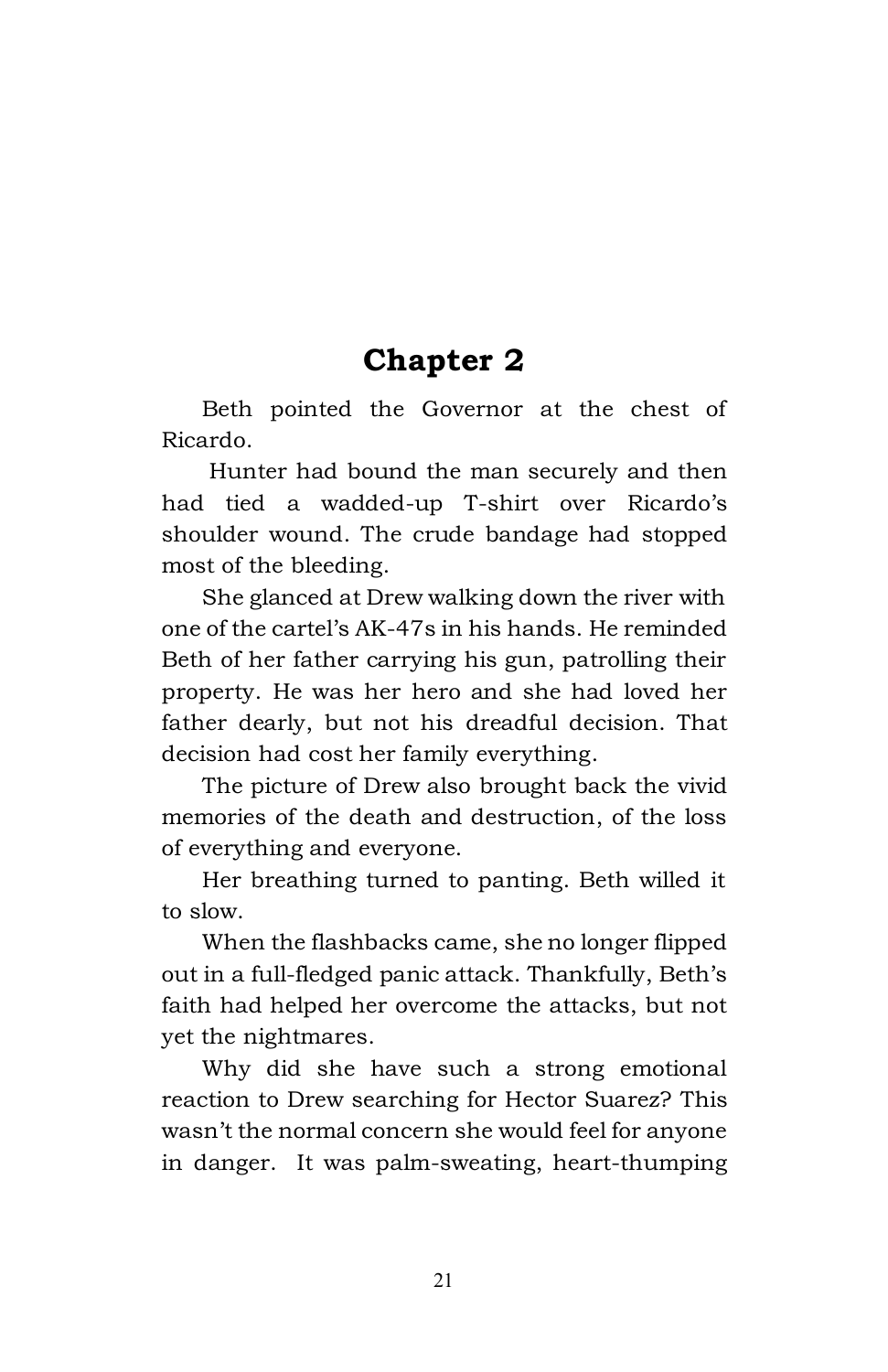worry. Did the worry come from Drew's similarities to her father?

Part of her concern might have come from realizing that she hadn't been nice to Drew, the man who helped her when she sprained her ankle, saved her from a deadly rattlesnake bite on her face, and then, like some superhero, had stopped three cartel thugs from killing her.

When Drew took down Suarez, he had accomplished feats not even her father could have done. And Rafael Sanchez had performed some incredible exploits.

Hunter walked her way. "I finished the calls on my satphone. The Border Patrol will be here in about thirty-five minutes. Would you like me to take over covering our friend, Ricardo?" Hunter pointed at Drew's Smith and Wesson in her hand.

"No. But thanks anyway. I'm holding the gun on the brother of the man who murdered my family. So, if Suarez shows himself, he knows I'll have no qualms about killing his little brother."

"I'm so sorry, Beth. I didn't realize all you'd been through. But what are the odds that you'd run into that snake out here in Big Bend National Park?"

"Odds don't matter when God is involved." Beth kicked Ricardo's boot and shook her head when he looked up after trying to slide toward the water.

If he was that stupid, maybe she should have let Ricardo go. If he rolled into the river, he would drown, not escape like his big brother.

Hunter cleared his throat. "How do you know it was God?"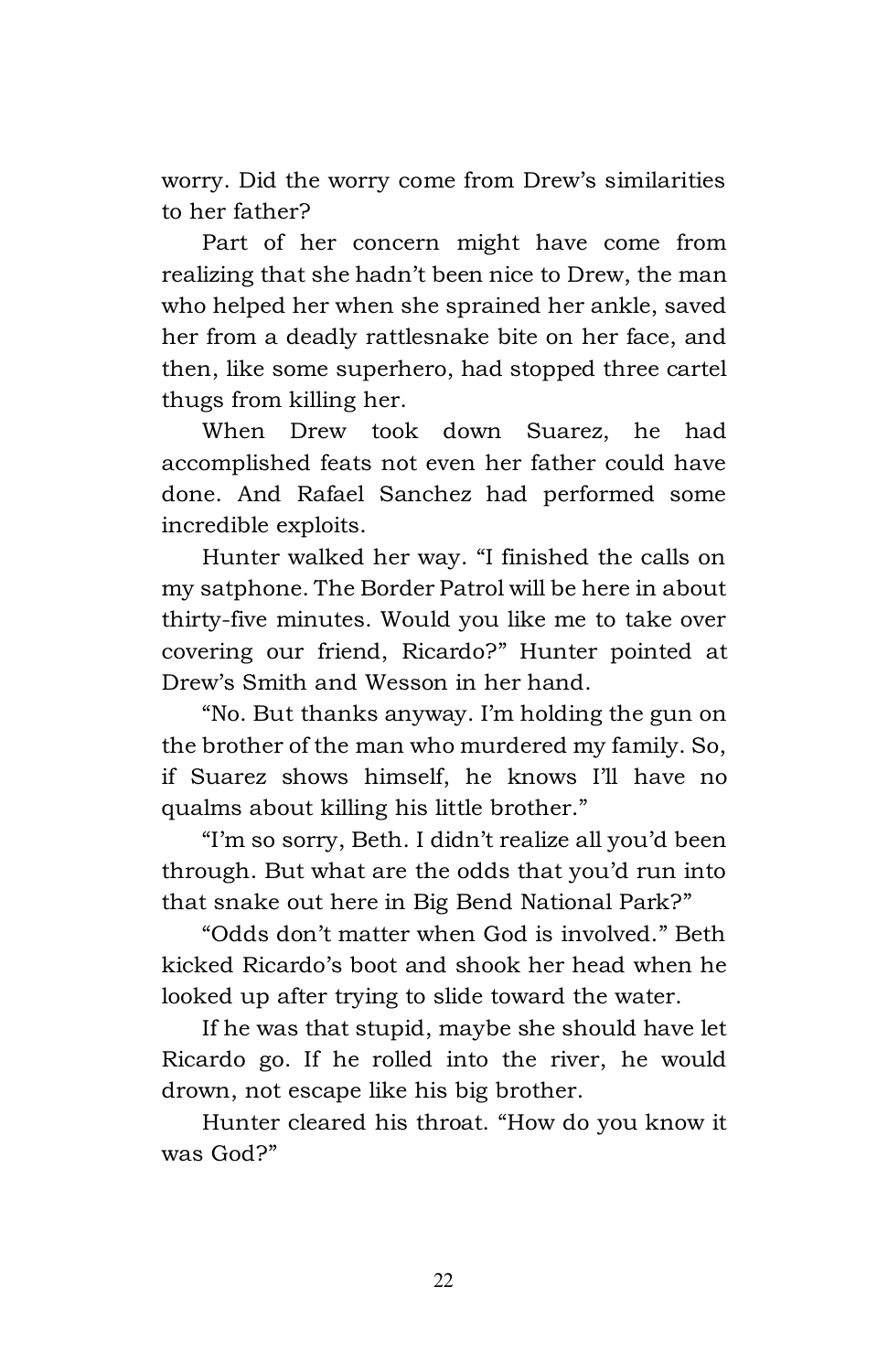She met Hunter's gaze. "He sent me Drew West. If he hadn't, I'd be dead … or worse."

Hunter nodded and grinned. "Can I tell Drew what you just said?"

"You do that, Hunter, and the Governor might decide to fill your rear end full of buckshot."

"I see. Wouldn't want my rear looking like his shoulder. Okay. I can keep a secret. But, you know, I've known Drew since were kids in Oregon. Just to let you know, he's a little dense when it comes to anything relational or romantic. You've got to spell things out for him if you want him to know."

"Who said anything about romance?" Hunter could be a shortcut to getting to know Drew with minimal risk. And minimizing risk was a way of life for Beth. It was too good of an opportunity to pass up. "If he's that relationally challenged, he probably hasn't had any serious relationships."

The corner of Hunter's mouth turned up, then turned into a full-fledged grin. "So nobody said anything about romance, huh. There have been serious relationships … on the part of some women. But not Drew. He's left a trail of frustrated, brokenhearted women."

Drew sounded toxic. Maybe she'd played her cards right by not encouraging him.

Hunter continued. "But I've never seen him react like he has around you."

"Me? Why do you say that?"

"When Drew wants something, he goes after it, whole-hog, relentlessly." Hunter cleared his throat again. "May I speak frankly?"

"Of course. I'm not a school girl, Hunter."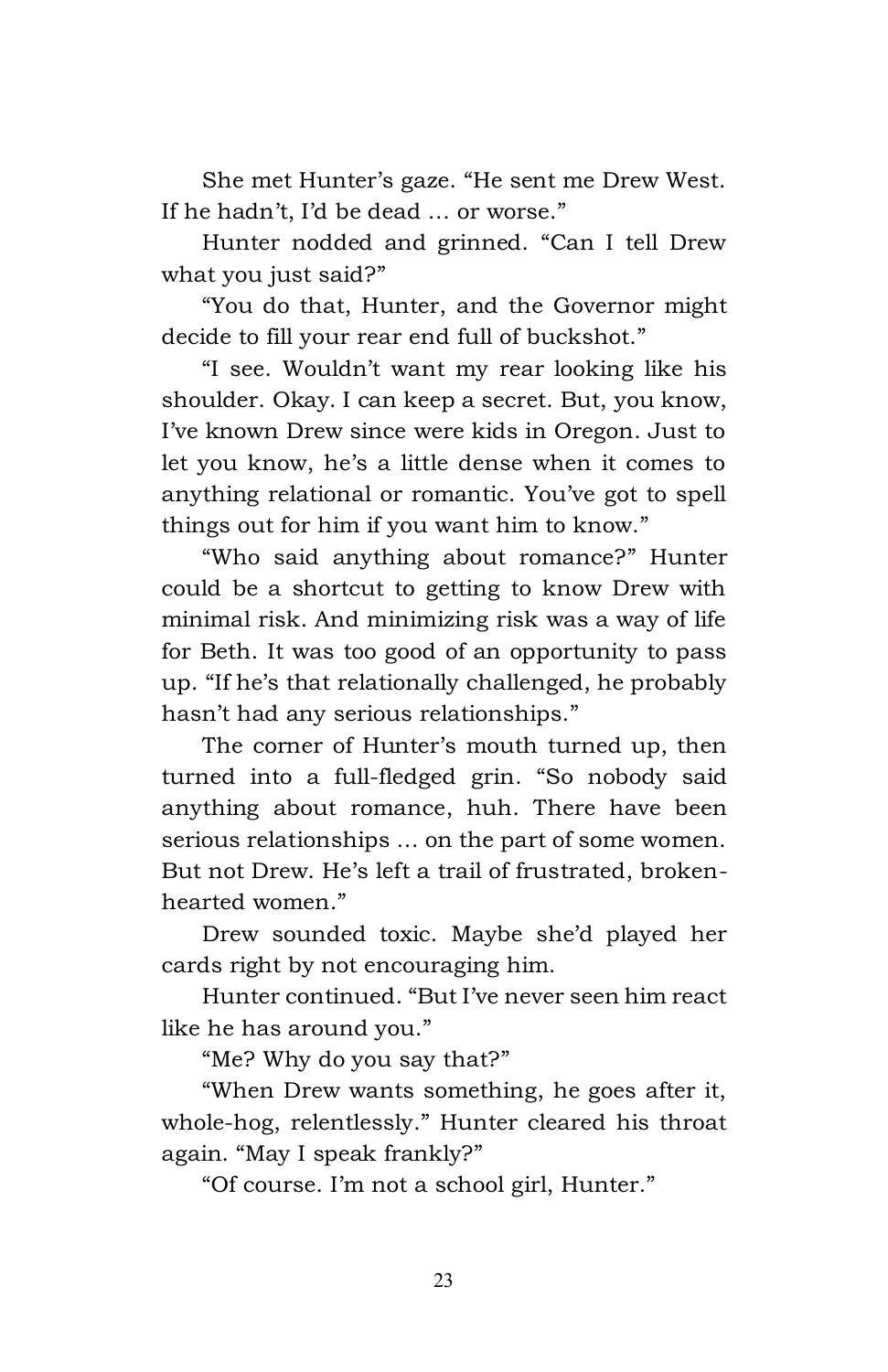"Uh, yeah. I've noticed. And so has Drew. But it's more than how you … look. Drew looks deeper than that until he finds what he wants or thinks he needs. I think he's found—"

"Come on. We've only known each other for a few hours. How can you, or even Drew, know—"

"Mark my word. You'll see, Beth. Be prepared, because he's good at storming the castle and taking it."

Beth glanced down river.

Drew sauntered up the river toward them, carrying the rifle in one hand. His eyes laser-focused on her.

Decision time. Was she going to raise the drawbridge or leave it down? If Hunter was right, it might not matter. If Drew thought he wanted her, he might storm Beth's castle to get her.

*I'm not sure how I feel about that.*

\* \* \*

As nearly as Drew could figure it, Suarez had gone under and swam downstream for at least twohundred yards to surface out of Drew's sight. Suarez had done that in two minutes with a throbbing, useless knee.

Even going with the current and with two good legs, it would have been impressive. With only one good leg, the man seemed superhuman. But Suarez was only human, or Drew couldn't have disabled the man when he had the drop on Beth and Drew.

He focused on Beth, fifty yards down the trail, still holding the Governor on Ricardo, though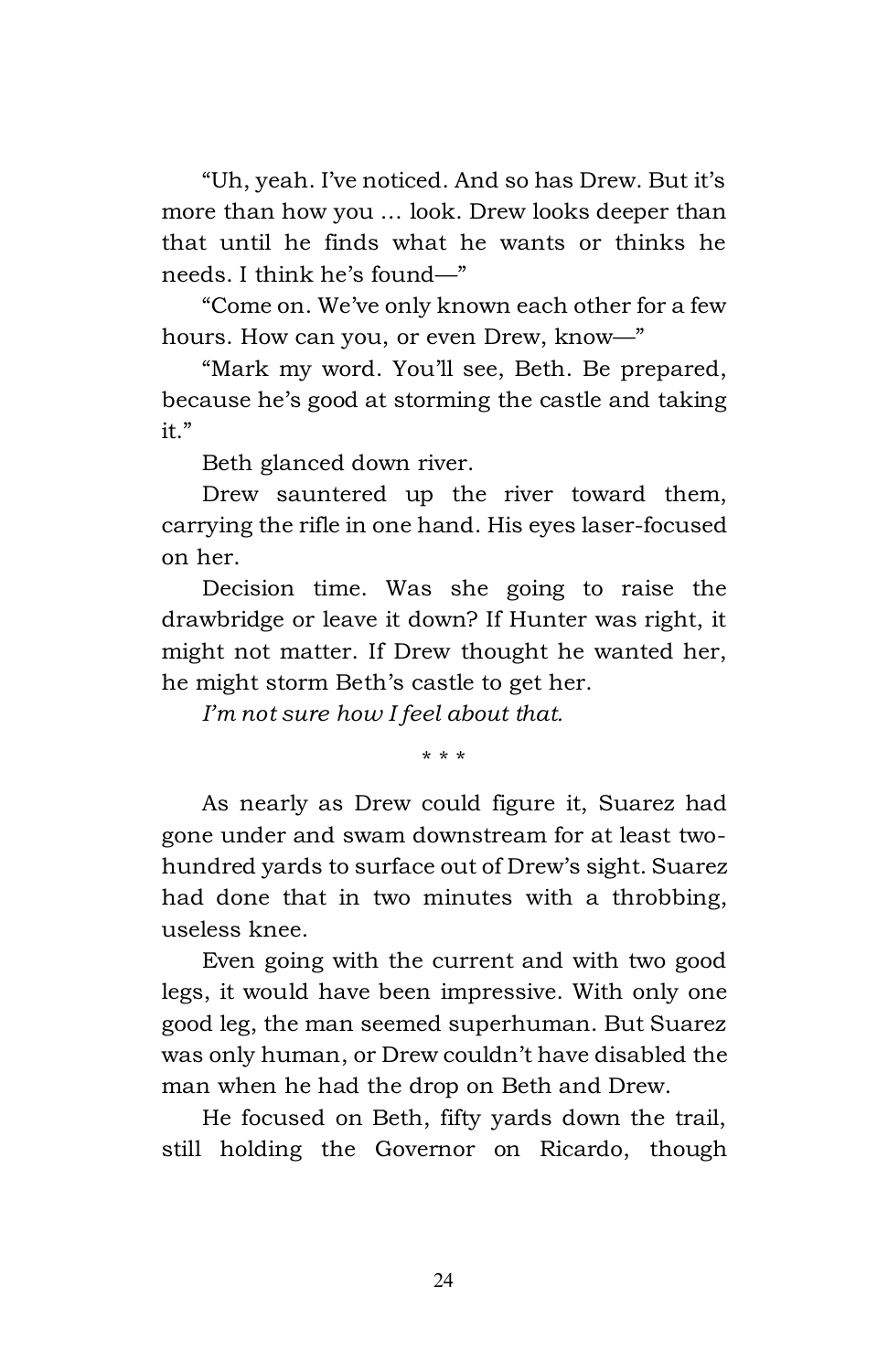Hunter stood nearby. And her gaze seemed locked on Drew, studying him.

Ricardo wiggled in the dirt by the river.

She kicked his foot without looking down.

Alert, intelligent, intense, noble-looking like a Spanish aristocrat, and beautiful in a way that was real and significant. Almost no make-up. That was the Beth he'd observed from the outside.

If he was to keep them both alive through the events that would come rushing at them interrogation, lawyers, maybe depositions, a trial, probably in federal court—he needed to know Beth on the inside. Know what she wanted and needed. Understand the fears lodged in her heart. Then, when he made his offer, would she accept it?

Drew prayed she would. Otherwise, based on what he'd seen today, he feared for their lives.

Would the warmth still be there after Beth had time to digest all that had transpired in the last hour? He was about to find out.

"Bro, did you see any signs of Suarez downriver?" Hunter circled Beth and approached Drew.

"Nada. Eventually, that made the telltale tingling run up the back of my neck, so I came back while I still could. The way he disappeared—guess it gave me the creeps. What's the word on law enforcement?"

"They're on the way. Border Patrol should get here first … in about twenty-five minutes."

"Good. But I'm not looking forward to this. It's the first time I've ever killed a person."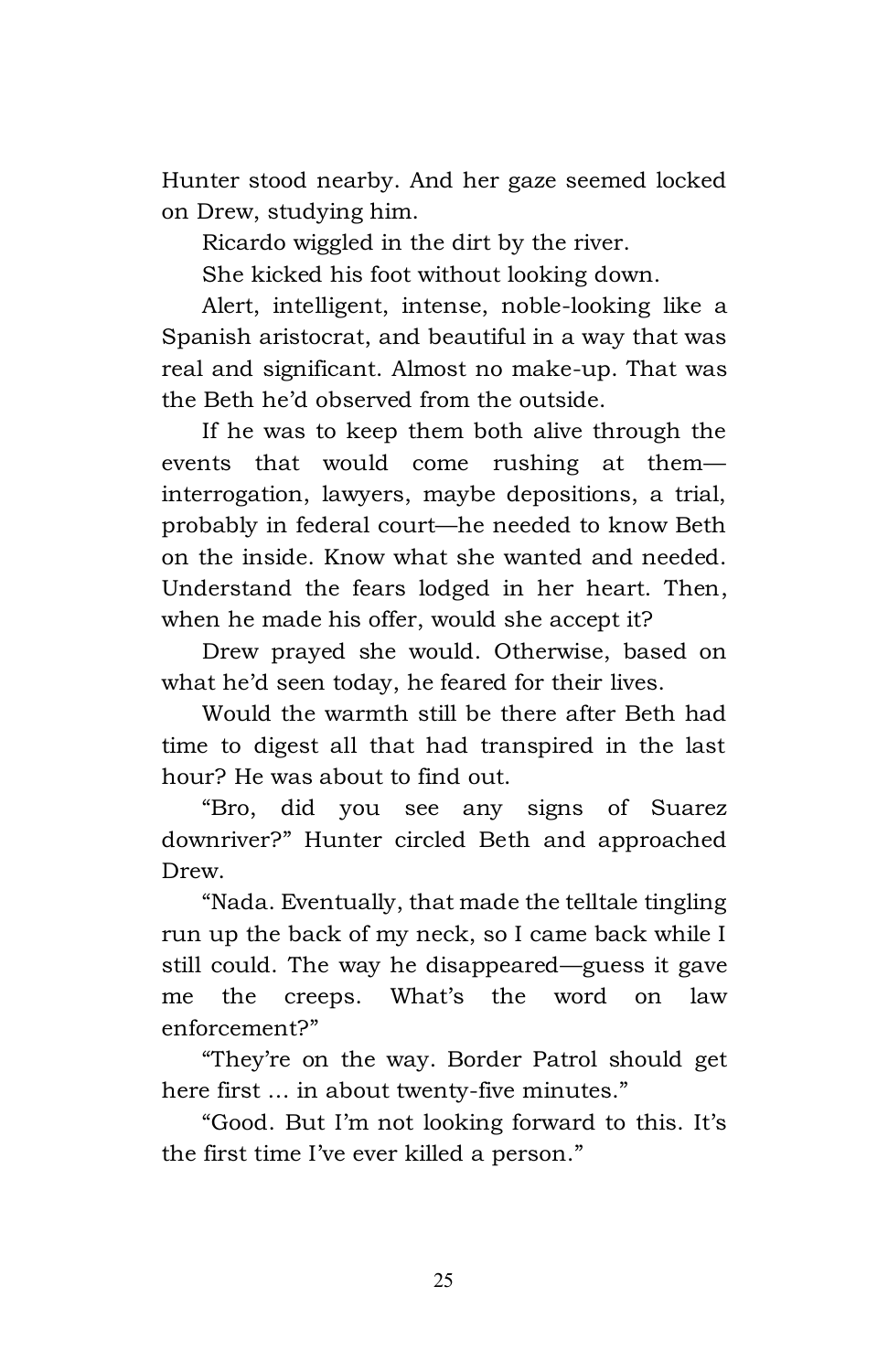Hunter nodded. "But not the first time you ever *shot* a person."

"Hunter, the dude had knocked an old lady down, grabbed her purse and then started kicking her"

"I didn't say he didn't deserve it, bro. Just that you've been through these kinds of questions before."

"Don't worry, Drew. They'll listen to what I have to say." Beth's gaze met his. The warmth he'd seen earlier radiated from her eyes.

Maybe something good could come out of a fun hike gone badly awry.

"Thanks, Beth. Guess I'm a little antsy. I've never talked with Border Patrol before."

"I have. They're easy to reason with. They've got a tough job that you just made a little easier."

Was that a smile on Beth's face? Yes. The first genuine smile she'd given him. She was beautiful without the smile, but now … wow.

Hunter had noticed too. "Somebody should have warned me about you two. I thought this was a group of fun-loving college students out for an allday excursion. Someone forgot to tell me about the two drug war vets and the firefight right on the Santa Elena Canyon trail."

"You're getting a little carried away, Hunter."

Drew walked by Hunter and stopped beside Beth. "Did Ricardo give you any trouble?"

"No. But I saved his life." She grinned.

Drew sensed his frown growing. "How so?"

"Ricardo Suarez, brother of Hector Houdini Suarez, was going to try to escape. With one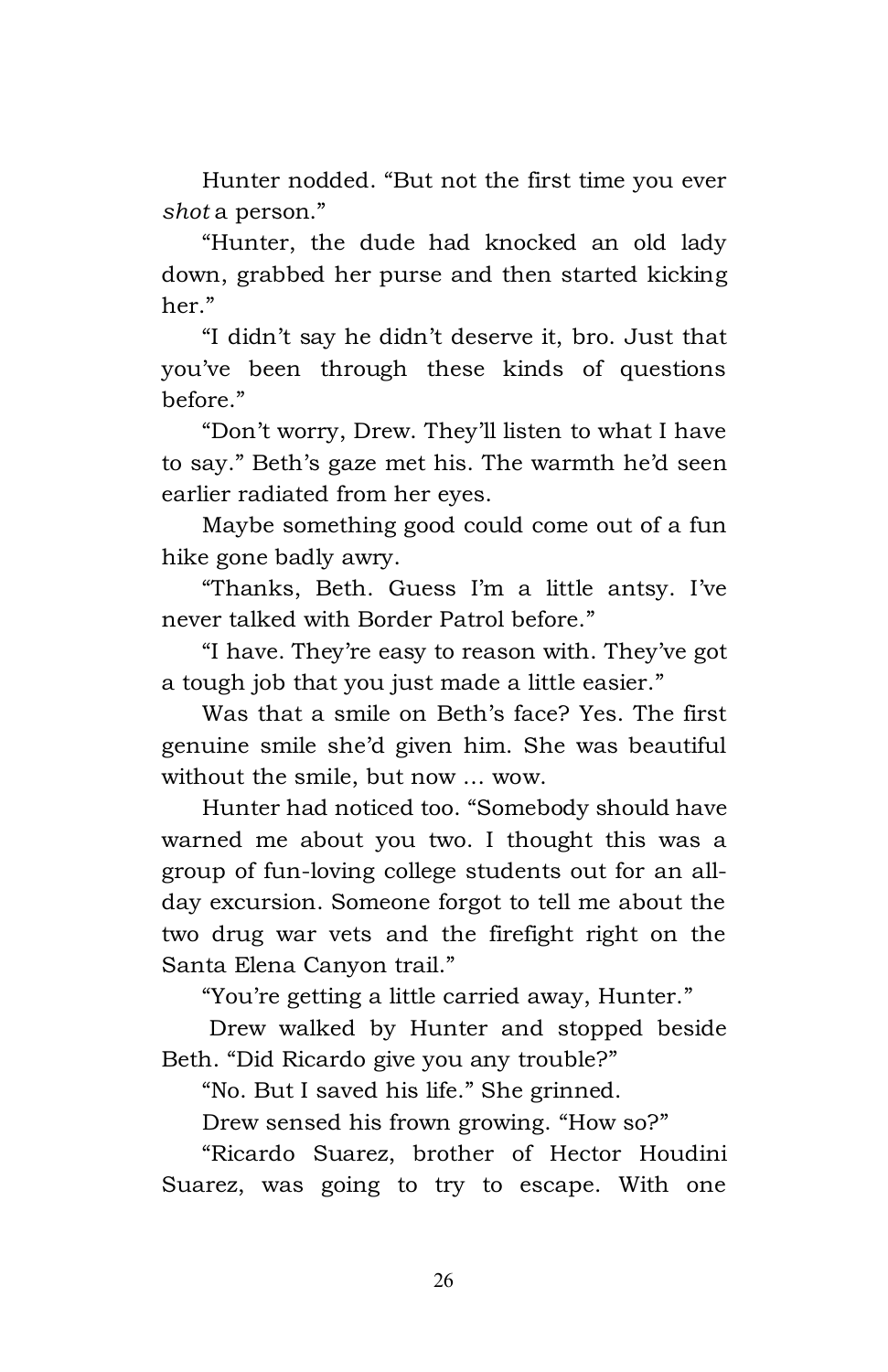shoulder shot to pieces and the other arm bound, he was about to roll into the river to escape like his big brother."

Drew laughed. "You should have let him. Any guy that dumb can only learn the hard way, by experience."

"I wouldn't have let him drown. Just *almost* drown." Beth laughed too.

"You know nothing about my plans." Ricardo growled the words at them.

The ridicule had gotten to him, so he said something almost as stupid as what he'd almost done before Beth stopped him.

Drew looked down at Ricardo and shook his head. "Tell your plans to the cops. They can use a little humor. It's a tough job trying to stop tough guys like you."

"You ought to know," Beth said.

Ricardo lapsed into Spanish.

The man must be deep into his vile vocabulary. Drew had never heard those words, but he'd seen that expression on the faces of men just before Drew had to fight them.

Ricardo eventually stopped and lay still on the ground, panting out his anger and frustration.

"Beth, would you like to translate that for me?"

She shook her head. "I don't talk like that. Mama would have washed my mouth out with soap."

Hunter pointed to the northeast. "Dust cloud on the road by the trailhead. Cops are here. Remember, Drew, you can't use your Oregon LTC in Texas. There are no agreements."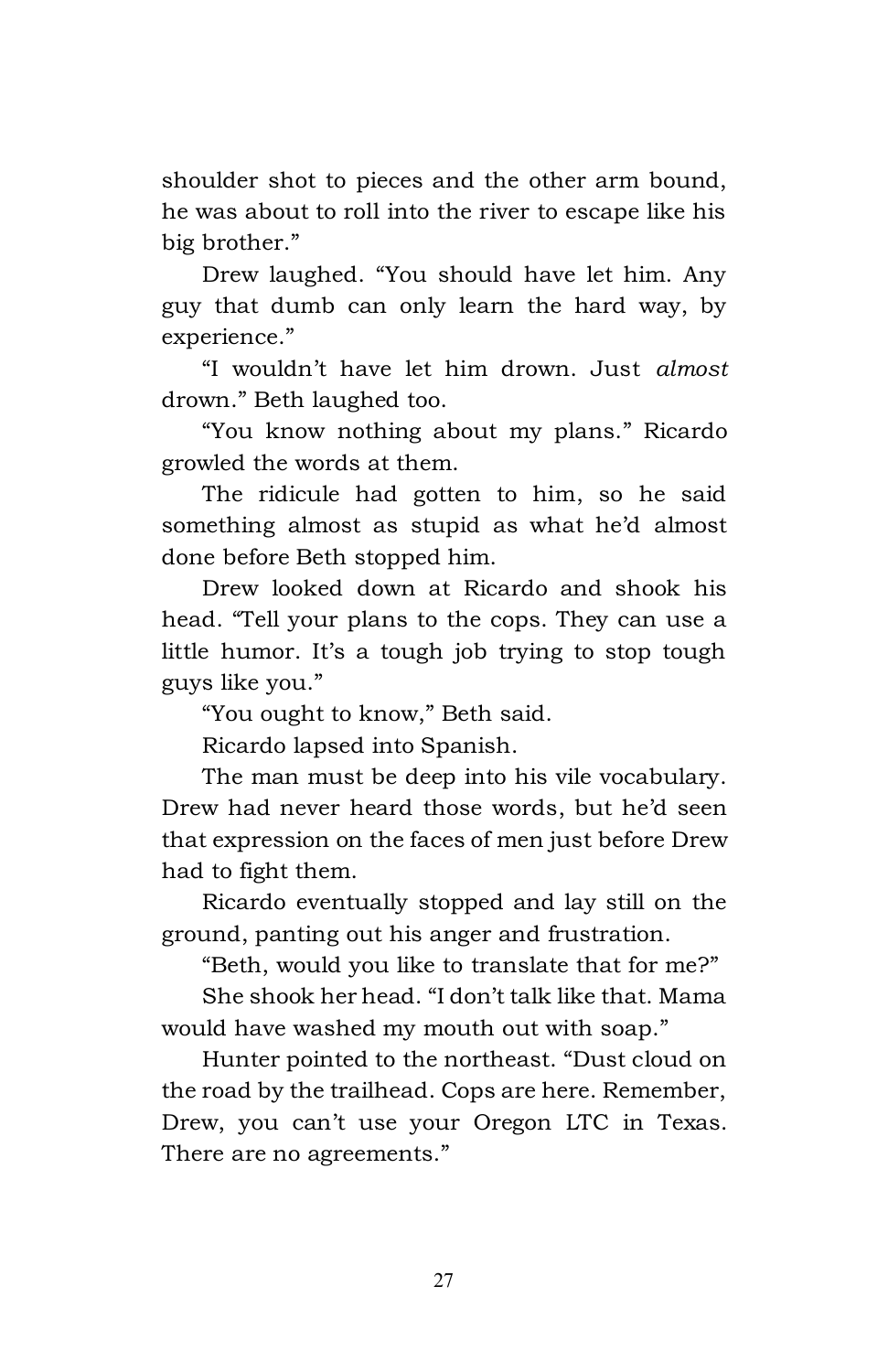"But I also have license to carry in Idaho. They have a reciprocity agreement with Texas. Remember? We talked about that when I wanted to bring my gun today, Hunter."

Beth's eyes darted between Drew and Hunter. "Reciprocity, virtuosity, animosity, LTC—what are you two talking about?"

"Whether or not the handgun, stuffed in my pack, was legal. By virtue of my Idaho LTC, it is. So, I didn't shoot anyone with an illegal gun. And everything I did with my gun was in self-defense or defending you from a known drug lord."

"Bro, you don't have to convince us. I agree and will back you up. Beth has the identity of the drug lord covered and—"

"He admitted who he was when he called Drew a green-behind-the-ears gringo," Beth said.

"Green-behind-the-ears?" Hunter shook his head. "He admitted who he was then admitted he was stupid. But, bro, even stupid cartel leaders out here will drive away my business."

"If we tell Border Patrol exactly what happened, you don't have to worry about it reflecting on your business reputation."

"I don't know," Hunter said. "After a firefight with a cartel took place right on the trail where I take my hikers, I may not see any more customers this year. Would you hike here if someone told you what happened today?"

Drew nodded toward the trail, where two heavily armed men in uniform approached about onehundred yards away, their gazes locked on the scene by the river.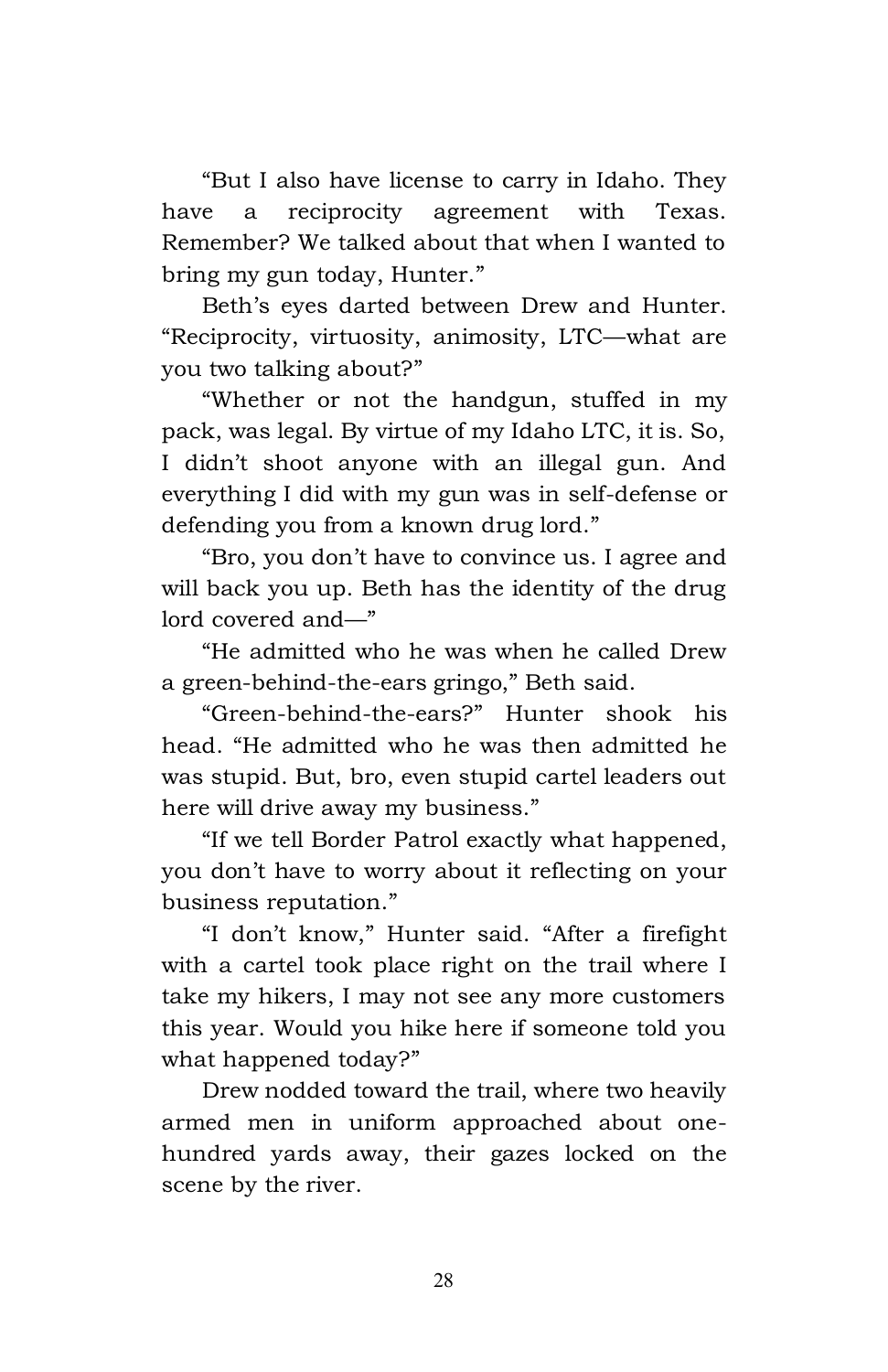Drew needed to prepare Beth for what was coming and for his proposition. He laid his hand on Beth's shoulder. "Beth, after they sort all this out with the various agencies in the DOJ, we might be presented with some hard choices, choices made even harder because of your history with Suarez and by what I did to him. Remember, we have other options than what they'll offer. I'll help you whatever you need. We don't have to do—"

"Thanks, Drew. But I can take care of myself. You really storm the castle, don't you?"

If that's the way she felt about his offer to save her life …

Beth reached for his arm.

He ignored Beth's hand tugging on his arm and continued to turn away, toward the men in green uniforms.

One carried a shotgun and the other an M4. The guy with the shotgun pointed at Ricardo.

Then the two looked at Hunter, Beth, and Drew standing on the riverbank. It seemed that the eyes of both men bored into Drew and the two Border Patrol agents did not look happy.

After Beth's initial response to his offer, Drew felt like those men looked. And he needed someone to take out his frustrations on. He glared at the two men approaching him.

*Dude, you'd better cool it, or you'll get locked up with Ricardo.*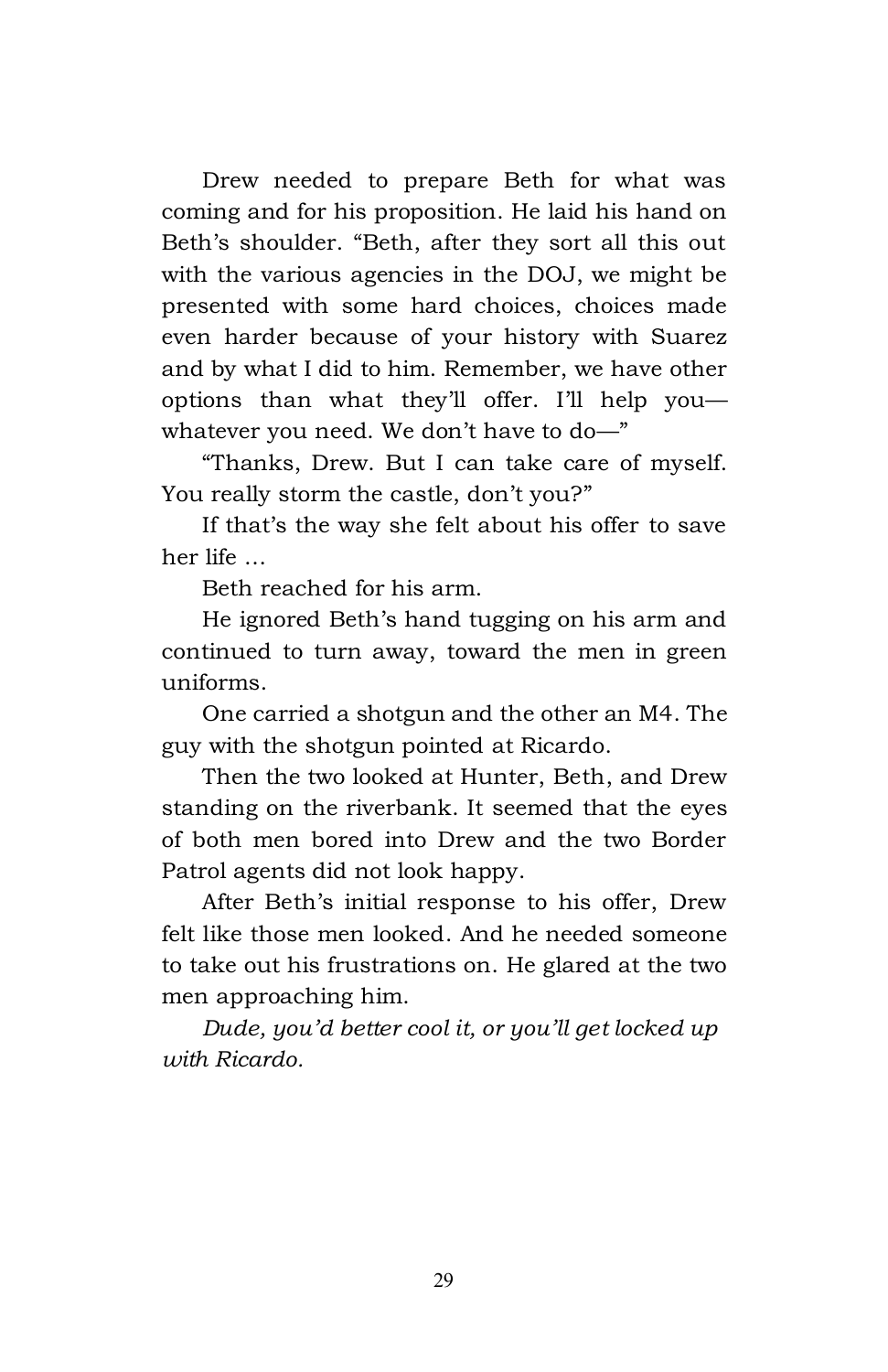#### **Chapter 3**

The two Border Patrol agents stopped seventyfive yards away.

Drew hooked an arm around Beth's waist and pulled her several steps from Ricardo.

"What are you up to, Drew?"

"Keeping us safe." He laid the AK-47 on the ground then held his Governor by the barrel, using his thumb and forefinger, and laid it beside the rifle.

Drew stood and again hooked Beth's waist.

"So putting an arm around me keeps us safe?" She gave him a corner-of-the-eye glance.

"It does. Two young people in love. Looks innocent. Draws sympathy."

"From their faces, I'm not sure about the sympathy part. And love? Speak for yourself, Mr. West."

"Maybe I was."

"Maybe you were what?"

"Speaking for—uh, I think we should put our hands on our heads. That shotgun is pointed at us."

"Border Patrol! Are you the person who called about a shooting?" The man on the right, the guy with the M4, focused on Drew.

"No. He's about two-hundred yards up the trail with a group of hikers on his Big Bend Canyon excursion. I'm Drew West." It was best not to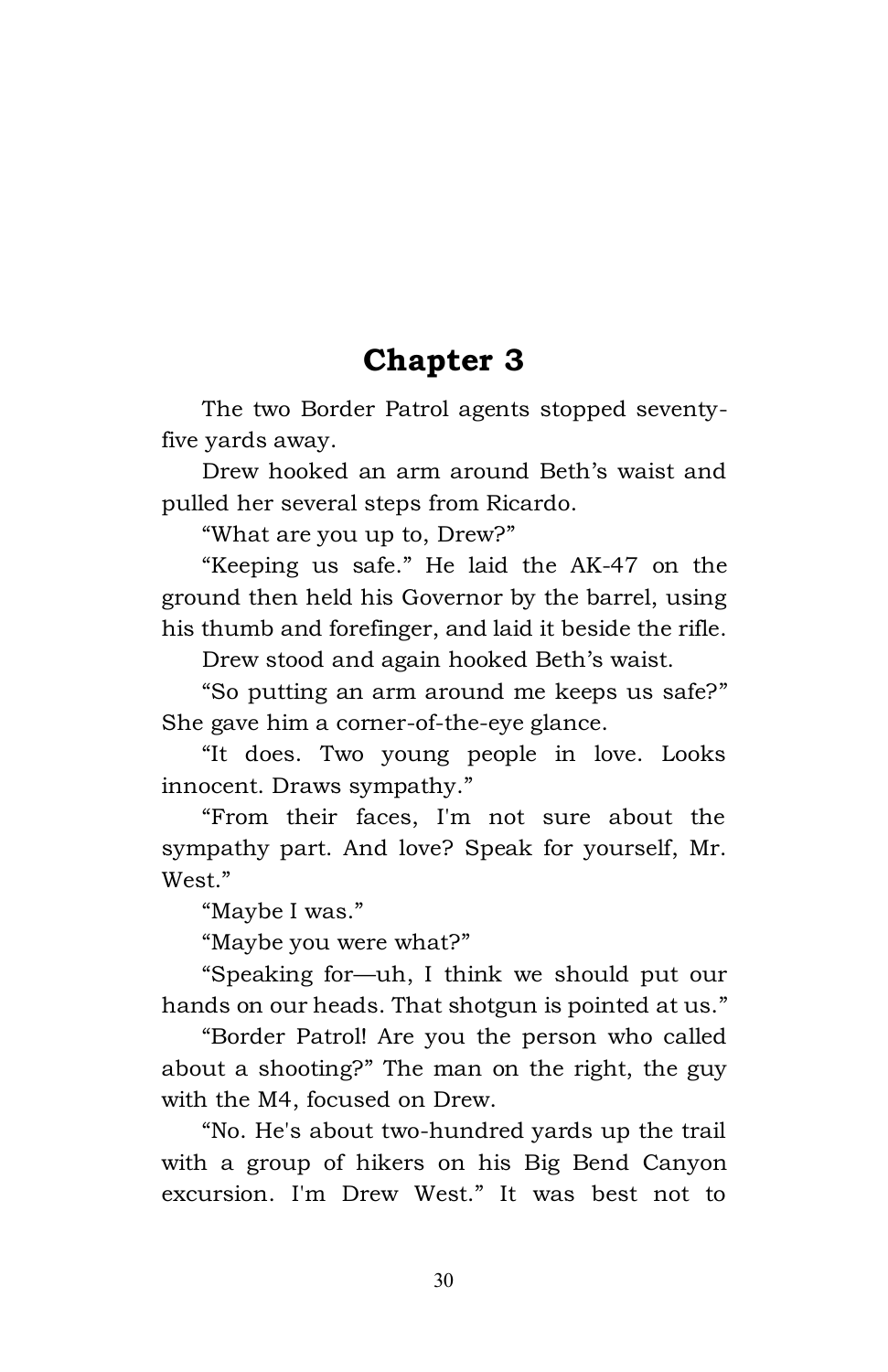volunteer information about the shooting until he'd given the shooting some context and identified the cartel men.

"How many weapons are here and where are they?"

"My handgun and that man's AK-47 are on the ground. And there are two AK-47s somewhere in the river."

"Keep your hands on your heads." The man on the right motioned for the man with the shotgun to advance toward them. "Check out their guns, Abbott." The man paused and looked at Ricardo. "What's the status of the guy tied up on the ground?"

"That's Ricardo Suarez, baby brother of Hector Suarez. He's wounded in one shoulder. We stopped the bleeding."

"Suarez's little brother? You sure about that?"

"Certain," Beth said. "Hector came here to pick him up, but Drew took Suarez down and got his gun, then Suarez escaped."

"And who are you? Ricardo's girlfriend?"

"No. She's mine." Drew spoke, forcing more confidence into his voice than he felt.

Beth shot him a sharp glance, then the look in her eyes softened.

"Okay. Drew West's girlfriend, identify yourself."

"I am Elizabeth Sanchez, the woman Suarez wants to kill."

The man with the shotgun turned to face his partner. "All visible guns accounted for. Do you want me to search them, Coy?"

"Just Mr. West."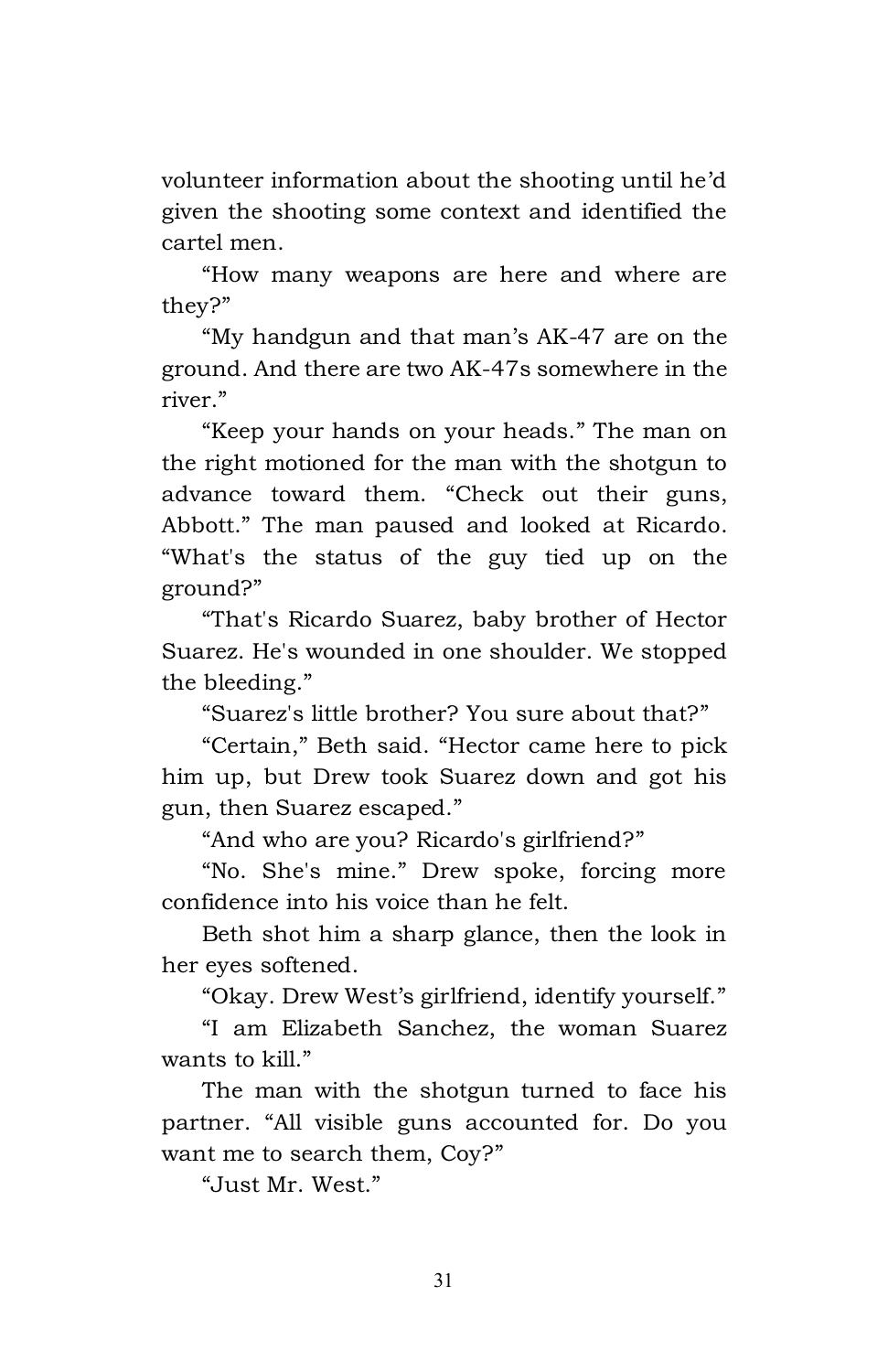"Seriously? Not the girl?"

"Abbott, you don't know who she is, do you?"

Abbott shrugged. "Ms. Sanchez, I guess."

"Was your father Rafael Sanchez?"

Beth nodded.

"Then I can understand why Suarez wanted to kill you."

"Coy, you want to explain that to me?"

Coy blew out a sigh. "About eight years ago, Rafael Sanchez organized a militia made up of businessmen and farmers, any Mexicans who had grown tired of being fleeced and intimidated by the Del Rio Cartel—well, any Mexican who had guts enough to fight. With his militia, Sanchez nearly drove the cartel out of Northeastern Mexico. But Suarez regrouped and one night brought an army and killed every militiaman in the town and surrounding countryside. Suarez destroyed their houses, killed their livestock, destroyed all their worldly goods, and killed every member of every family. The Laguna Norte massacre."

Abbott swore then shook his head.

Coy continued. "Suarez killed them all … except Elizabeth Sanchez. And he believes he's got to avenge every betrayal and every resister, or he will lose power. So, Ms. Sanchez is a burr under his sombrero."

Drew turned toward Beth.

Tears streamed down her cheeks. Had she relived those horrific events as Coy described them?

Drew put his arms around her and she cried softly on his shoulder.

The two border agents stood in silence.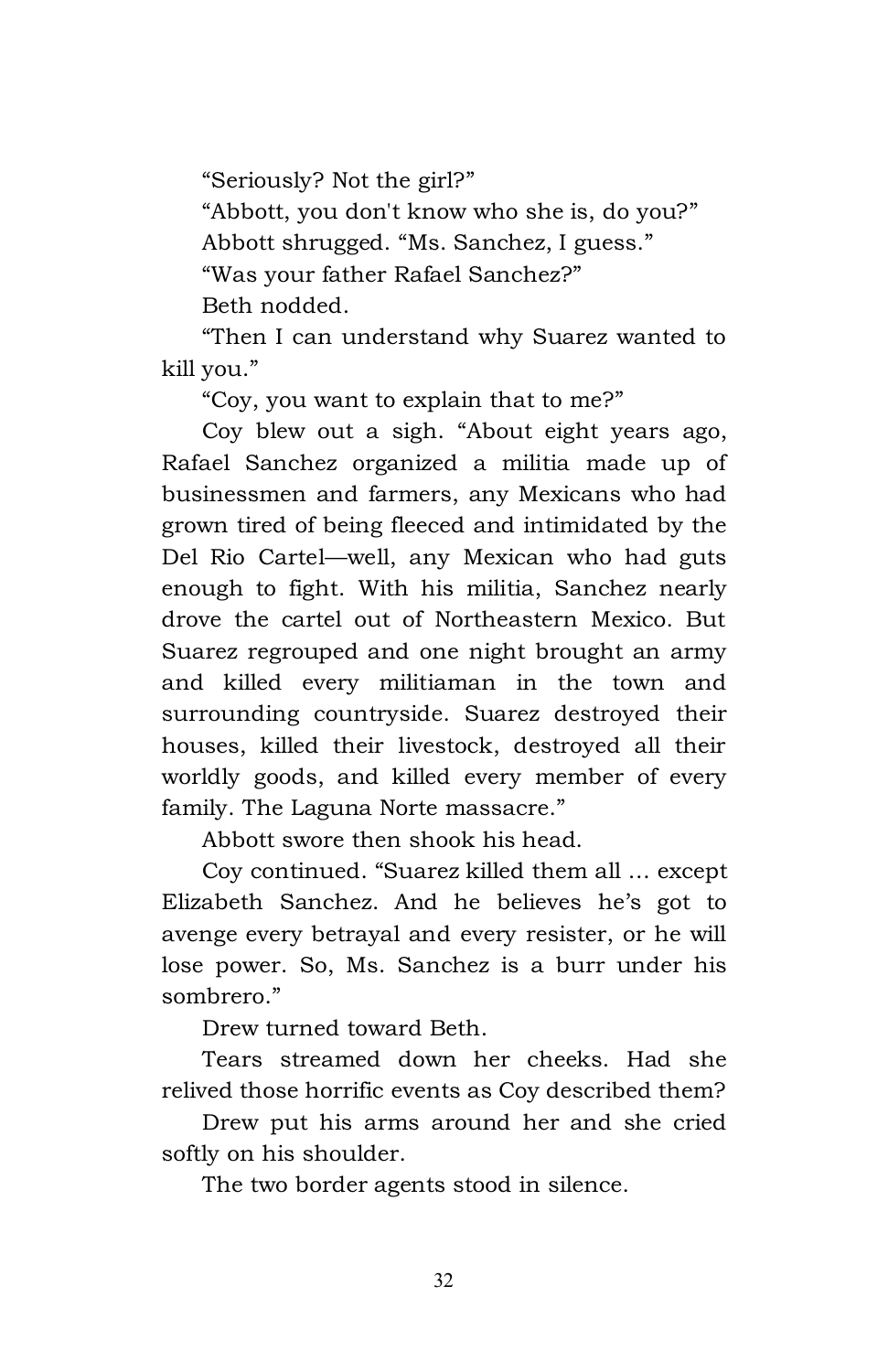After a few moments, Beth raised her head from Drew's shoulder, wiped her eyes, and focused on Coy. "So now you understand why this happened."

Coy nodded but didn't speak.

Drew looked at the body in the edge of the water, hidden from Coy's view by the river bank. "There's a body by the river. That cartel member had his AK-47 trained on us when I shot him."

Coy blew out a sharp blast of air. "Abbott, call an ambulance. Mr. West, Ms. Sanchez, now let's take this from the top. I want to hear what happened." Coy paused. "But keep in mind that we are federal agents."

Beth gave Drew a puzzled frown.

"He's helping us, Beth. Anything we say that can be disproven, or made to look like a lie, is a crime, and he doesn't even have to warn us. No Miranda rights … nada."

"But he believes us, Drew. Isn't that a good thing?"

"Yes. But he's not the federal prosecutor, the man who can call us liars and then twist our arms to get what he wants. Now, with that in mind, let's answer the man's questions."

Beth and Drew answered Coy's carefully constructed questions. Evidently, the senior Border Patrol agent had a lot of experience pulling facts from witnesses.

Beth proved clever in covering herself when answers to questions had the potential to be misconstrued and to be used against her and Drew.

She was clever, intelligent, incredibly beautiful, tough enough to survive tragedy—his admiration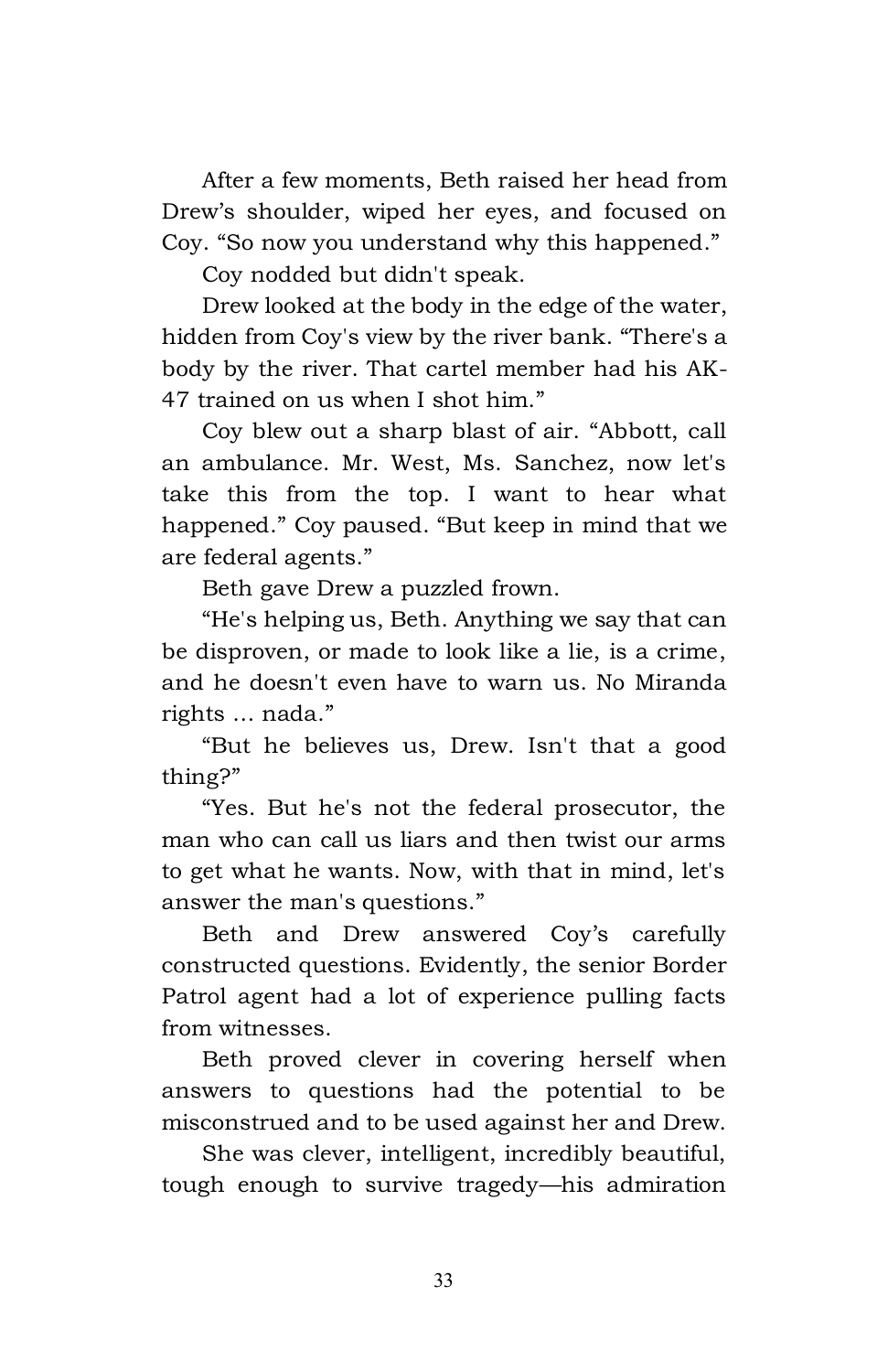seemed to grow with every new discovery about Elizabeth Sanchez.

After about thirty minutes, the questions for Beth and Drew slowed to a trickle, then they ended.

But Ricardo had refused to answer anything directed at him. His response to each question was to swear at the agents in Spanish.

"Ricardo lays there in pain and swears at the people who control his future," Beth said. She lowered her voice. "In Mexico, we would call him *tonto*, a fool."

"So the Lone Ranger was calling his sidekick, Tonto, a fool?"

"I don't know who you're talking about. But calling his sidekick *tonto* probably made him angry. What did he call the Lone Ranger?"

"Kemosabe."

"Did you say *quien no sabe*?"

"Maybe. It sounds sorta' like what I said."

"Then they must have argued a lot."

"Argued?"

"Drew, *quien no sabe* means a person who has no understanding. You know, stupid, idiotic, a moron."

"As a kid, I enjoyed watching those old Lone Ranger and Tonto reruns. I had no idea they had such a toxic relationship." Drew grinned then looked down the trail at the two paramedics headed toward them carrying a stretcher. "Hey, Ricardo, here comes your ride to the hospital. What would you do if one of those guys called you kemosabe?"

"I kill them, just like I do to you one day." He growled out the words through clenched teeth.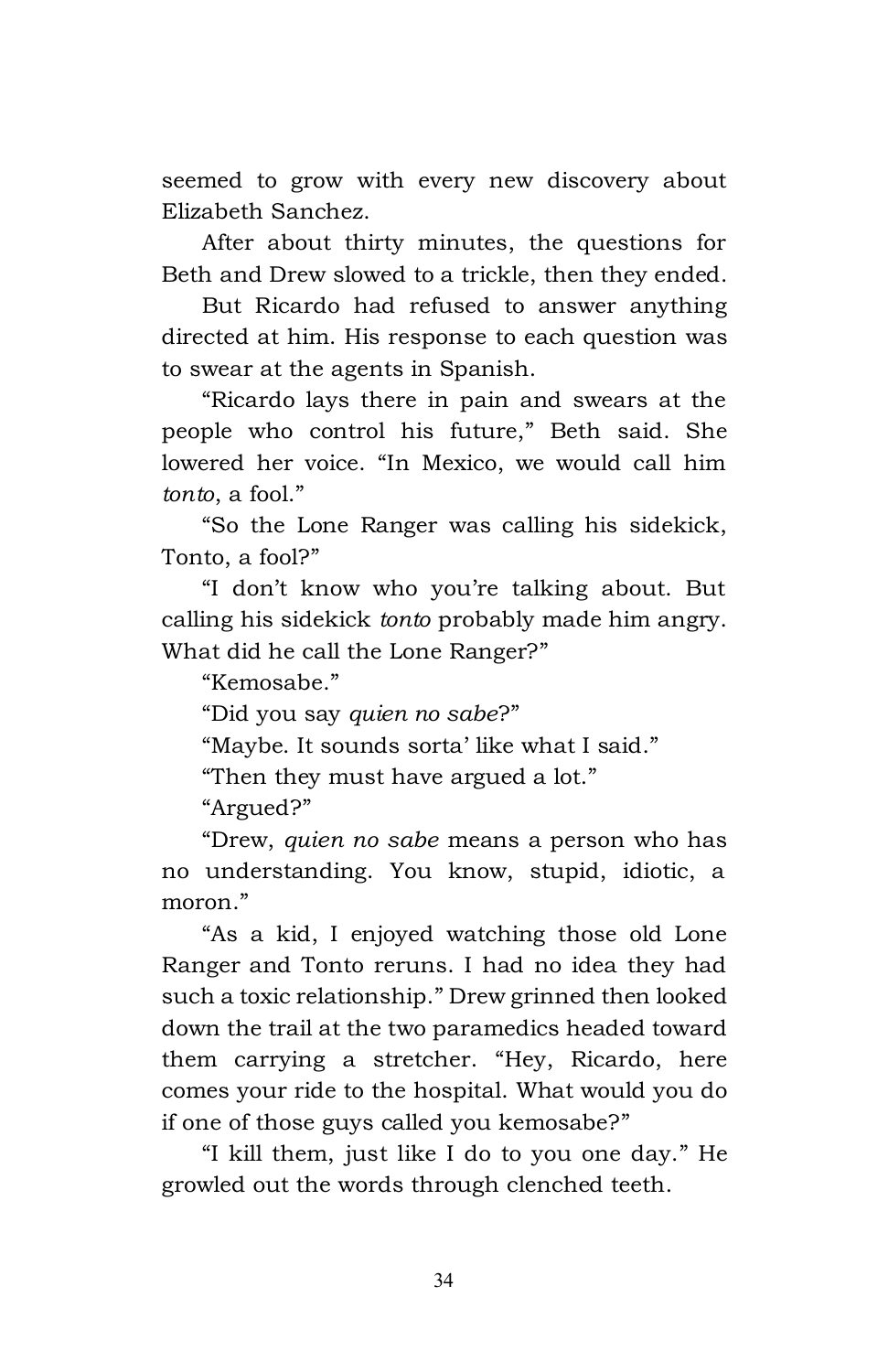"Now that's what I call a toxic relationship." Drew stepped off the trail to let the paramedics pass.

They set the stretcher on the ground and unslung their packs. One of them, with a small container in his hand, approached Ricardo.

He swore at the man and turned his head away.

"I was going to give you something for pain," the paramedic said. "I'll just note that you refused it."

Ricardo turned back and opened his mouth to speak.

The paramedic turned away and put the container back in his pack.

Drew leaned close to Beth. "You're right about Ricardo. I hope Hector does hand the cartel over to him. It won't last long with Tonto holding the reigns."

"Suarez won't give control to Ricardo. It is the family bond Mexicans have that makes Hector say this, but it will never happen."

"Well it sure won't happen with Ricardo in prison."

"But you and I have to put him there, Drew."

"That's a discussion we need to have with Coy. They're not going to just turn us loose. There will be a grand jury then, if Ricardo's indicted, a trial. All of that happens in a federal court somewhere in Texas."

"We won't be safe in Texas, especially if we're going to testify to the grand jury. Suarez will send people to kill us." She gripped Drew's arm. "He won't stop coming after us unless he's dead … or until we are. He sent a whole army to my town."

"I've got a plan, Beth."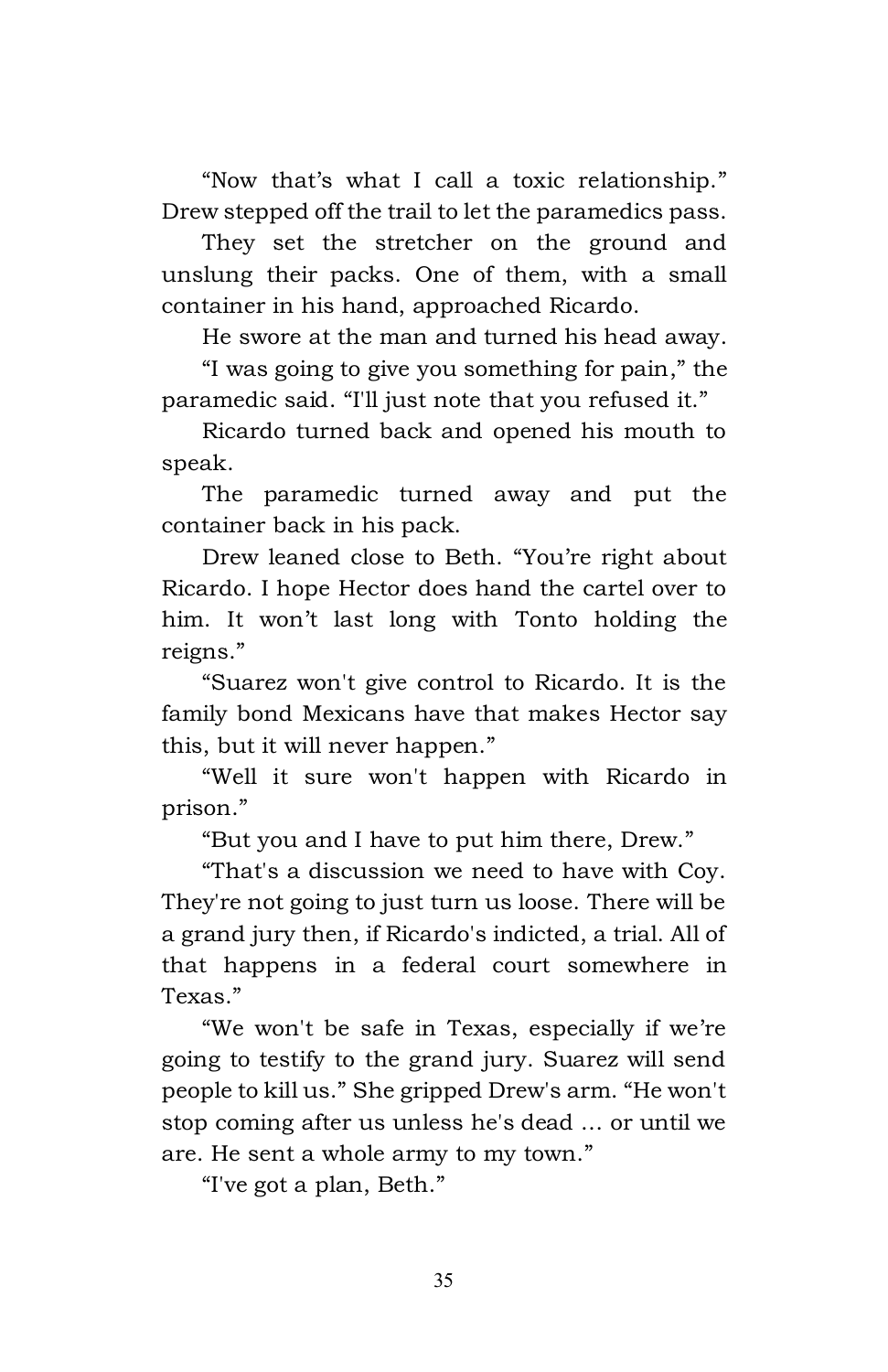"To kill Suarez?"

"Not exactly, but that could be accommodated."

"You're as crazy as Ricardo if you're thinking of taking on Hector and the Del Rio Cartel."

"I'm thinking about keeping you safe. But let's talk to Coy before—"

"Am I going to like this plan, Drew?" Beth's eyes studied his, searching for an answer. She didn't look alarmed or angry.

"I hope so. Because I don't think you'll care for any of the alternatives, including what the prosecutor offers."

Her eyes said she'd settled on an answer to her question. Her conclusion seemed to be that Drew West was full of it.

But Drew could change her mind. He'd always been able to change people's minds. Most often by pounding that person into submission. Or letting them watch while he did that to someone else. If blowing out Suarez's knee hadn't been enough for Beth, maybe he needed to take different approach with her.

Other law enforcement officers arrived, ending the discussion of Drew's plan and leaving him in a quandary.

From the bits and pieces of conversation Drew gleaned from the officers, it sounded like one was a Brewster County Deputy Sheriff and another a DEA agent stationed in Pecos.

The third man, the tall, quiet one, remained a mystery. Maybe he was from the FBI.

Drew took Beth's hand and pulled her toward Coy.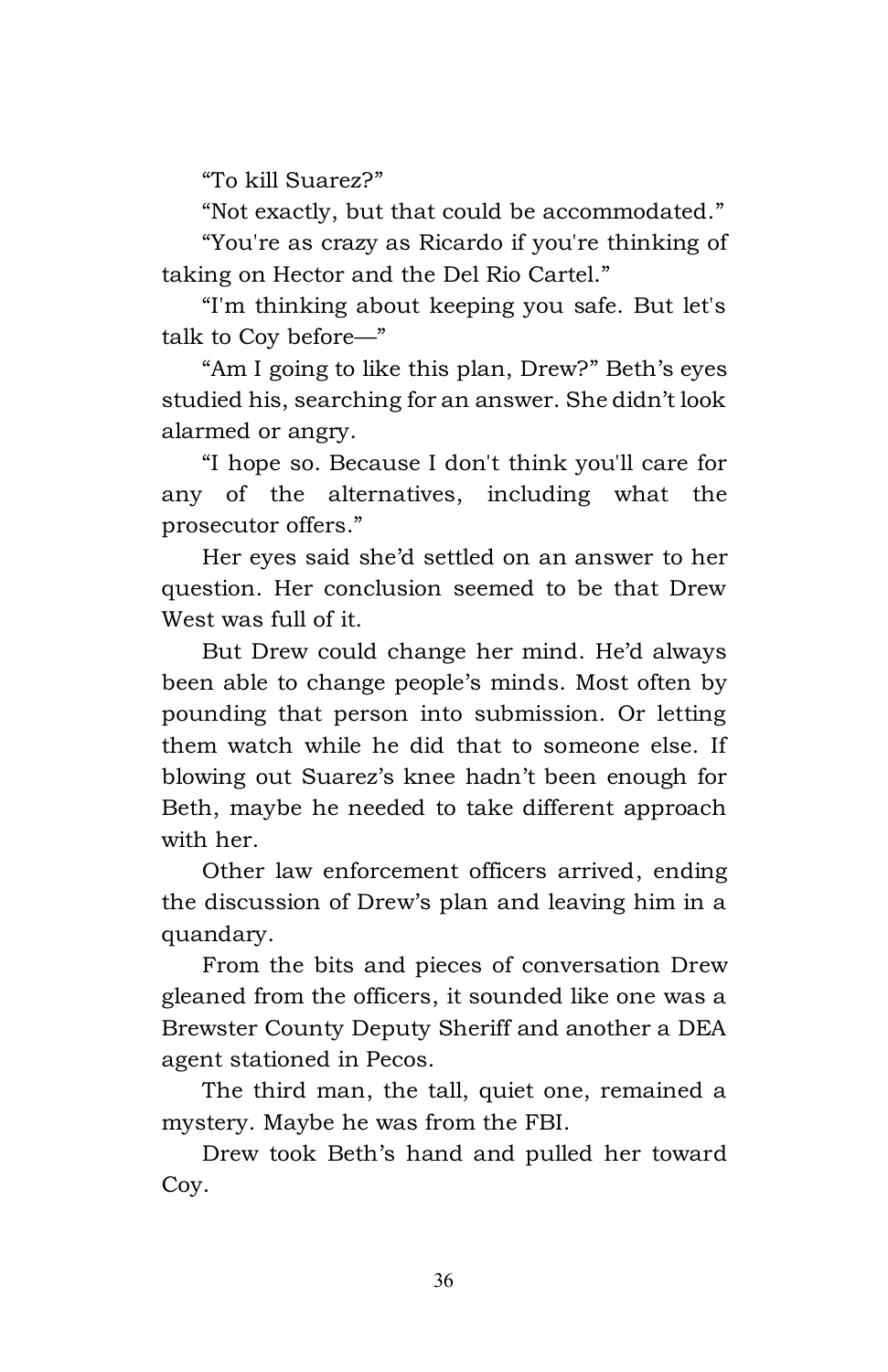The Border Patrol agent sounded like he was wrapping up a discussion with the DEA agent.

Coy turned toward Beth and Drew." I'll bet you two have some questions about your future."

"How did you know?" Drew said. "A lucky guess?"

"You and Ms. Sanchez are pretty sharp or you couldn't have taken down Suarez. So you've probably deduced that there is a federal court case in your future."

Drew nodded. "If we testify, there—"

"No, Drew. *When* we testify."

Coy smiled. "I like that kind of talk."

"Okay." Drew looked down at Beth. "*When* we testify." He turned toward Coy. "Where will this take place and what protection will we have? Suarez will come after us for a lot reasons. But the personal reasons are the most concerning."

"Yeah." Coy blew out a breath. "The center of this activity will be US District Court in Pecos."

"Seriously? Pecos?" Drew said. "Isn't that in the middle of nowhere?"

"Want my advice? Don't say that to the judge."

Drew nodded. "Point taken."

Coy continued. "The first item of business in Pecos will be a grand jury then, most likely, the trial. And I know for a fact that the prosecutors in Pecos will go hard after the Del Rio Cartel, trying to damage it as much as possible."

"But will they prevent Suarez from damaging Beth and me?"

"We'll have to talk to the prosecutor about that. And, these days, you never know what the DOJ has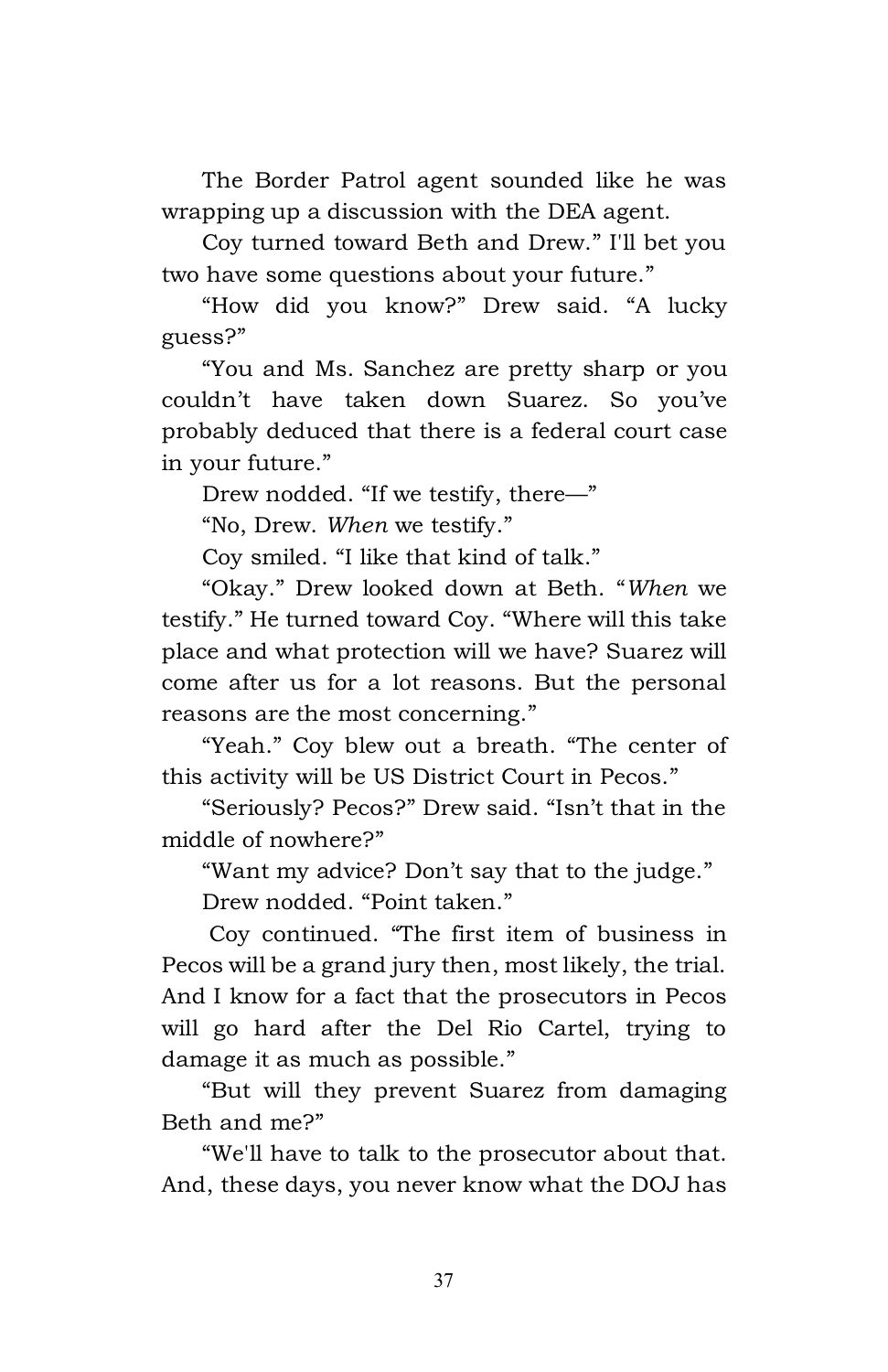up it's sleeve. Come on, you two. Get your things … well, whatever we haven't confiscated as evidence. We're taking you to Pecos."

Beth's gaze dropped to the ground. She stared at the sandy soil with a blank expression that didn't belong on such a perfectly sculpted face. "So, it begins." She looked up at Drew, with those searching eyes. "I may never make it out of this alive."

"Yes, you will, Beth. I'll see to that, no matter what it takes."

Her eyes widened. "No matter what? That covers a lot of possibilities from dangerous to deadly."

"I realize that you hardly know me. But I promise you this … before Suarez can get close enough to hurt you, I'll kill him, Beth. *No matter what*."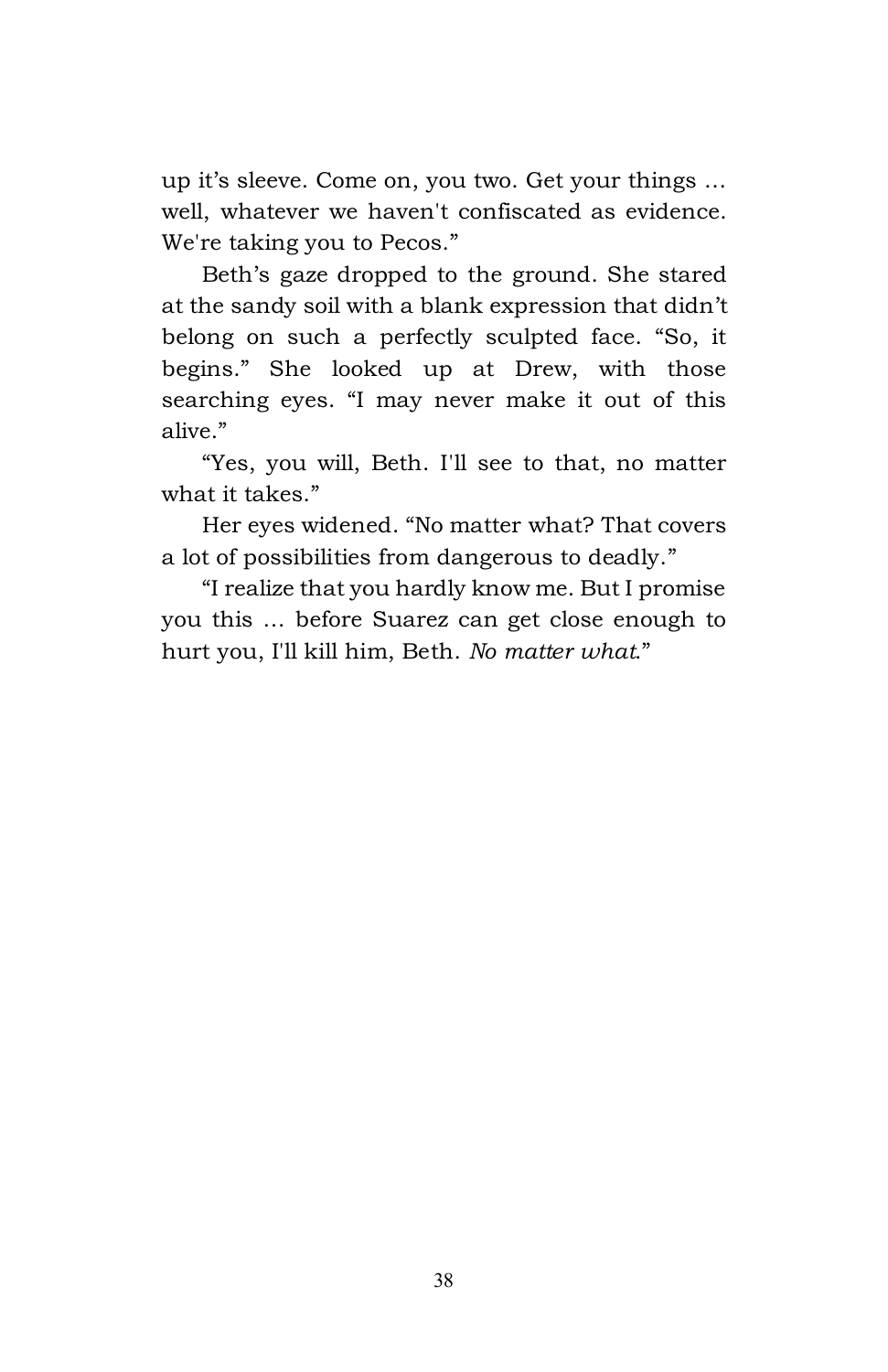### **Chapter 4**

Beth did not trust the federal prosecutor.

Dana Whittaker, the man who would oversee Ricardo's prosecution, leaned back in his office chair, thumbs hooked in the pockets of his suit pants. "So, that's the plan. Any questions?"

She had seen men like him, anxious to move up the ladder in their organization. Putting away members of the cartel was a feather Mr. Whittaker wanted in his cap more than any concern he had for Drew and her.

Beth tried to stare the man down, but the intensity of his eyes matched hers, and he refused to blink.

She broke eye contact with him. "The DOJ is going to force us into some old ranch house around here and use it as a safe house until you get an indictment on Ricardo, aren't they?"

"Ms. Sanchez, do I detect a lack of appreciation for what we're doing for you? And we're not forcing you to do anything except comply with a subpoena to testify after we convene the grand jury."

Drew plopped his hand on the prosecutor's desk. "A subpoena to testify. That means we're free to go, right?"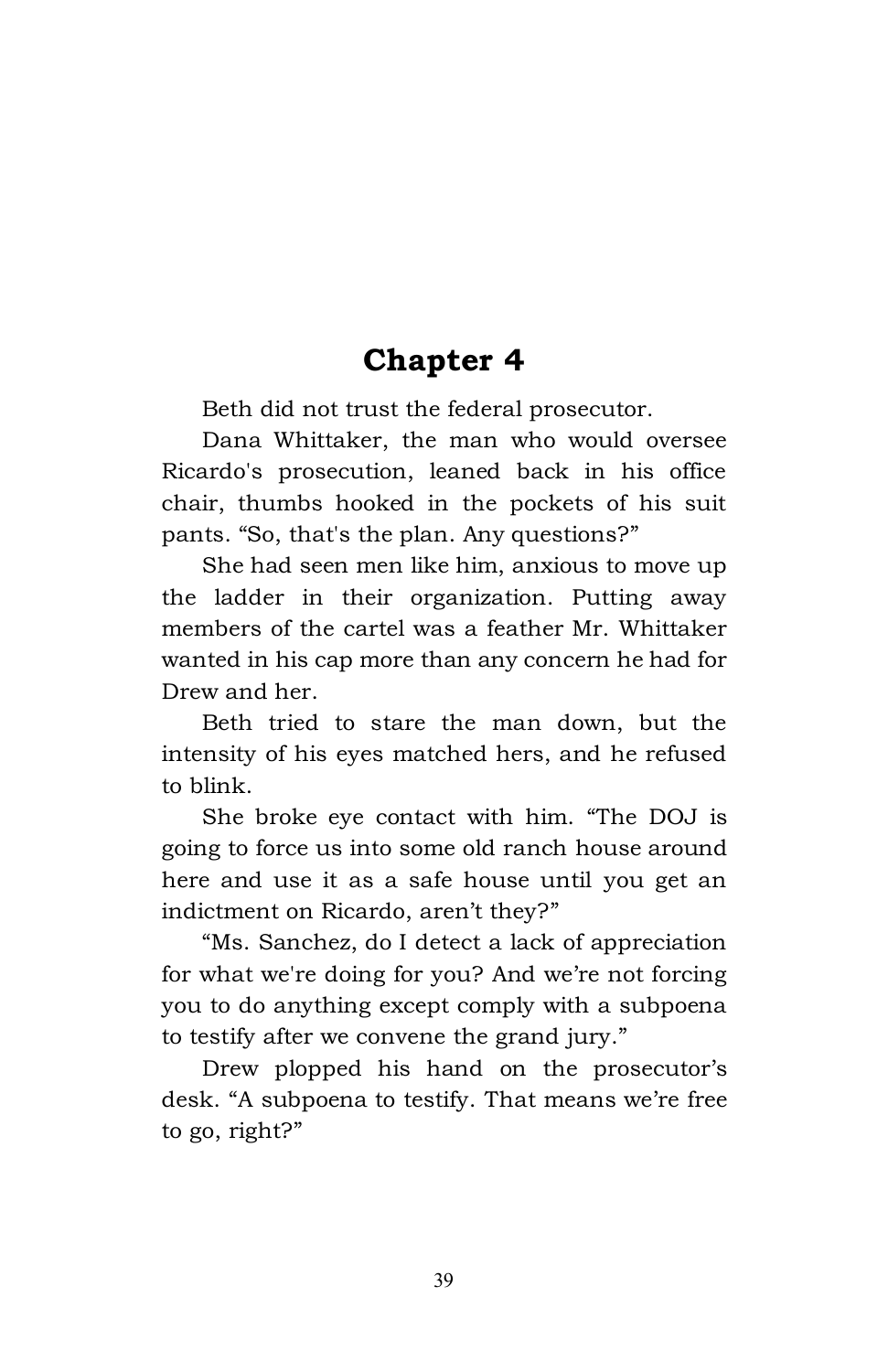"Yes. You have that right. But if you leave without our protection, you won't live to testify against the little brother of Hector Suarez."

"Beth," Drew cupped her chin and lifted her head until she looked up into his steel blue eyes. "Do you trust me?"

The look in his eyes was wild and fierce, but also exhilarating.

*No. Those eyes are downright scary.*

Regardless of what the little voice inside Beth said, those eyes attracted her like no other eyes ever had. "You saved my life, Drew. Two or three times. Yes, I trust you."

"Hold it, Mr. West. You have no ability—"

Drew shoved a Palm at Whittaker. "I can keep you safe, Beth. I know how to do that. Come with me to a place this guy doesn't need to know about, and Suarez won't be able to find."

"Ms. Sanchez, you need my—our protection. Don't listen to this—this—"

"This what?" Drew whirled and grabbed a fistful of Whittaker's dress shirt. "You don't know me from Adam, Mr. Prosecutor. And you have no idea what I'm capable of."

"If you don't take your hands off me, you'll see what I—what the law is capable of."

Drew released the wad of wrinkled white shirt he'd used to pull the man out of his chair and onto his feet.

Whittaker looked down and tried to rub the wrinkles from his shirt. He didn't reply.

Beth looked up at Drew. He was powerful. She had felt those arms of steel. Drew was a skilled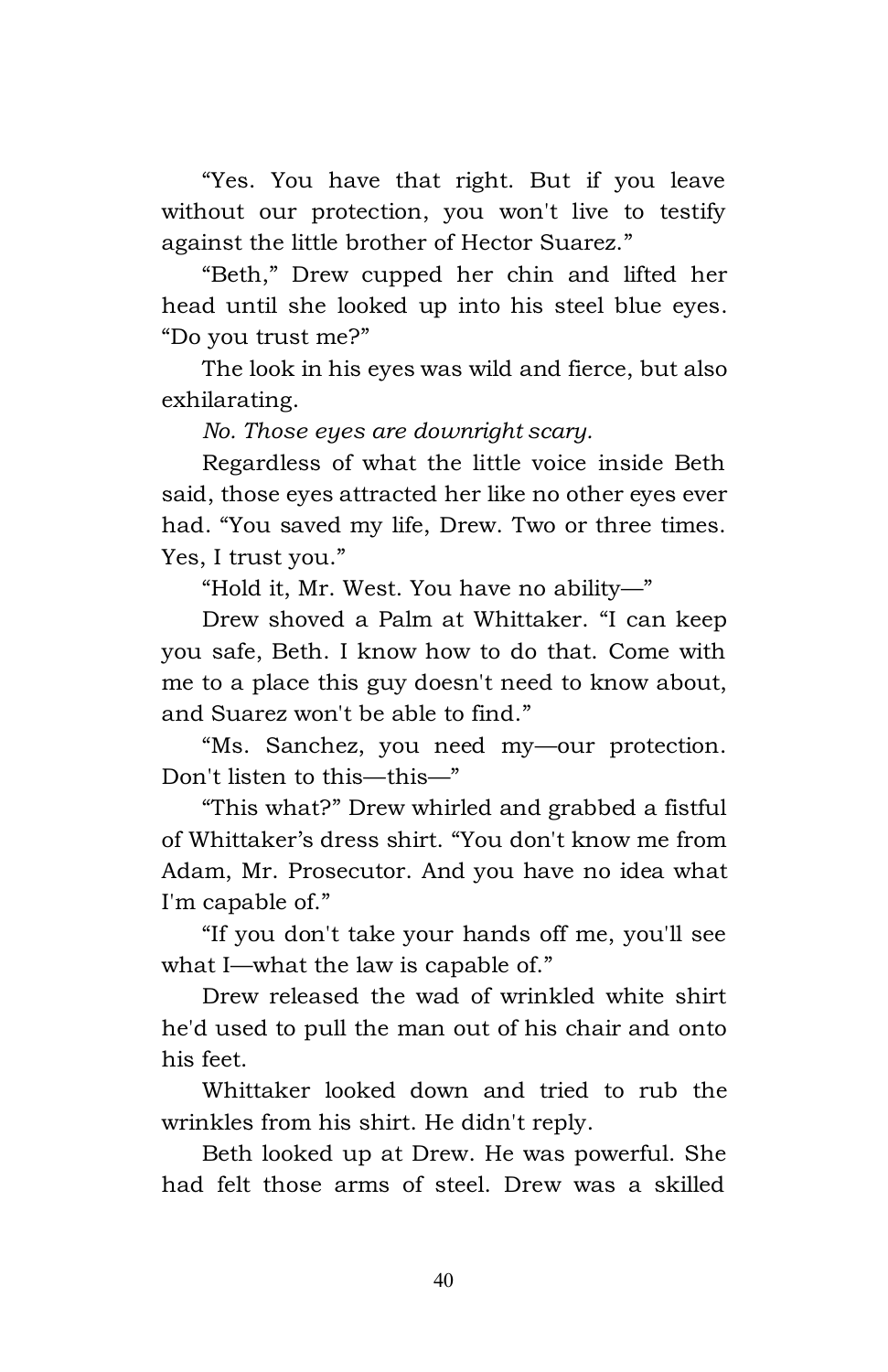fighter, as Beth had seen. But could he stop a professional killer like Hector Suarez?

His eyes said he could. Said he wanted to. Beth looked at Whittaker, then back at Drew. *No comparison.*

"I'll go with you, Drew. Let's get out of here."

Drew waved at Whittaker. "See you when the grand jury convenes. A day or two before if you need to go over things with us."

"But—but how do I contact you? How can—"

"Call Hunter Jones, Big Bend Excursions. He'll know how to reach me."

Beth pulled Drew out the door of the prosecutor's office. "You take too many chances. He could have you arrested for assault, you know."

"Nah. To satisfy him, I'd just promise to send his shirt to the cleaners. You never have to take men like Whittaker to the cleaners, physically, because the only place they'll fight you is in a courtroom."

In the hallway, a man approaching called out to them. "Mr. West, Ms. Sanchez, may I have a word with you?"

Beth recognized him. The tall, mysterious man who wasn't with the DEA, Border Patrol, or the Brewster County Sheriff's Department. "Drew, maybe we should hear what he has to say."

"Yeah. Whatever it is, it's got to be better than Whittaker's suggestion."

The tall man stopped in front of them. "I'm Special Agent Tom Preston, FBI. I happened to be in this area and heard about the call for help and then heard Suarez's name. You turned down Whittaker's offer for protection, didn't you?"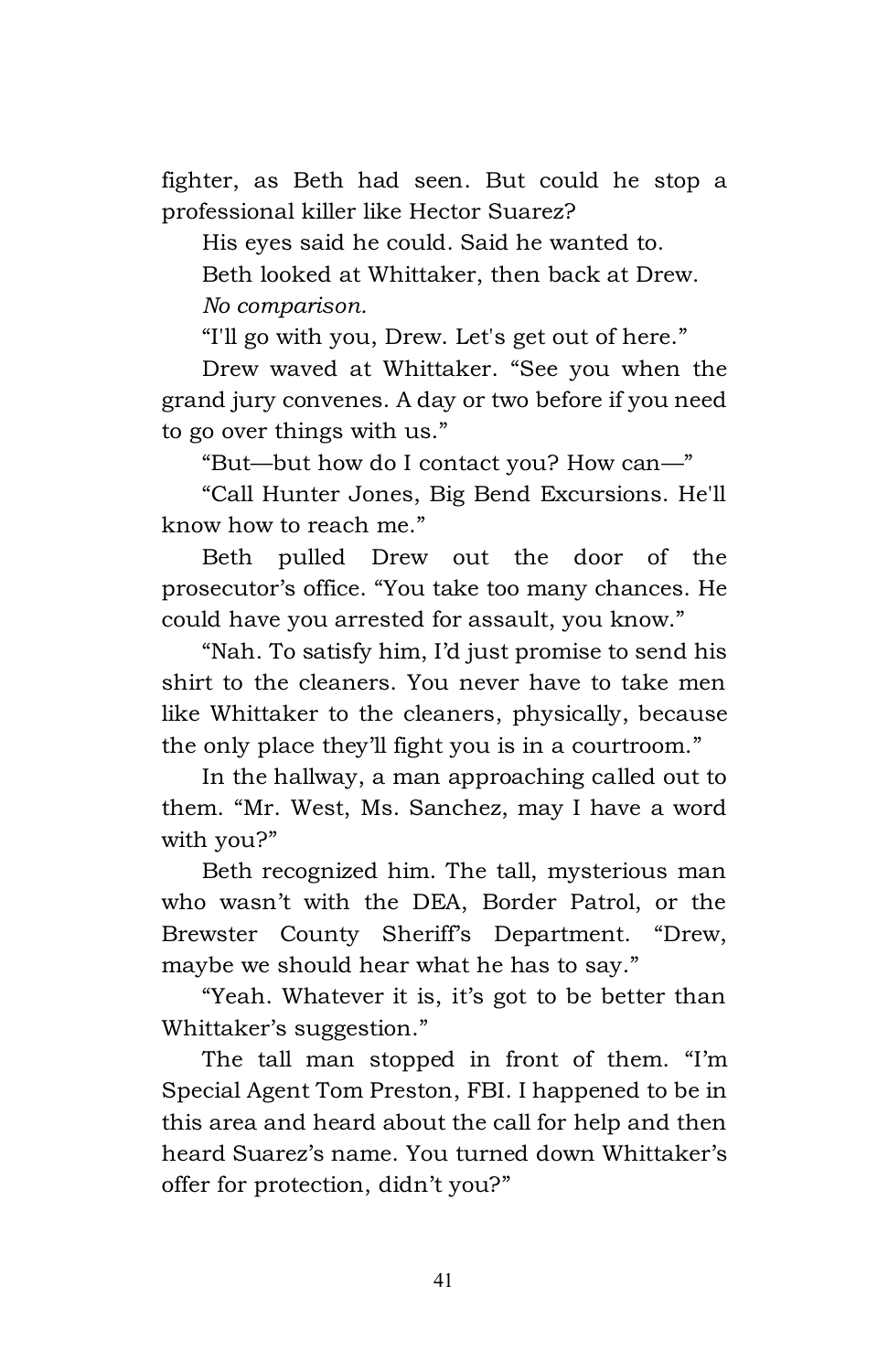"Yeah." Drew said. "We didn't want to be cooped up in some house in this area with Suarez and his army trying to get us."

"I've seen what he can do, Agent Preston," Beth took Drew's hand.

"Yes. You have." Preston said. "More than any of us here in Pecos."

"And Drew has already saved my life several times."

Preston nodded. "What I came to tell you is that I'll keep a close watch on info coming from our Intelligence Branch. They're pretty good at tracking cartel movements across our borders. If I see anything you should know, how can I contact you?"

"I'll tell Hunter Jones, the tour guide, you might be calling him." Drew pulled out his wallet and fished out a business card. "Here's Hunter's number. You can reach him twenty-four-seven and he'll always be able to reach me."

"Cautious. That's good." Preston turned to Beth. "You've hooked up with a good man, Ms. Sanchez. You two take care." Preston shook their hands and walked away down the hall.

"Hooked up? Drew, what did he mean by—"

"It's just an expression. He didn't mean what you're thinking."

"Then I hope he *did* mean what *you're* thinking."

"Beth, regardless of what I'm thinking or not thinking, you're safe with me."

"Here's something for *you* to think about. I'm going to hold you to that, Drew."

There was a lot to this hooking-up-with-Drew arrangement that, due to the threats and danger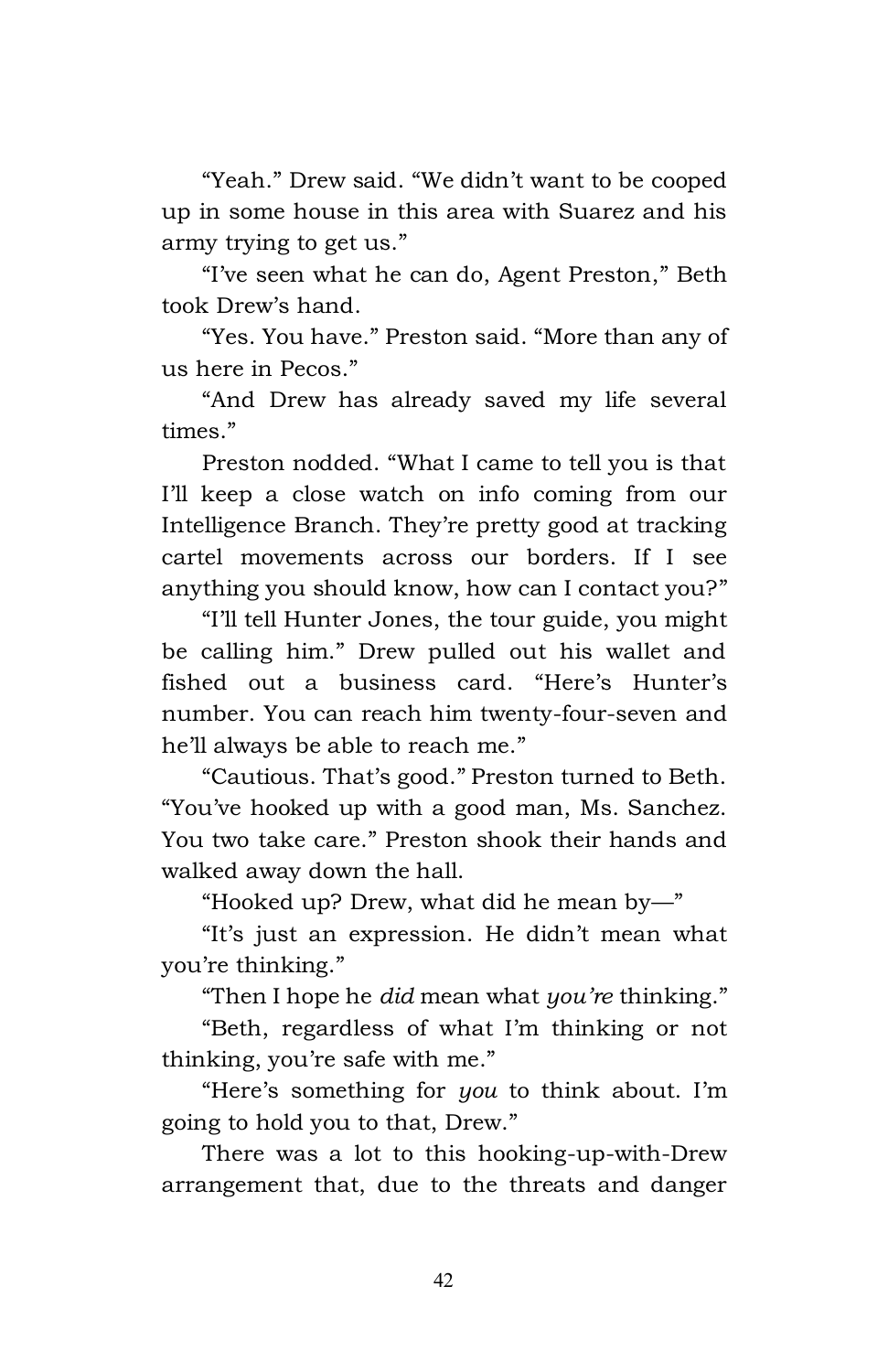from Suarez, Beth hadn't carefully thought through. The best she could do, for now, was to address each issue as it arose and pray that she could handle each one.

But one concern that she hadn't been able to handle was the sway that Drew West had over her thoughts and decisions. Beth had that research scientist personality type, the type that used evidence and rationality to make sense of things and then, and only then, would she make decisions.

How in heaven's name had she been so easily persuaded to place her life in the hands of a near stranger? It seemed that Drew had short-circuited her decision-making process. So did that make him a danger to Beth Sanchez?

#### *I don't want to think about that right now.*

Beth led Drew out of the federal building and into the scorching afternoon sun. She looked at the cars along the wide street, then she drew a sharp breath. "We don't have a car. How are we getting—- "

"There he is." Drew pointed across the street to the large van in front of the Brewster County Courthouse, directly across from the federal courthouse. "Hunter almost flunked civics in high school. Keeps confusing country with county. Maybe spelling was his real problem."

"Mr. West, I'm beginning to think you are full of you know what."

"I see I'm coming up in the world—well, in your estimation. The first time I mentioned having a plan for us, you acted like you *knew* I was full of it."

Hunter slid out of the van and waved at them.